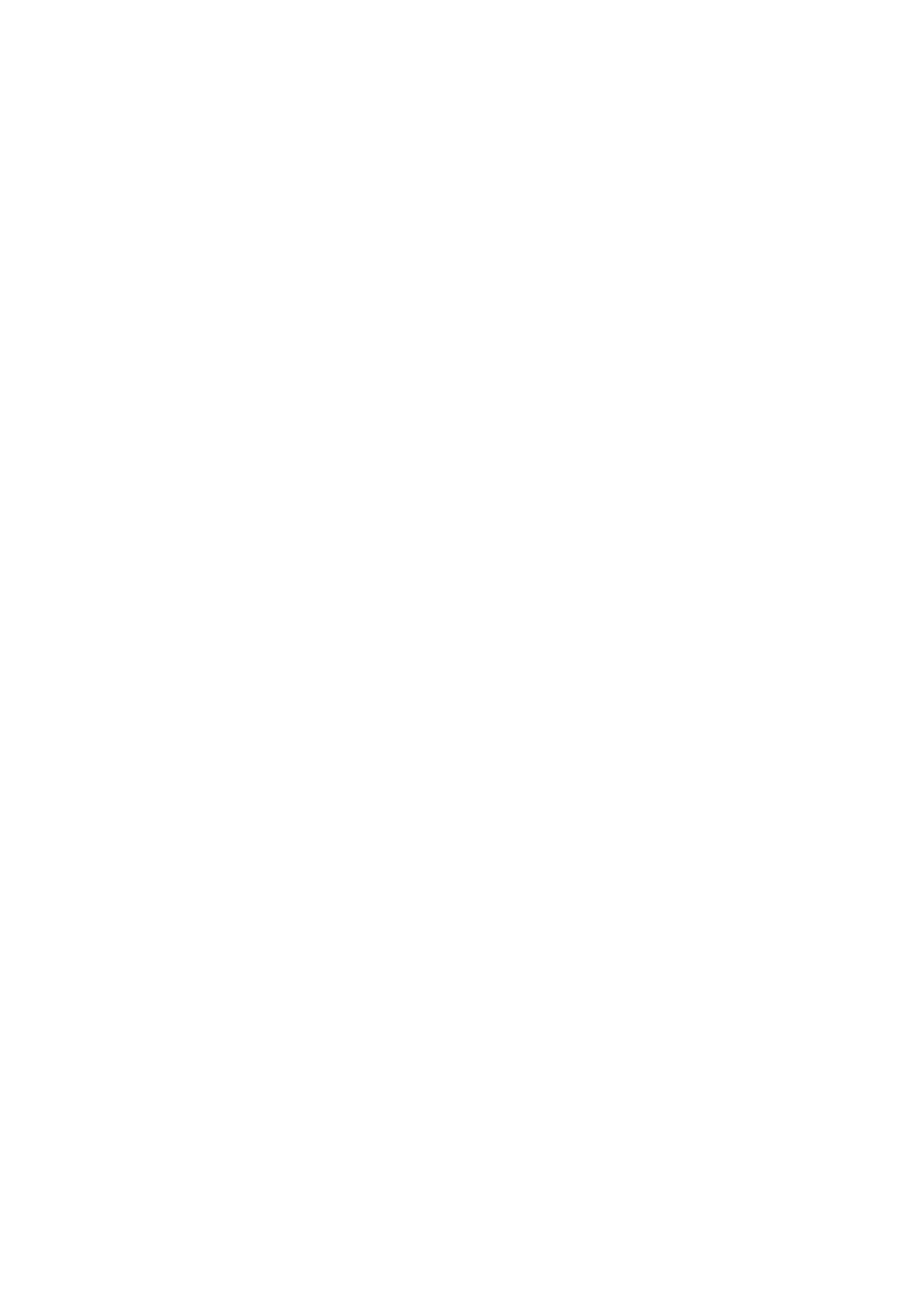# **CITY OF COCKBURN**

# **SUMMARY OF AGENDA TO BE PRESENTED TO THE ORDINARY COUNCIL MEETING TO BE HELD ON TUESDAY, 17 OCTOBER 2000 AT 7:30 P.M.**

# **Page**

 $\equiv$ 

| 1.             |                                                  |                                                                                                                                                                                                                                     |                |  |  |
|----------------|--------------------------------------------------|-------------------------------------------------------------------------------------------------------------------------------------------------------------------------------------------------------------------------------------|----------------|--|--|
| 2.             | APPOINTMENT OF PRESIDING MEMBER (IF REQUIRED)  1 |                                                                                                                                                                                                                                     |                |  |  |
| 3.             |                                                  |                                                                                                                                                                                                                                     |                |  |  |
| 4.             |                                                  | ACKNOWLEDGEMENT OF RECEIPT OF WRITTEN DECLARATIONS                                                                                                                                                                                  |                |  |  |
| 5.             |                                                  |                                                                                                                                                                                                                                     |                |  |  |
| 6.             |                                                  | ACTION TAKEN ON PREVIOUS PUBLIC QUESTIONS TAKEN ON                                                                                                                                                                                  |                |  |  |
|                | 6.1                                              | (Ocm1 10 2000) - ACTION TAKEN ON PREVIOUS PUBLIC QUESTIONS<br><b>TAKEN ON NOTICE</b>                                                                                                                                                | $\mathbf 1$    |  |  |
| 7 <sub>1</sub> |                                                  |                                                                                                                                                                                                                                     |                |  |  |
| 8.             |                                                  |                                                                                                                                                                                                                                     |                |  |  |
|                | 8.1                                              | (Ocm1 10 2000) - ORDINARY COUNCIL MEETING - 19/9/00                                                                                                                                                                                 | 3              |  |  |
| 9.             |                                                  |                                                                                                                                                                                                                                     |                |  |  |
| 10.            |                                                  |                                                                                                                                                                                                                                     |                |  |  |
| 11.            | BUSINESS LEFT OVER FROM THE PREVIOUS MEETING (If |                                                                                                                                                                                                                                     |                |  |  |
| 12.            |                                                  |                                                                                                                                                                                                                                     |                |  |  |
|                | 12.1                                             | (Ocm1_10_2000) - PROPOSED AMENDMENT TO STANDING ORDERS<br>LOCAL LAW (1148) (DMG) (ATTACH)                                                                                                                                           | 3              |  |  |
|                | 12.2                                             | (Ocm1_10_2000) - APPOINTMENT OF AUTHORISED PERSONS<br>PURSUANT TO SECTION 9.10 (1) OF THE LOCAL GOVERNMENT ACT<br>1995 FOR THE PURPOSE OF ADMINISTERING THE CITY OF COCKBURN<br>9LOCAL GOVERNMENT ACT) LOCAL LAWS 2000 (1116) (LCD) | 4              |  |  |
| 13.            |                                                  |                                                                                                                                                                                                                                     |                |  |  |
|                | 13.1                                             | (Ocm1 10 2000) - INSPECTION OF PRIVATE SWIMMING POOLS (3211)<br>(VG)                                                                                                                                                                | $\overline{7}$ |  |  |
|                | 13.2                                             | (Ocm1 10 2000) - POLICY PD54 - DESIGN GUIDELINES FOR EAST<br>JANDAKOT INDUSTRIAL AREA AND NORTH LAKE ROAD FRONTAGE -<br>BERRIGAN DRIVE TO THE KWINANA FREEWAY (9003) (AJB) (ATTACH)                                                 | 8              |  |  |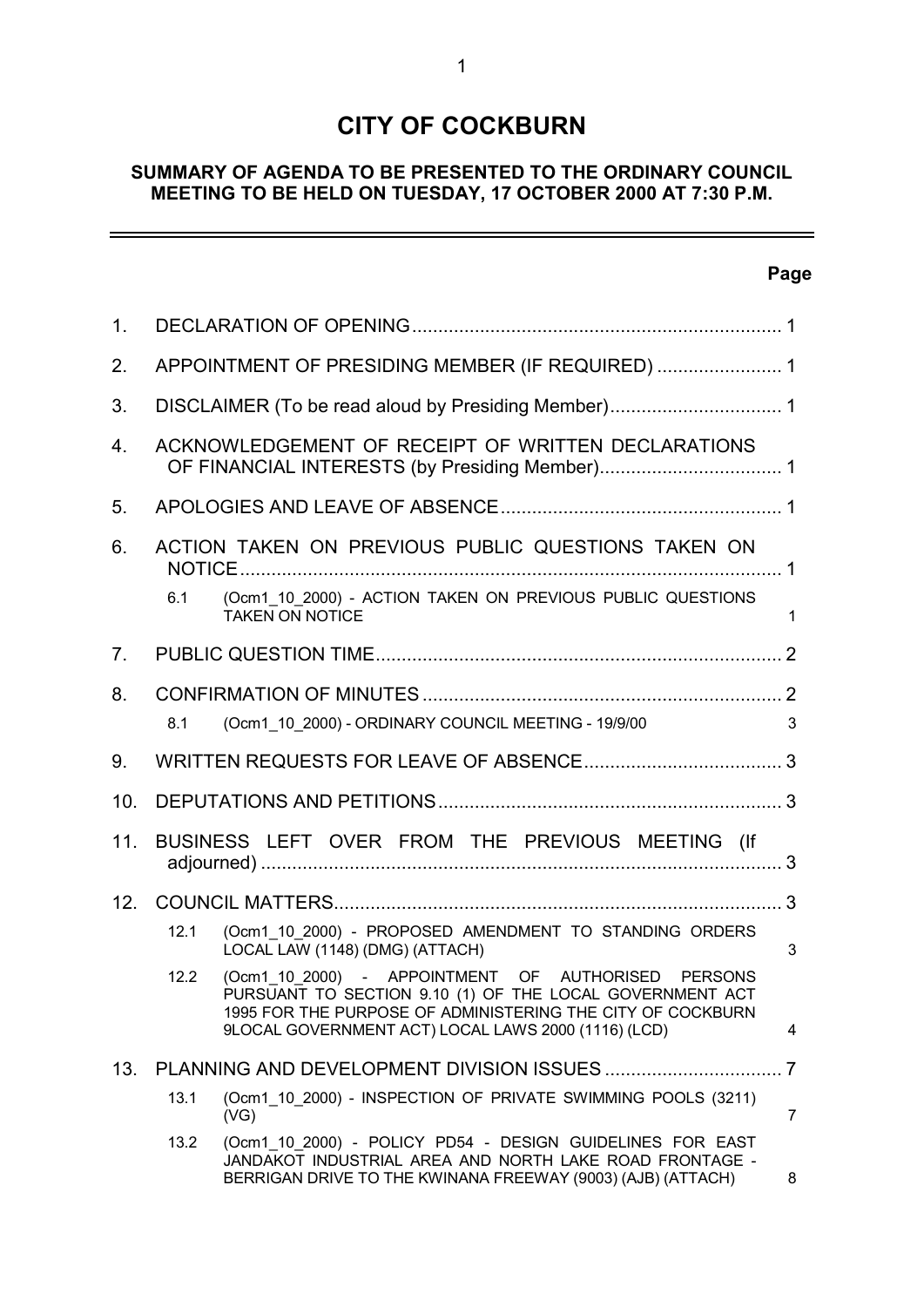|                 | 13.3 | (Ocm1 10 2000) - COMMERCIAL VEHICLE PARKING - BUSES - LOT 9, 72<br>JANDAKOT ROAD, JANDAKOT - OWNER: DAO TRUYEN HUYNH (5500014)<br>(PT) (MAP 19) (ATTACH)                                                                                                                                  | 9  |
|-----------------|------|-------------------------------------------------------------------------------------------------------------------------------------------------------------------------------------------------------------------------------------------------------------------------------------------|----|
|                 | 13.4 | (Ocm1 10 2000) - PROPOSED RESTAURANT / FAST FOOD OUTLET,<br>CARETAKERS RESIDENCE, CLUB PREMISES, CHILD CARE CENTRE<br>AND EDUCATIONAL ESTABLISHMENT - LOT 5 (NO. 408) NORTH LAKE<br>ROAD, BIBRA LAKE - OWNER: E P SMITH - APPLICANT: STEPHEN<br>JENNINGS (1117218) (RH) (MAP 13) (ATTACH) | 12 |
|                 | 13.5 | (Ocm1 10 2000) - PROPOSED HOME OCCUPATION (SOFT TISSUE<br>MASSAGE THERAPY) - LOT 15; 25 HERMIONE WAY, COOLBELLUP -<br>OWNER/APPLICANT: A & D SCHALLER (1103413) (SA) (MAP 6) (ATTACH)                                                                                                     | 15 |
|                 | 13.6 | (Ocm1 10 2000) - PROPOSED DEMOLITION OF HERITAGE SITE<br>(DADLEY HOME) - RECOMMENDATION TO WAPC - LOT 1; 707<br>ROCKINGHAM ROAD, MUNSTER - OWNER/APPLICANT: LANDCORP<br>(3317851) (SA) (MAP 9) (ATTACH)                                                                                   | 17 |
|                 | 13.7 | (Ocm1 10 2000) - PROPOSED DOUBLE GARAGE - HERITAGE SITE - LOT<br>407; 33 LINTOTT WAY, SPEARWOOD - OWNER: I & K SEPAROVICH -<br>APPLICANT: HERITAGE OUTDOOR (3210191) (SA) (ATTACH)                                                                                                        | 21 |
|                 | 13.8 | (Ocm1 10 2000) - REQUEST TO AMEND MRS FROM URBAN DEFERRED<br>TO PARKS AND RECREATION RESERVE - LOTS 4107 AND PT 3 ARGYLE<br>PLACE, YANGEBUP (4413000/9019) (SMH)                                                                                                                          | 24 |
| 14.             |      | FINANCE AND CORPORATE SERVICES DIVISION ISSUES                                                                                                                                                                                                                                            | 26 |
|                 | 14.1 | (Ocm1 10 2000) - LIST OF CREDITORS PAID (5605) (KL) (ATTACH)                                                                                                                                                                                                                              | 26 |
|                 | 14.2 | (Ocm1 10 2000) - REIMBURSEMENT OF LEGAL EXPENSES - DOUGLAS<br>INQUIRY (1335) (ATC)                                                                                                                                                                                                        | 27 |
|                 | 14.3 | (Ocm1 10 2000) - POSSIBLE RECOVERY OF LEGAL EXPENSES PAID TO<br>EX-COUNCILLORS AND STAFF DURING THE DOUGLAS INQUIRY (1335)<br>(ATC) (ATTACH)                                                                                                                                              | 28 |
|                 |      |                                                                                                                                                                                                                                                                                           |    |
| 16.             |      |                                                                                                                                                                                                                                                                                           |    |
|                 |      | 16.1 (Ocm1_10_2000) - KENNEL LICENCE FEES & CHARGES (6400) (AGM) 30                                                                                                                                                                                                                       |    |
|                 | 16.2 | (Ocm1 10 2000) - PROPOSED CATAMARAN AND WINDSURFER HIRE<br>BUSINESS (2200418) (DMG)                                                                                                                                                                                                       | 31 |
|                 | 16.3 | (Ocm1 10 2000) - THE LIBRARY AND INFORMATION SERVICE OF<br>WESTERN AUSTRALIA - PROPOSAL TO CLOSE AND DISPERSE CORE<br>STACK (740000; 740100) (DKF) (ATTACH)                                                                                                                               | 35 |
|                 | 16.4 | (Ocm1 10 2000) - TENDER FOR CLEANING OF THE SOUTH LAKE<br>LEISURE CENTRE (10155; 8143) (GMac) (ATTACH)                                                                                                                                                                                    | 37 |
| 17 <sub>1</sub> |      |                                                                                                                                                                                                                                                                                           | 39 |
|                 | 17.1 | (Ocm1_10_2000) - CHIEF EXECUTIVE OFFICER'S ORGANISATIONAL<br>STATUS REPORT (1054) (RWB) (ATTACH)                                                                                                                                                                                          | 39 |
|                 | 17.2 | (Ocm1 10 2000) - ENTERPRISE BARGAINING AGREEMENTS<br>(2217;<br>2229) (ATC) (ATTACH)                                                                                                                                                                                                       | 41 |
| 18.             |      | MOTIONS OF WHICH PREVIOUS NOTICE HAS BEEN GIVEN 42                                                                                                                                                                                                                                        |    |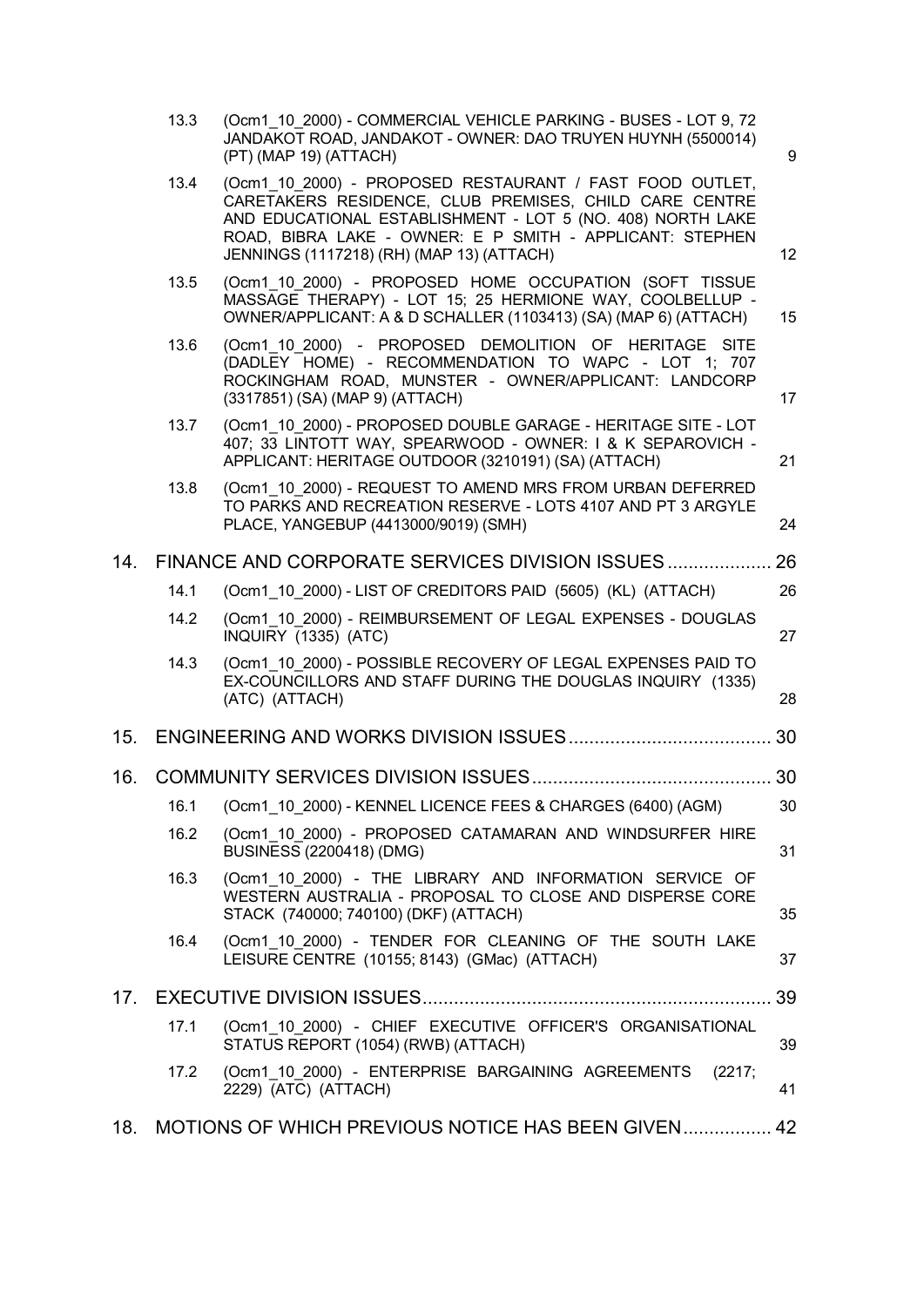| 19. NOTICES OF MOTION GIVEN AT THE MEETING FOR                                                    |    |
|---------------------------------------------------------------------------------------------------|----|
|                                                                                                   |    |
| 21. MATTERS TO BE NOTED FOR INVESTIGATION, WITHOUT DEBATE  43                                     |    |
|                                                                                                   |    |
| 23. RESOLUTION OF COMPLIANCE (Section 3.18(3), Local Government                                   |    |
| (Ocm1 10 2000) - RESOLUTION OF COMPLIANCE (Section 3.18(3), Local<br>23.1<br>Government Act 1995) | 43 |
|                                                                                                   | 43 |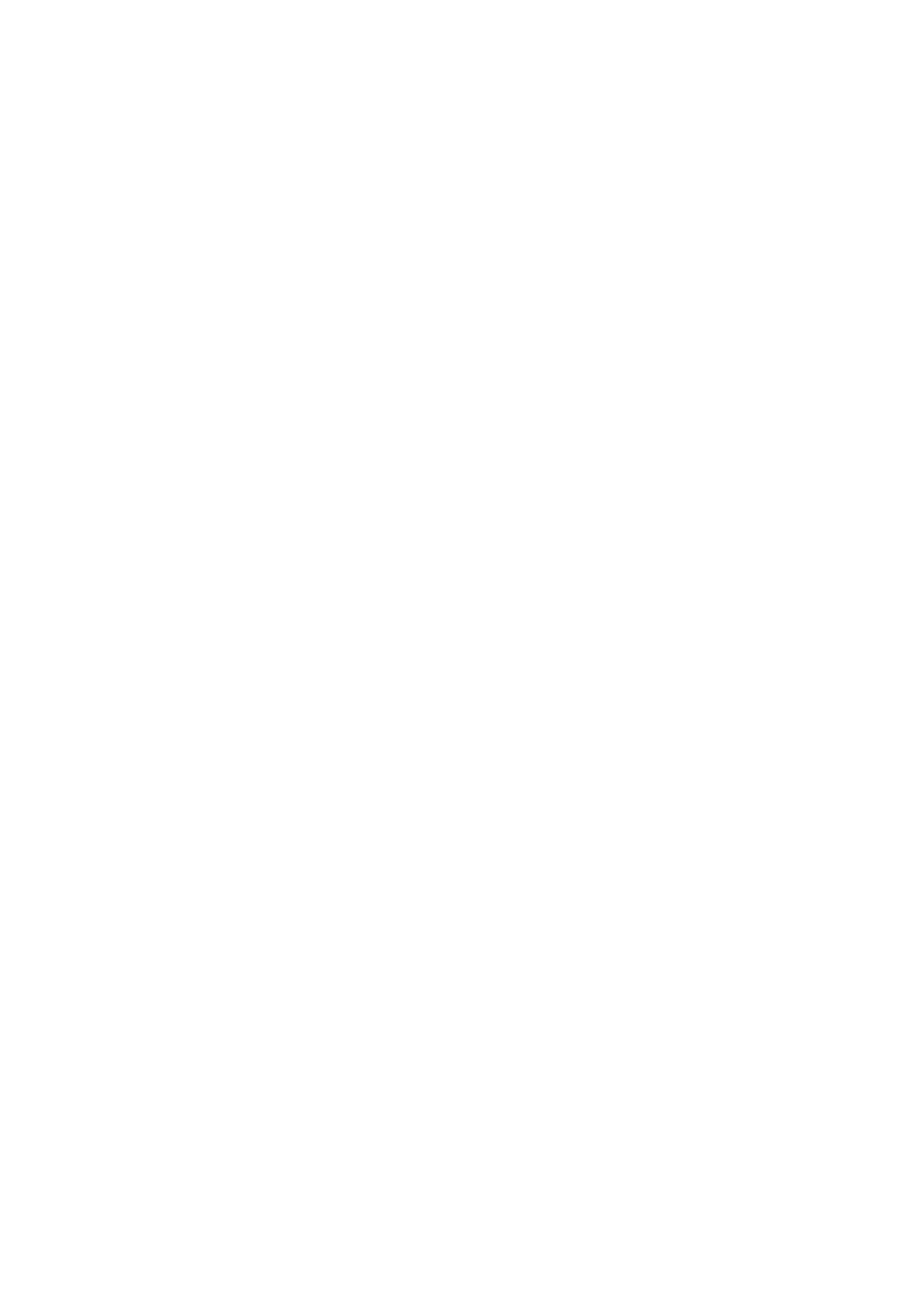# **CITY OF COCKBURN**

**AGENDA TO BE PRESENTED TO THE ORDINARY COUNCIL MEETING TO BE HELD ON TUESDAY, 17 OCTOBER 2000 AT 7:30 P.M.**

# **1. DECLARATION OF OPENING**

# **2. APPOINTMENT OF PRESIDING MEMBER** (IF REQUIRED)

Nil

#### **3. DISCLAIMER (To be read aloud by Presiding Member)**

Members of the public who attend Council Meetings, should not act immediately on anything they hear at the Meetings, without first seeking clarification of Council's position. Persons are advised to wait for written advice from the Council prior to taking action on any matter that they may have before Council.

#### **4. ACKNOWLEDGEMENT OF RECEIPT OF WRITTEN DECLARATIONS OF FINANCIAL INTERESTS (by Presiding Member)**

- **5. APOLOGIES AND LEAVE OF ABSENCE**
- **6. ACTION TAKEN ON PREVIOUS PUBLIC QUESTIONS TAKEN ON NOTICE**
	- **6.1 (Ocm1\_10\_2000) - ACTION TAKEN ON PREVIOUS PUBLIC QUESTIONS TAKEN ON NOTICE**

**Mr Danny Kriwopischin - Public Question Time - Ordinary Council Meeting - 15 August 2000 -** with respect to the removal of scrap metal from the Henderson Landfill Site, queried why a Council employee was allowed to collect scrap metal from the landfill site.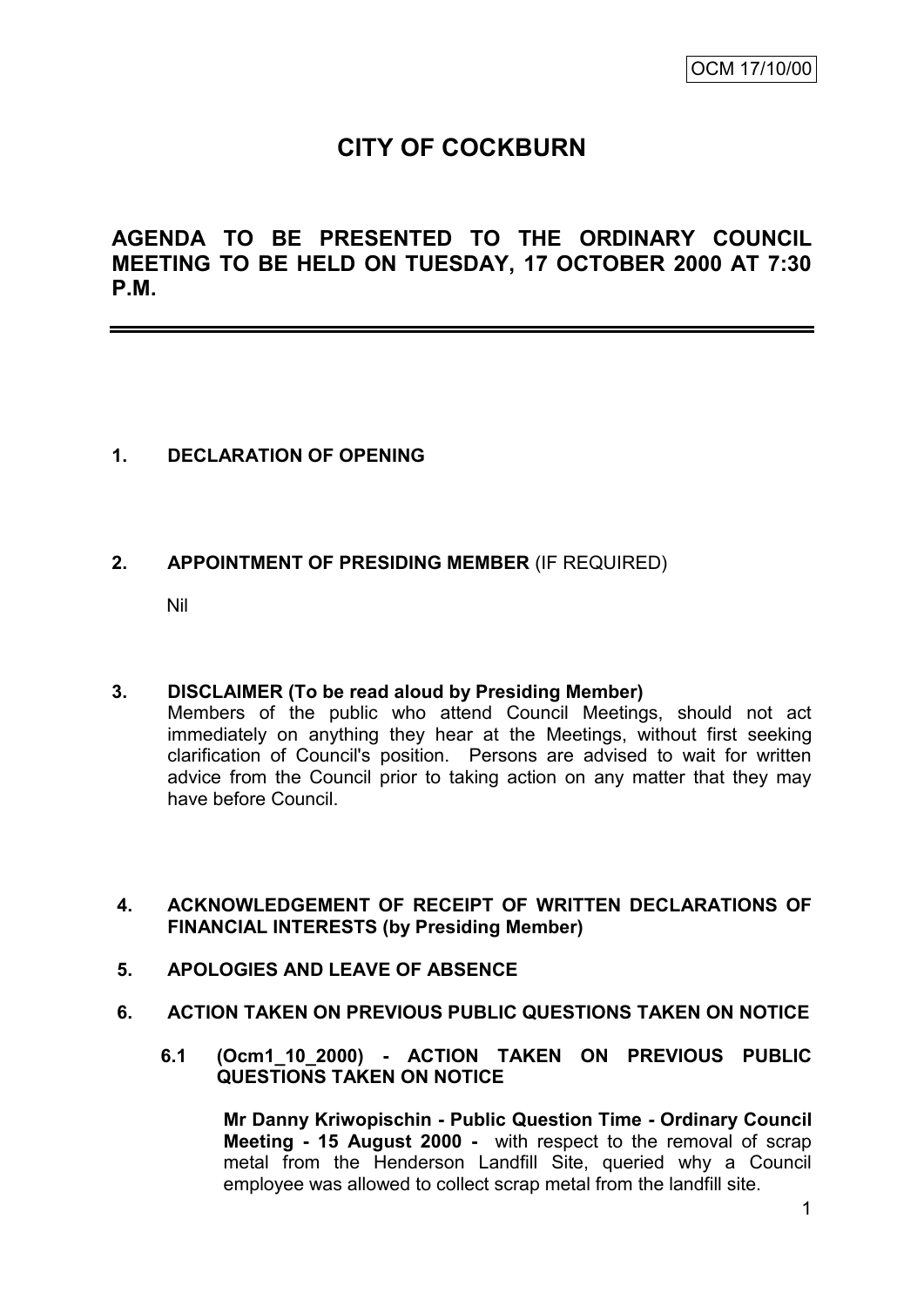A response dated 21st September, advised that Occupational Health & Safety advice was that the practice of scavenging should not be allowed because it would be too dangerous and a risk to health, to allow unsupervised and untrained personnel to search through the rubbish whilst tipping and disposal operations were being carried out. Consequently, Council resolved that nobody from the public be permitted to scavenge at the site and that a separate transfer station be constructed so that no trailers or members of the public would be allowed to go to the tipping face.

It is anticipated that some waste disposal employees, who are fully trained and experienced with the operations and dangers of Council's landfill site, may remove items from the waste stream in a controlled manner as long as it is done in their own time, in a safe manner and does not cause disruption to the orderly disposal of waste at the site.

**Mrs Heather Smedley - Public Question Time - Ordinary Council Meeting - 19 September 2000 -** in regards to the Lake Coogee Wetlands Crossing Structure, requested clarification on whether Council would be responsible for initial capital costs as well as ongoing maintenance of the bridge. In addition, she was concerned about a document called "The Woodman Point Enhance Group" which is being distributed by the Water Corporation and which she felt, was very misleading. Mrs Smedley queried if Council was aware of the document.

A response dated 29 September 2000, advised that Council will not be responsible for any initial capital costs associated with the bridge or connecting pathway to Fawcett Road. Council's only commitment is to signage.

The Woodman Point Alliance (WA21) provides Council with copies of information sheets, newsletters etc. Council does not have a document titled as above and WA21 similarly have no record. Council is in possession of the Newsletter "Viewpoint", the Woodman Point Environmental Enhancement Project which carries an articled titled "Benefits to flow from Woodman Point Project".

#### **7. PUBLIC QUESTION TIME**

Nil

#### **8. CONFIRMATION OF MINUTES**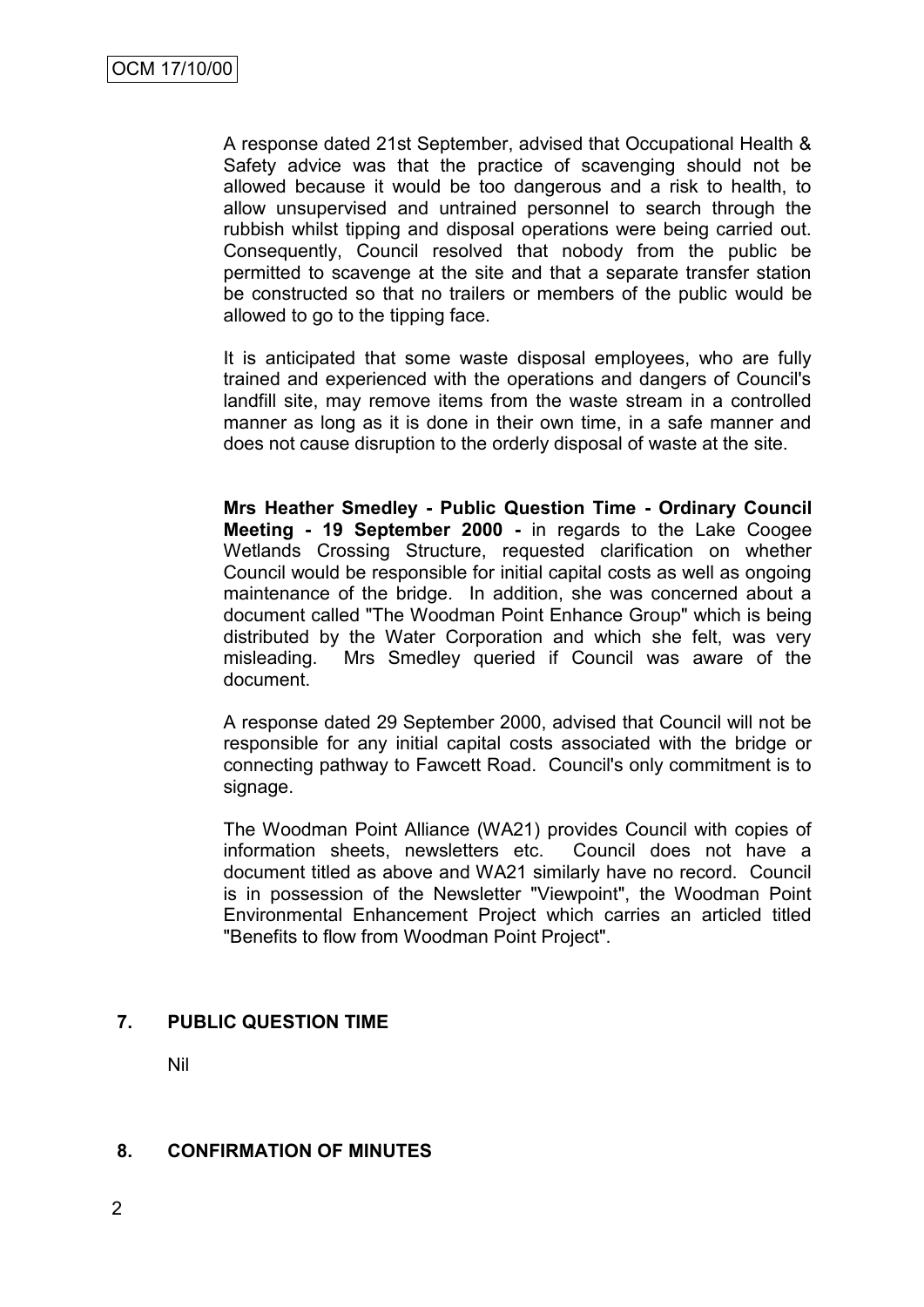# **8.1 (Ocm1\_10\_2000) - ORDINARY COUNCIL MEETING - 19/9/00**

# **9. WRITTEN REQUESTS FOR LEAVE OF ABSENCE**

Nil

# **10. DEPUTATIONS AND PETITIONS**

Nil

#### **11. BUSINESS LEFT OVER FROM THE PREVIOUS MEETING (If adjourned)**

Nil

#### **12. COUNCIL MATTERS**

#### **12.1 (Ocm1\_10\_2000) - PROPOSED AMENDMENT TO STANDING ORDERS LOCAL LAW (1148) (DMG) (ATTACH)**

#### **RECOMMENDATION**

That Council make a Local Law to amend its Local Law relating to Standing Orders, as shown in the attachment to the Agenda.

**TO BE PASSED BY SPECIAL MAJORITY OF COUNCIL**

# **COUNCIL DECISION**

#### **Background**

At the August 2000 Council Meeting, a proposal to amend Council's Standing Orders Local Law was adopted for the purposes of advertising the amendments for public comment.

#### **Submission**

N/A

**Report**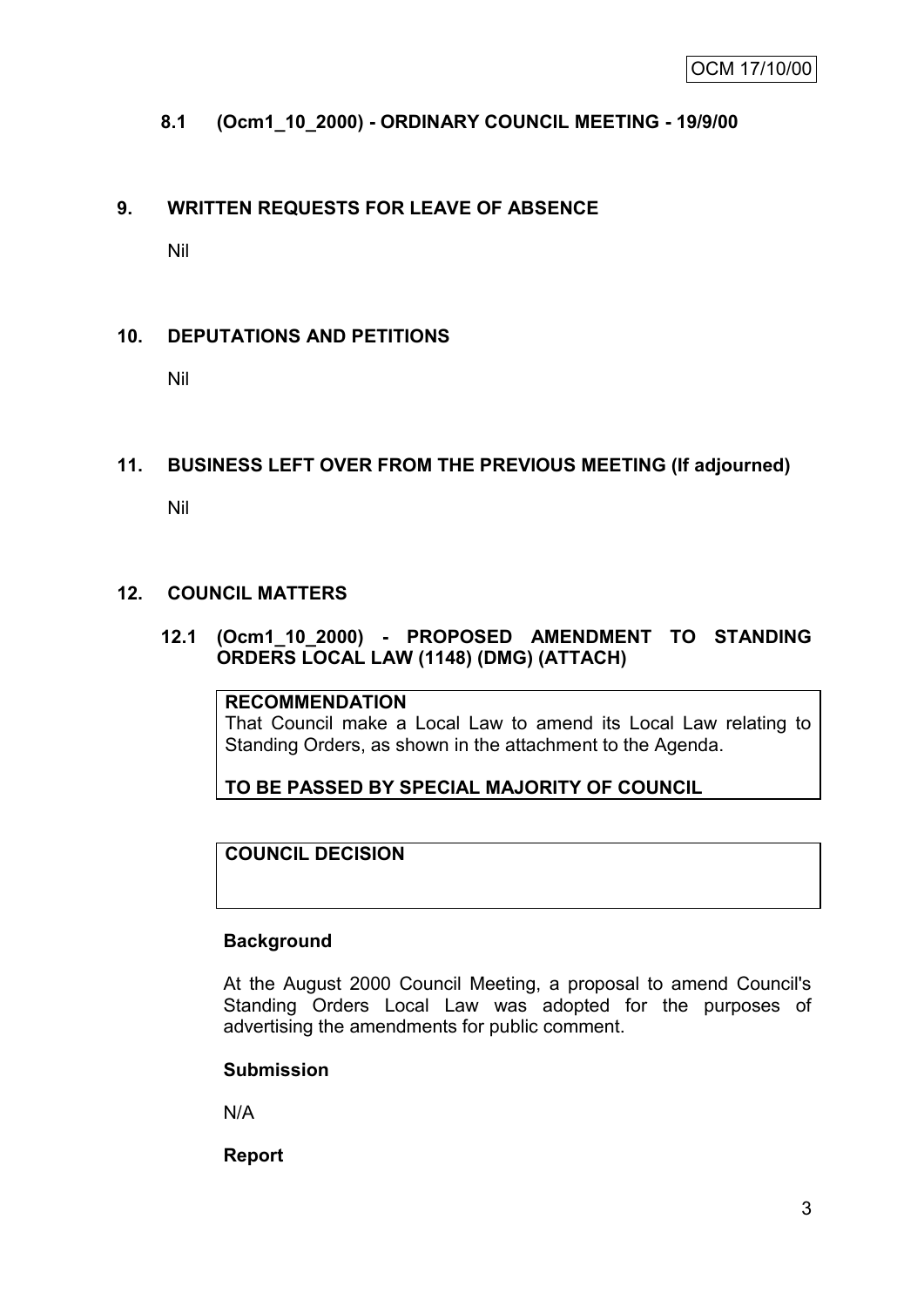Following the closure of the period to receive public submissions (October 5, 2000) Council is now required to consider the proposed amendments in response to any submissions received. No comment or submissions have been received.

## **Strategic Plan/Policy Implications**

Key Result Area "Managing Your City" refers.

## **Budget/Financial Implications**

N/A

**Implications of Section 3.18(3) Local Government Act, 1995**

Nil

**12.2 (Ocm1\_10\_2000) - APPOINTMENT OF AUTHORISED PERSONS PURSUANT TO SECTION 9.10 (1) OF THE LOCAL GOVERNMENT ACT 1995 FOR THE PURPOSE OF ADMINISTERING THE CITY OF COCKBURN 9LOCAL GOVERNMENT ACT) LOCAL LAWS 2000 (1116) (LCD)**

# **RECOMMENDATION**

That Council:

(1) formally appoints the persons herein mentioned pursuant to section 9.10 (1) of the Local Government Act 1995 to administer the City of Cockburn (Local Government Act) Local Laws 2000 as so hereafter mentioned:

| <b>Authorised Person</b>                                                                                        | <b>Area of Responsibility</b>                                                                                                |
|-----------------------------------------------------------------------------------------------------------------|------------------------------------------------------------------------------------------------------------------------------|
| Belinda Jane Sheppard<br><b>Matthew George Kaiser</b><br>Angela Geraldine Moss                                  | Divisions 3, 4, 5 and 6 of Part II $-$<br>Animals.                                                                           |
| <b>Gray Marshall Godfrey</b><br>Linda May Windram<br><b>Brett Douglas Plant</b><br><b>Stephan Raymond Filer</b> | Part III - Reserves, Foreshores and<br>Beaches except section 3.3 (t) and<br>section 3.4 (f), (g), (j), (k) and (l) thereof. |
|                                                                                                                 | Divisions 2, 5 and 6 of Part V<br>Dangerous and Offensive Things.                                                            |
|                                                                                                                 | Part VI - Hawkers, Stallholders and<br><b>Street Traders.</b>                                                                |
|                                                                                                                 | Divisions 4 and 5 of Part VII<br>Management and Control of Council<br>Property.                                              |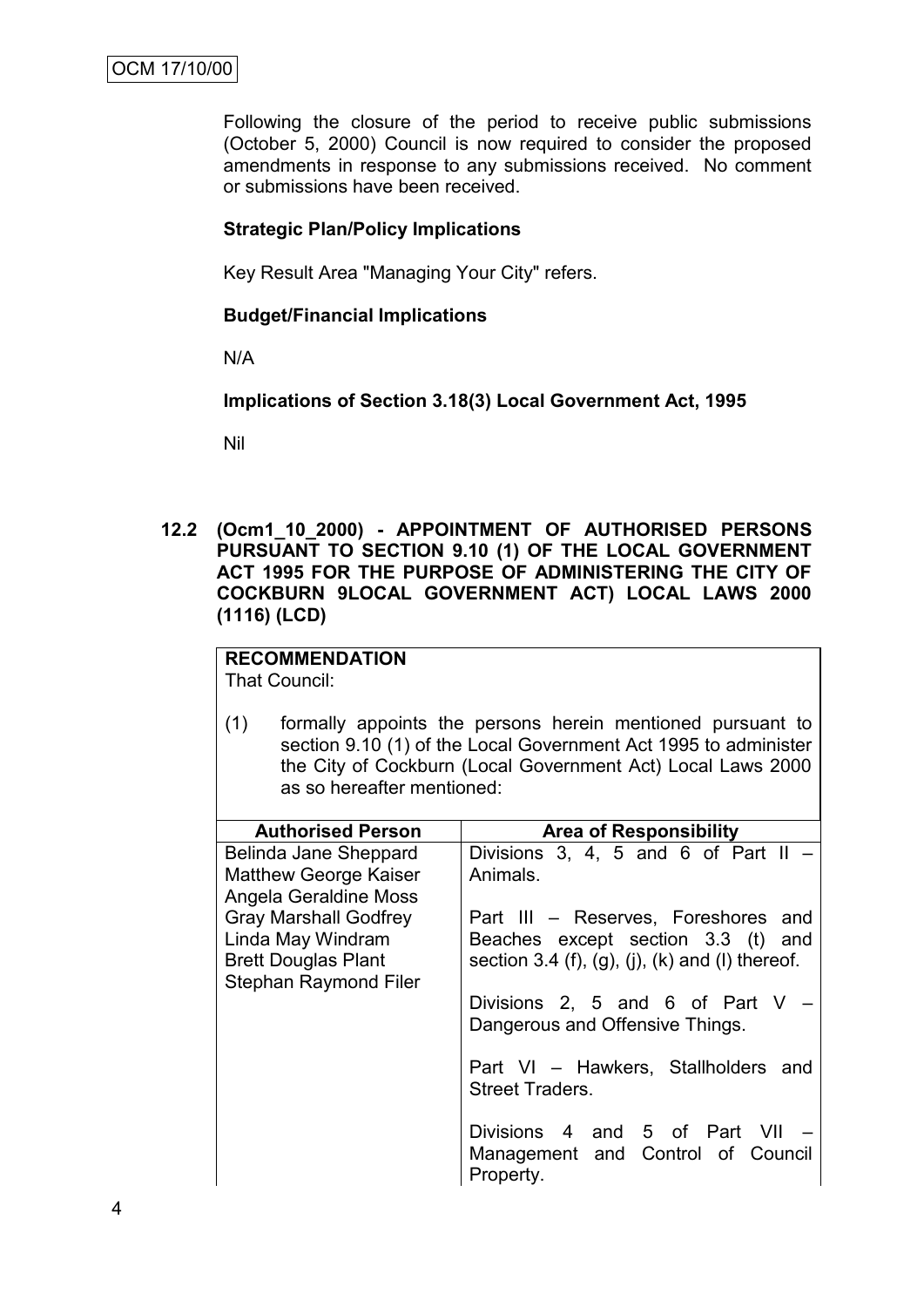|                                                                                                        | Sections 8.22 and 8.23 of Part VIII -<br>Signs, Hoardings, Bill Posting.                                                         |  |  |  |
|--------------------------------------------------------------------------------------------------------|----------------------------------------------------------------------------------------------------------------------------------|--|--|--|
|                                                                                                        | Part IX – Streets and Public Places<br>except sections 9.4, 9.5, 9.6, 9.7 and 9.8<br>thereof.                                    |  |  |  |
|                                                                                                        | Part $X$ – Traffic and Vehicles except<br>section 10.4.                                                                          |  |  |  |
|                                                                                                        | Part XI - Law, Order and Security.                                                                                               |  |  |  |
| William John Hardy<br>Joanne Abbiss<br>Stephen Brian Goodridge                                         | Divisions 4, 5, 6, 7 and 8 of Part II $-$<br>Animals.                                                                            |  |  |  |
| <b>Anthony Edward Turner</b><br><b>Paul Stuart MacDonald</b>                                           | Divisions 3, 4, 5 and 6 of Part $V -$<br>Dangerous and Offensive Things.                                                         |  |  |  |
|                                                                                                        | Part VI - Hawkers, Stallholders and<br><b>Street Traders.</b>                                                                    |  |  |  |
| <b>Vince Green</b>                                                                                     | Part IV - Buildings.                                                                                                             |  |  |  |
| <b>Michael Richard Ward</b><br>Edwin Roy O'Meara<br>Mario Mauro Lomma                                  | Division 6 of Part $V -$ Dangerous and<br>Offensive Things.                                                                      |  |  |  |
|                                                                                                        | Part VIII - Signs, Hoardings, Bill Posting.                                                                                      |  |  |  |
| <b>Beverley Lyn Nelson</b><br>Andrew Hugh Ward<br>Yvonne Mary Coyne<br><b>James Ashley Bell</b>        | Section 3.3 (t) and section 3.4 (f), (g), (j),<br>(k) and (l) of Division 2 of Part III $-$<br>Reserves, Foreshores and Beaches. |  |  |  |
| Dee Ann Dowd                                                                                           | and 3 of Part<br>Divisions 2<br>– VII<br>Management and Control of Council<br>Property.                                          |  |  |  |
|                                                                                                        | Section 9.5 (b) of Part $IX$ – Streets and<br>Public Places.                                                                     |  |  |  |
| William John Hardy<br><b>Robert Neilson Jack</b><br><b>Andrew William Stevenson</b><br>Gary Wayne Ware | Divisions 4<br>and 5 of<br>Part<br>- VII<br>Management and Control of Council<br>Property.                                       |  |  |  |
| <b>Geoffrey Neville Amos</b>                                                                           | Division 5 of Part IX - Streets and Public<br>Places.                                                                            |  |  |  |
| John Radaich                                                                                           | Sections 9.4, 9.5, 9.6, 9.7 and 9.8 of Part                                                                                      |  |  |  |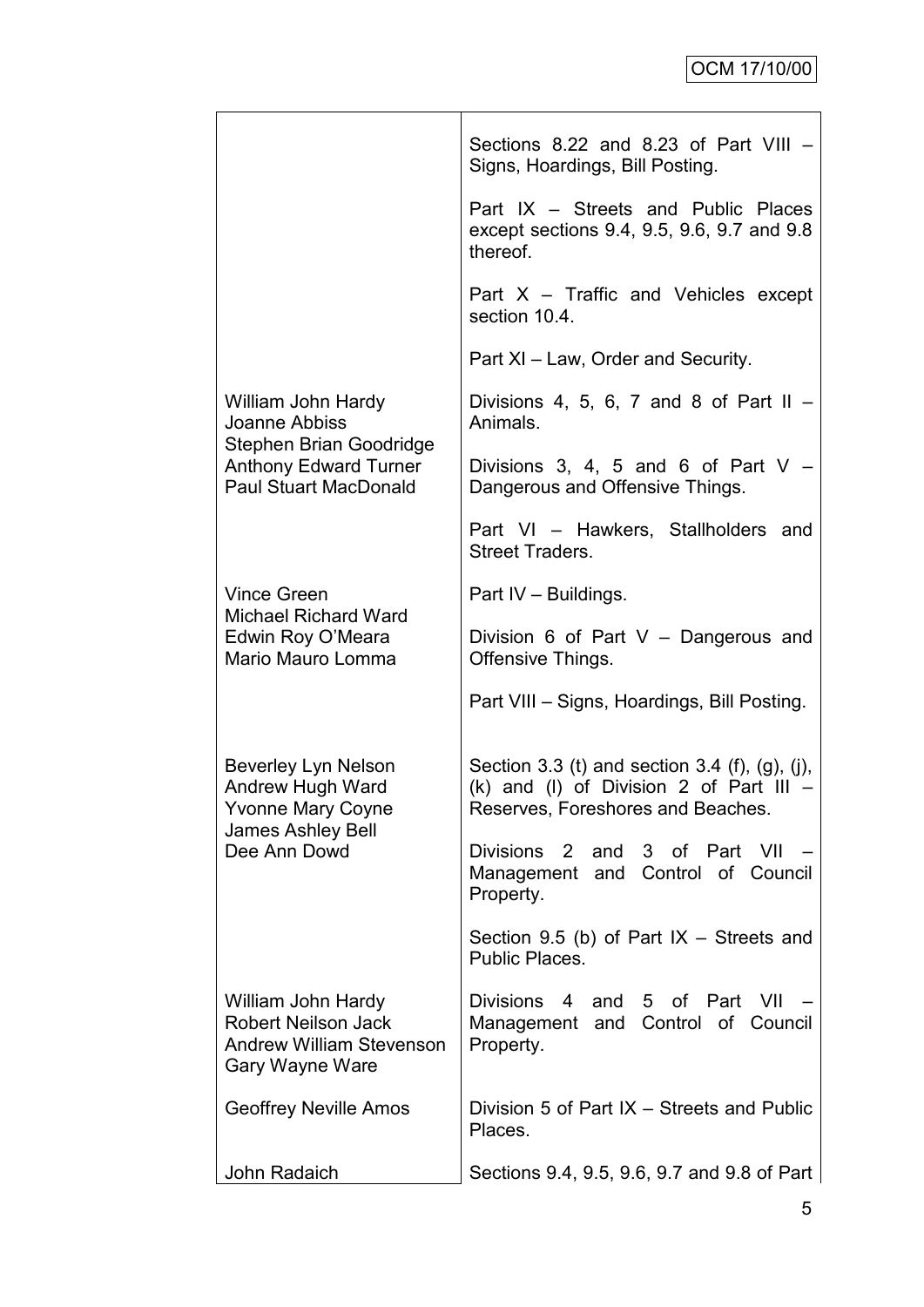IX –Streets and Public Places except section 9.5 (b).

Section 10.4 of Division 3 of Part X – Traffic and Vehicles; and

(2) issue to each authorised person a Certificate stating the authority for production as required, pursuant to Section 9.10(2) of the Local Government Act, 1995.

# **COUNCIL DECISION**

# **Background**

The City of Cockburn (Local Government Act) Local Laws 2000 will be published in the Government Gazette on the 9 October 2000.

#### **Submission**

An advertisement will appear in The West Australian informing the public that the City of Cockburn (Local Government Act) Local Laws 2000 will be in force as from the 24 October 2000.

#### **Report**

Although the local laws will be published on the 9 October 2000 they do not become law until fourteen days after the date of publication. That is, the local laws become enforceable as from the 24 October 2000.

To facilitate the administration of the local laws various Authorised Persons are required to be appointed and the recommendation above sets out the names of the personnel to be appointed.

#### **Strategic Plan/Policy Implications**

N/A

#### **Budget/Financial Implications**

N/A

**Implications of Section 3.18(3) Local Government Act, 1995**

Nil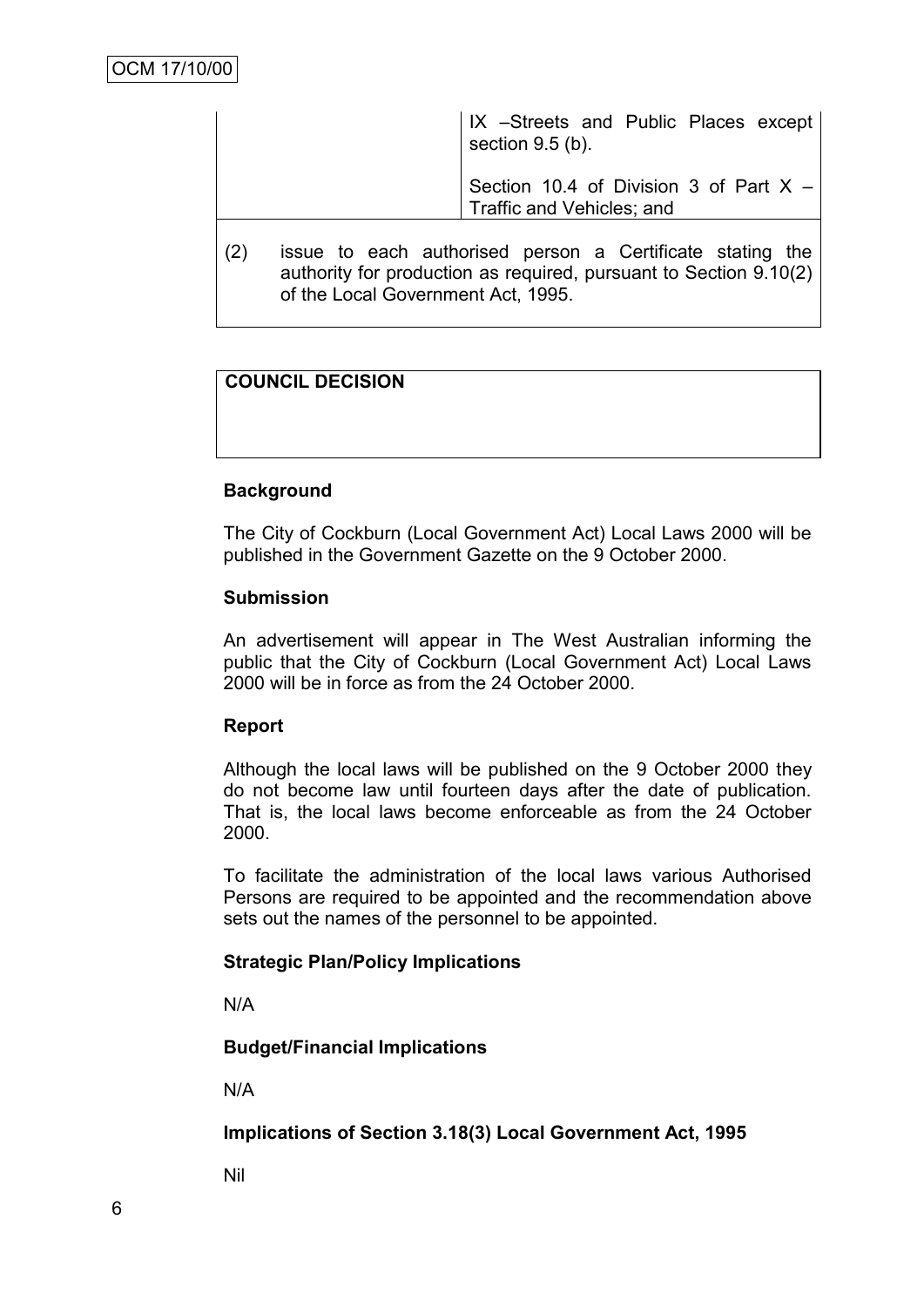# **13. PLANNING AND DEVELOPMENT DIVISION ISSUES**

#### **13.1 (Ocm1\_10\_2000) - INSPECTION OF PRIVATE SWIMMING POOLS (3211) (VG)**

#### **RECOMMENDATION**

That Council authorise Council Building Surveyor Edwin Roy O'Meara to inspect private swimming pools and serve notices as required and allowed by Section 245A of the Local Government (Miscellaneous Provisions) Act 1960.

# **COUNCIL DECISION**

# **Background**

Section 245A requires a local government to cause an "authorised person" to enter land and inspect private swimming pools periodically to ascertain whether the Regulations have been complied with and to serve notices upon pool owners when appropriate.

Mr O'Meara is considered to have the experience and qualifications to be an "authorised person" to carry out these tasks.

#### **Submission**

N/A

**Report**

N/A

**Strategic Plan/Policy Implications**

N/A

**Budget/Financial Implications**

N/A

**Implications of Section 3.18(3) Local Government Act, 1995**

Nil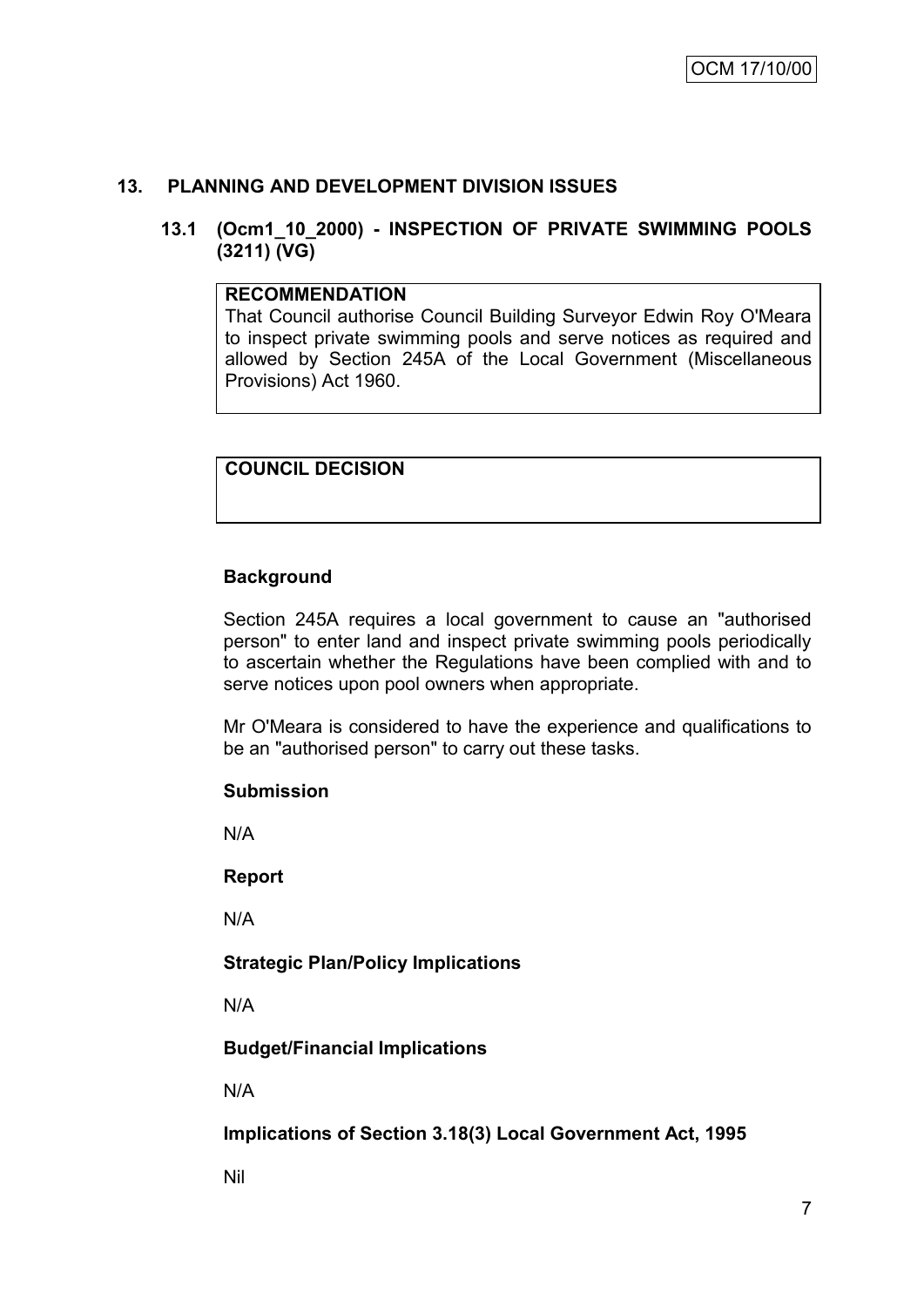**13.2 (Ocm1\_10\_2000) - POLICY PD54 - DESIGN GUIDELINES FOR EAST JANDAKOT INDUSTRIAL AREA AND NORTH LAKE ROAD FRONTAGE - BERRIGAN DRIVE TO THE KWINANA FREEWAY (9003) (AJB) (ATTACH)**

# **RECOMMENDATION**

That Council:

- (1) adopt Policy PD54 "Design Guidelines for East Jandakot Industrial Area and North Lake Road frontage between Berrigan Drive and the Freeway" as attached to the Agenda (Attachment A) and include it in Council's Policy Manual;
- (2) adopt Delegated Authority DA PD47 "Design Guidelines for East Jandakot Industrial Area and North Lake Road frontage between Berrigan Drive and the Freeway" as attached to the Agenda (Attachment B) and include it in Council's Delegated Authority Register;
- (3) amend PD16 "Standard Subdivision Conditions and Reasons for Refusal" and PD17 "Standard Development Conditions and Footnotes" and include a new Condition D27A:-

"Jandakot East.

D27A - The development is to comply with the requirements of the "Design Guidelines for East Jandakot Industrial Area and North Lake Road Frontage, Berrigan Drive to the Freeway."

# **TO BE PASSED BY AN ABSOLUTE MAJORITY OF COUNCIL**

# **COUNCIL DECISION**

#### **Background**

Council at its meeting held on 15 August 2000 resolved to adopt Policy PD54 "Design Guidelines for East Jandakot Industrial Area and the North Lake Road Frontage Between Berrigan Drive and the Freeway" for the purpose of advertising the Policy in accordance with clause 11.1.1 of District Zoning Scheme No. 2 and to send a copy of the Policy to the directly affected landowners (Item 13.7).

#### **Submission**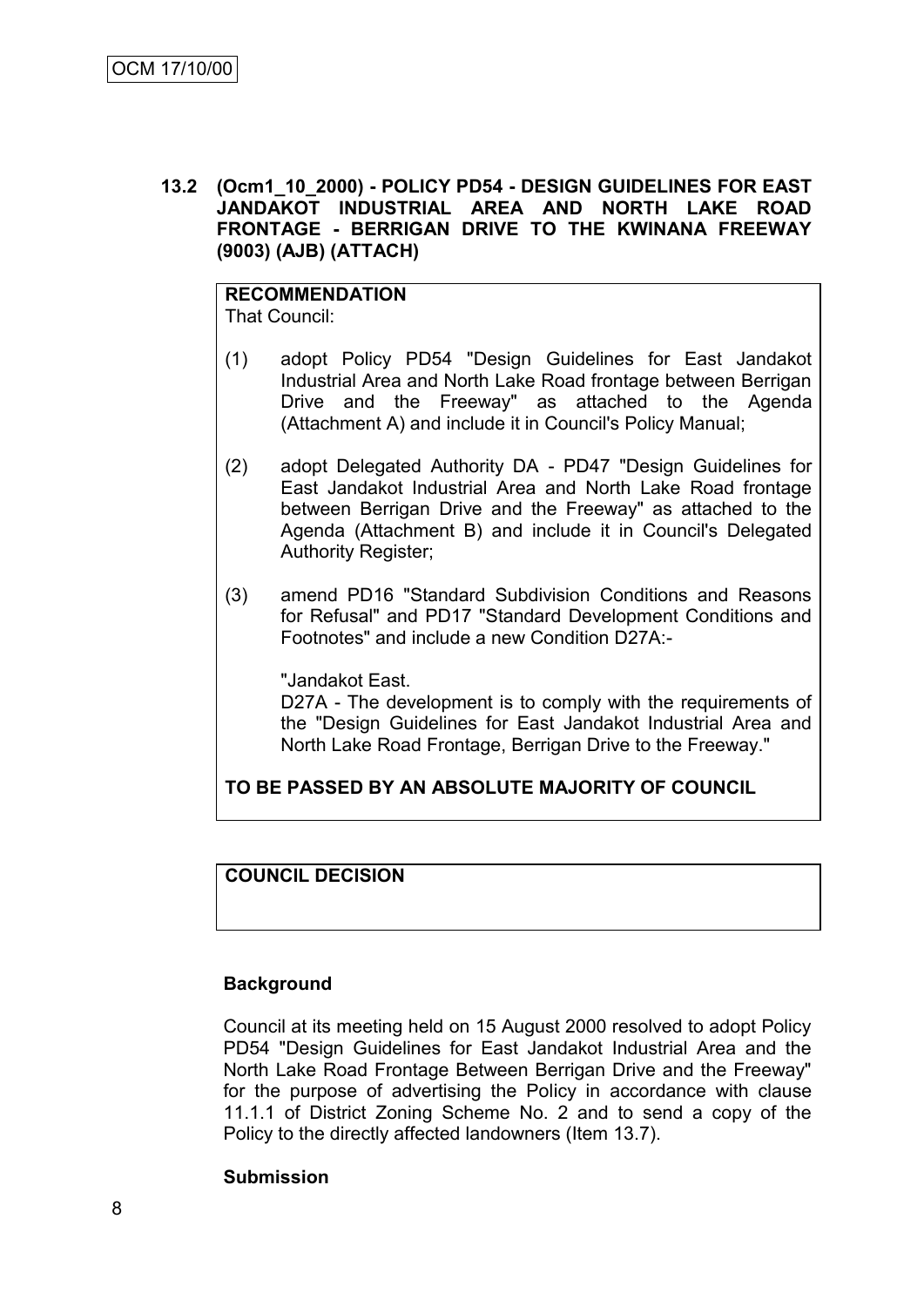# N/A

# **Report**

A copy of the Policy was forwarded to all affected landowners for comment and advertisements were in the August 19 and 26 editions of the Cockburn Herald.

No submissions were received.

The Policy and Delegated Authority DA - PD 47 "Design Guidelines for East Jandakot Industrial Area and the North Lake Road Frontage Between Berrigan Drive and the Freeway" (see Agenda attachments) are now submitted for final adoption by Council.

# **Strategic Plan/Policy Implications**

The Corporate Strategic Plan Key Result Areas which apply to this item are:-

- 2. Planning Your City
	- *"To ensure that the planning of the City is based on an approach which has the potential to achieve high levels of convenience for its citizens."*
	- *"To ensure that the development will enhance the levels of amenity currently enjoyed by the community."*
	- *"To foster a sense of community within the district generally and neighbourhoods in particular."*

The Planning Policies which apply to this item are:-

PD19\* Landscape Standards for Commercial/Industrial Development

# **Budget/Financial Implications**

N/A

**Implications of Section 3.18(3) Local Government Act, 1995**

Nil.

**13.3 (Ocm1\_10\_2000) - COMMERCIAL VEHICLE PARKING - BUSES - LOT 9, 72 JANDAKOT ROAD, JANDAKOT - OWNER: DAO TRUYEN HUYNH (5500014) (PT) (MAP 19) (ATTACH)**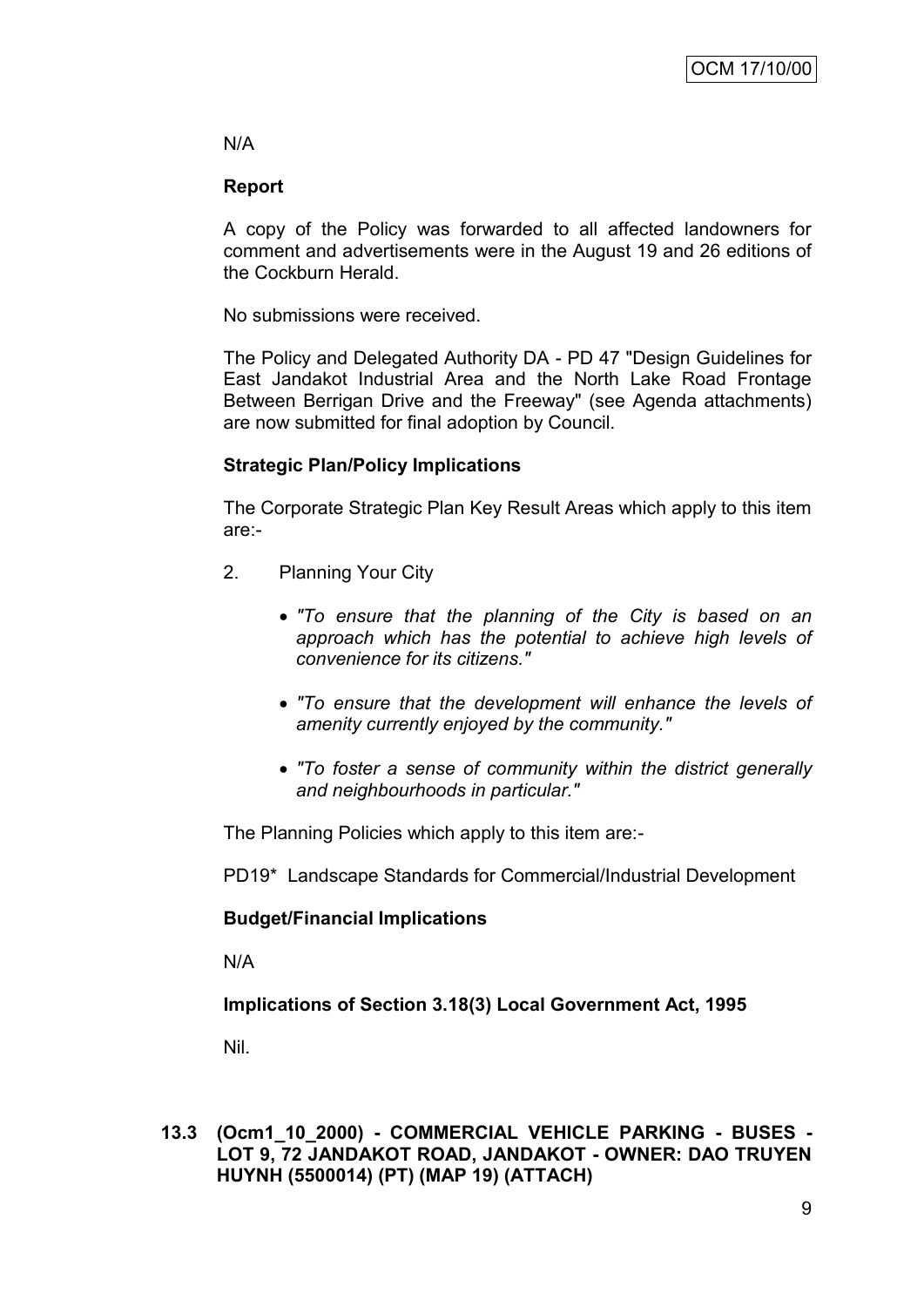#### **RECOMMENDATION**

That Council instruct its solicitors to initiate legal action against the owners and tenant of Lot 9, 72 Jandakot Road, Jandakot if the commercial vehicles are not removed from the property by 21 October 2000 for contravening Council"s District Zoning Scheme No. 2.

# **COUNCIL DECISION**

#### **Background**

| ZONING:           | MRS:                              | Rural              |
|-------------------|-----------------------------------|--------------------|
|                   |                                   | DZS: Resource Zone |
| LAND USE:         | <b>Commercial Vehicle Parking</b> |                    |
| <b>LOT SIZE:</b>  |                                   | 8.0188 hectares    |
| AREA:             | N/A                               |                    |
| <b>USE CLASS:</b> |                                   |                    |

The property has two residences that face Jandakot Road and are set back from the street. Council received a complaint on 26 April, 2000 in relation to the number of buses being parked on the property. An initial letter was sent on 1 May, 2000 to the Managing Agent of the property informing him to cease using the property for commercial vehicle parking. The agent then passed the letter onto the tenant who runs a bus company.

On 5 May 2000 Sandra Kato who is the tenant informed me she had signed a lease on the property. She had not known commercial vehicle parking was an "X" use in the resource zone. She said she would contact the agent.

On 5 June 2000 a further site inspection revealed that the "notpermitted" bus depot was still operating.

On 7 June 2000 a second letter was sent outlining that the tenant had 28 days to relocate the buses on the property or the issue would be referred to Council.

On 9 June 2000 Daniel Polini contacted Council to again discuss the possibility of keeping the buses on site. Council"s position on the site was again reinforced to him. He said he would contact the tenant.

On the 30 August a further inspection of the property from the street revealed that the buses were still parked on the property. After discussions with both Sandra Kato and Daniel Polini both parties said that the lease expired on 21 October 2000 and if Council would hold off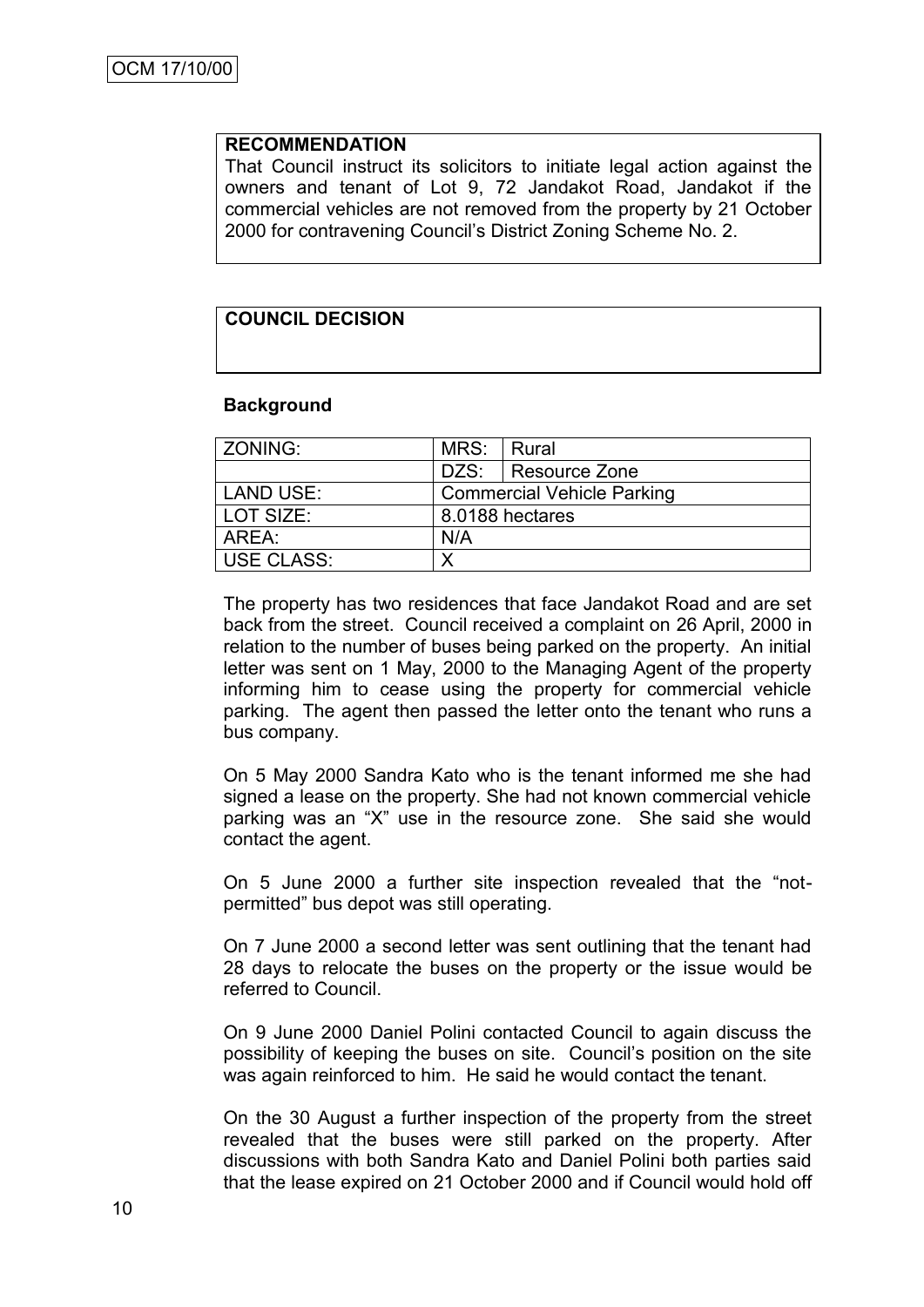action until that time. On expiry of the lease the buses would be removed.

#### **Submission**

The property Manager has requested a further extension until the 21 October 2000. Daniel Polini from Ray White Realty, Leeming, has stated that the lease expires on the above date and that he will not renew the lease due to Council"s action. He has been assured that the buses will be removed from the premises at the expiry of the lease. Refer to agenda attachments for a copy of the submission.

# **Report**

Council has previously granted the owner five months to cease operations of the non-approved bus depot. The tenants are breaching clause 5.11 of Council"s District Zoning Scheme No.2. for undertaking development without approval. The land is also located in the Resource Zone and therefore the said use cannot be approved as commercial vehicle parking is an "X" use in that zone.

Council should consider the fact that the matter could take some time before it goes to court and if significant progress is made with relocation during that time, legal action can be halted.

# **Strategic Plan/Policy Implications**

The Corporate Strategic Plan Key Result Area which applies to this item is:

2. Planning Your City

*To ensure that the development will enhance the levels of amenity currently enjoyed by the community.*

#### **Budget/Financial Implications**

N/A

# **Implications of Section 3.18(3) Local Government Act, 1995**

Nil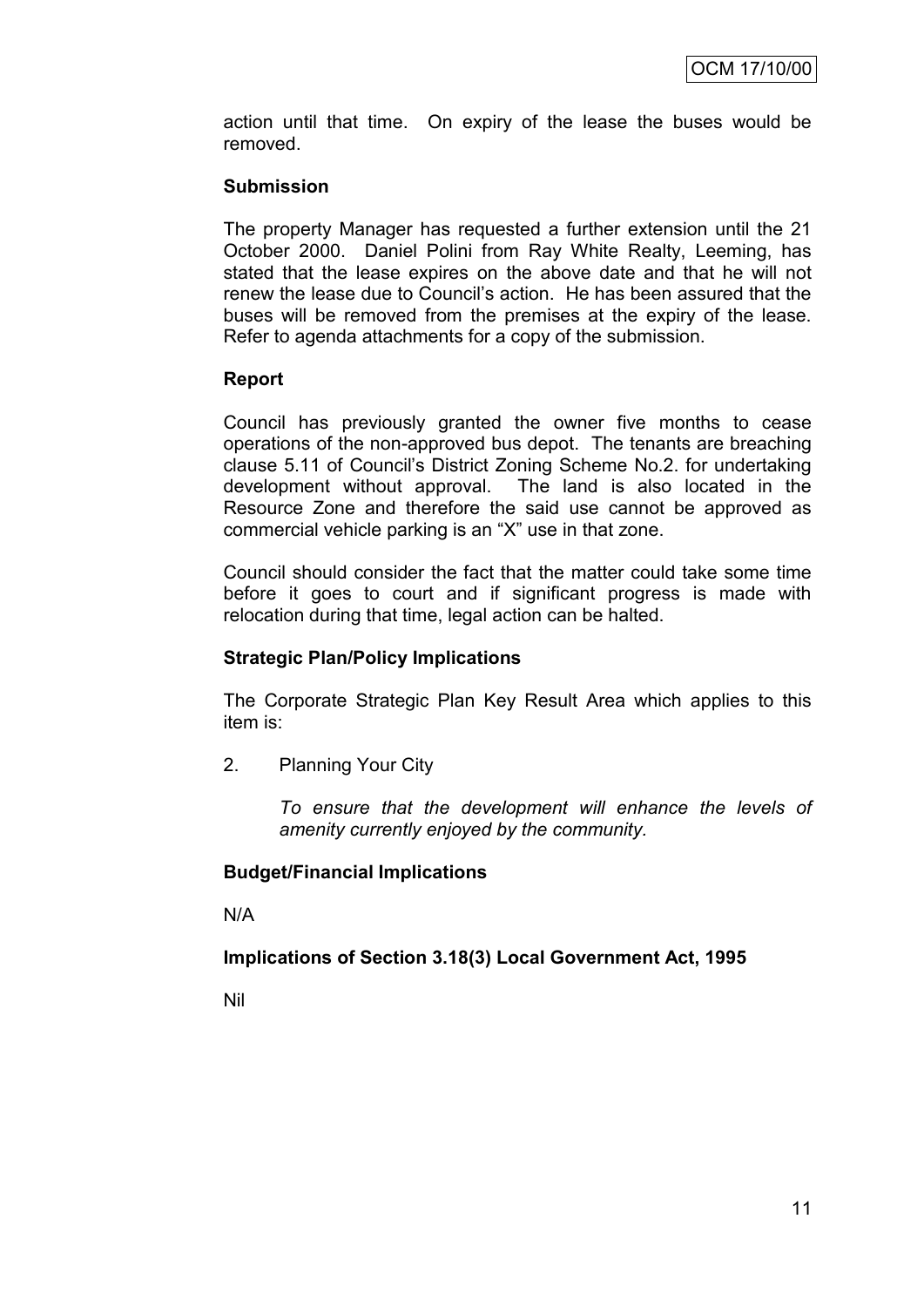**13.4 (Ocm1\_10\_2000) - PROPOSED RESTAURANT / FAST FOOD OUTLET, CARETAKERS RESIDENCE, CLUB PREMISES, CHILD CARE CENTRE AND EDUCATIONAL ESTABLISHMENT - LOT 5 (NO. 408) NORTH LAKE ROAD, BIBRA LAKE - OWNER: E P SMITH - APPLICANT: STEPHEN JENNINGS (1117218) (RH) (MAP 13) (ATTACH)**

#### **RECOMMENDATION** That Council:

(1) approve the proposed restaurant/fast food outlet, caretakers residence, club premises, child care centre and educational establishment on Lot 5; 408 North Lake Road, subject to the following conditions;

Standard conditions

1. Standard conditions contained in Council Policy PD 17 as determined appropriate to this application by the delegated officer under clause 7.6 of Council"s District Zoning Scheme No.2;

Special Conditions

- 1. The design of the club premises will incorporate suitable noise attenuation measures.
- (2) issue a MRS Form 2 Notice of Approval to Commence Development;
- (3) advise those who made a submission of Council"s decision accordingly.

# **COUNCIL DECISION**

#### **Background**

| ZONING:           | MRS:          | <b>FRIVATE RECREATION</b>    |  |
|-------------------|---------------|------------------------------|--|
|                   | DZS:          | COMMERCIAL: RESTRICTED       |  |
|                   |               | <b>USE</b><br><b>PRIVATE</b> |  |
|                   |               | <b>RECREATION</b>            |  |
| <b>LAND USE:</b>  | <b>VACANT</b> |                              |  |
| LOT SIZE:         | 2016 sq.m.    |                              |  |
| AREA:             | 923 sq.m.     |                              |  |
| <b>USE CLASS:</b> | SА            |                              |  |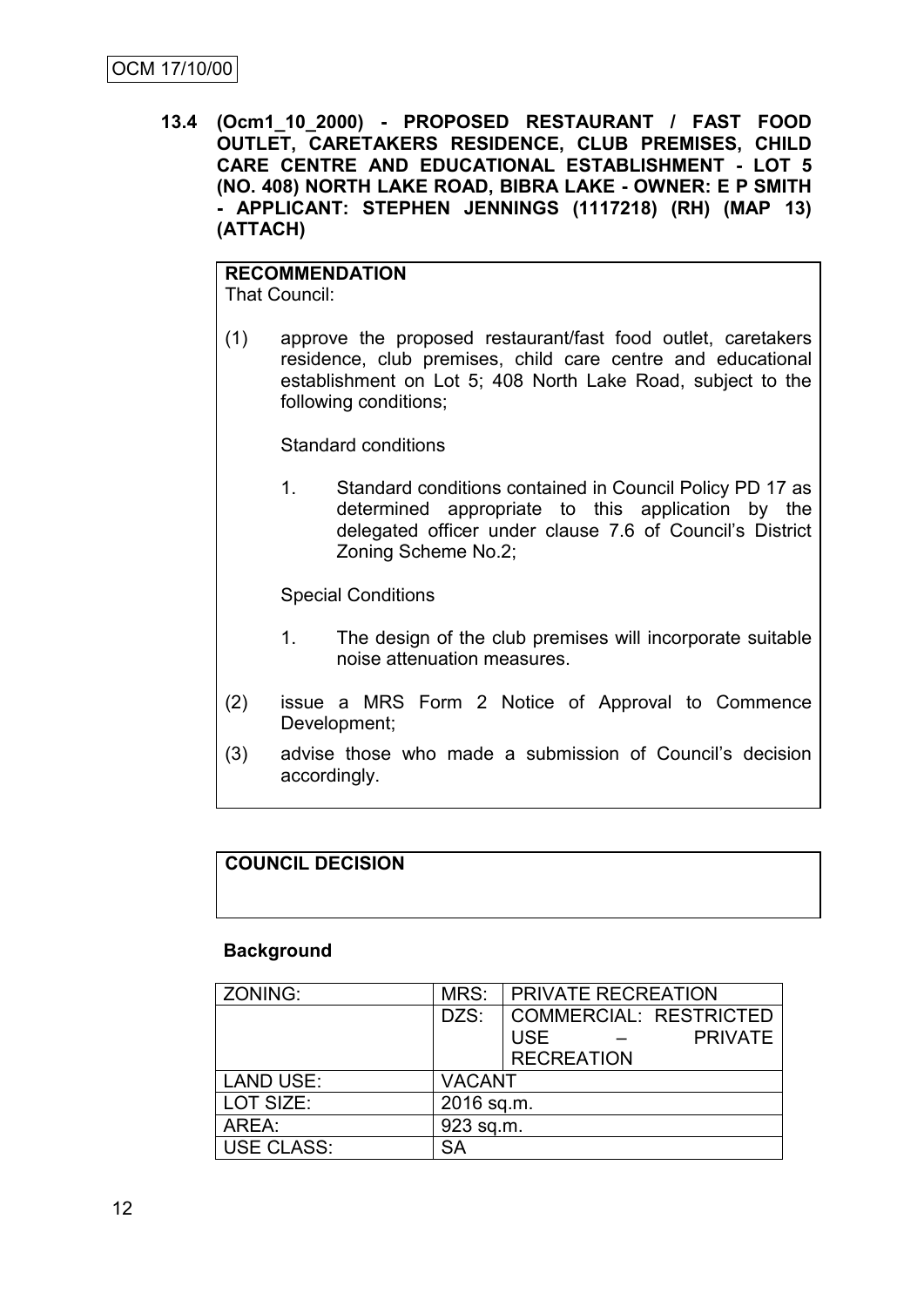# **Submission**

Council received an application for the proposed restaurant, fast food outlet, caretakers residence, club premises, child care centre, and educational establishment, dated 31 August 2000. The submitted plans indicated the construction of a two (2) storey building, containing on the ground floor a reception area, a school information centre/educational establishment, café/restaurant and take-away food establishment, and child care centre. The upper floor will contain a caretakers residence and club premises.

The café/take away food operation will be open seven (7) days a week, 8am to 11pm, requiring three (3) staff.

The school information centre will operate from Monday to Saturday, 8:30am to 5:30pm, with one (1) staff.

The child care centre will operate with five (5) staff, Monday to Friday from 7am to 7pm.

The club premises will require two (2) staff and operate from 3pm to 1am, five days per week, though primarily after school hours, weekends and during vacations. The nature of the operation as a Steiner youth club and lifeskills centre for students and graduates will offer computer training and a venue for meetings, celebrations and artistic performances.

In accordance with the requirements of Council's District Zoning Scheme No. 2, the proposal was advertised for public information for 21 days and was referred to twenty seven (27) surrounding land owners. Only two submissions were received, one in favour and one opposing the development. A schedule of the submissions is included in the agenda attachments.

#### **Report**

Concerns raised as a result of the submissions from a neighbouring landowner were that the hours of opening of the café/takeaway area and the club were unacceptable. Another concern was the invasion of privacy from the second level development. As the development would be approximately 95 metres across North Lake Road from the closest residential backyard it is not expected that this will affect the residential amenity of any neighbouring or surrounding residences.

There is concern that noise from the club premises will create a nuisance. It is not intended that the premises be used as a "disco or nightclub", but rather as a Steiner Youth Club as previously described. The development must comply with the assigned level of noise as specified in the Environmental Protection (Noise) Regulations 1997.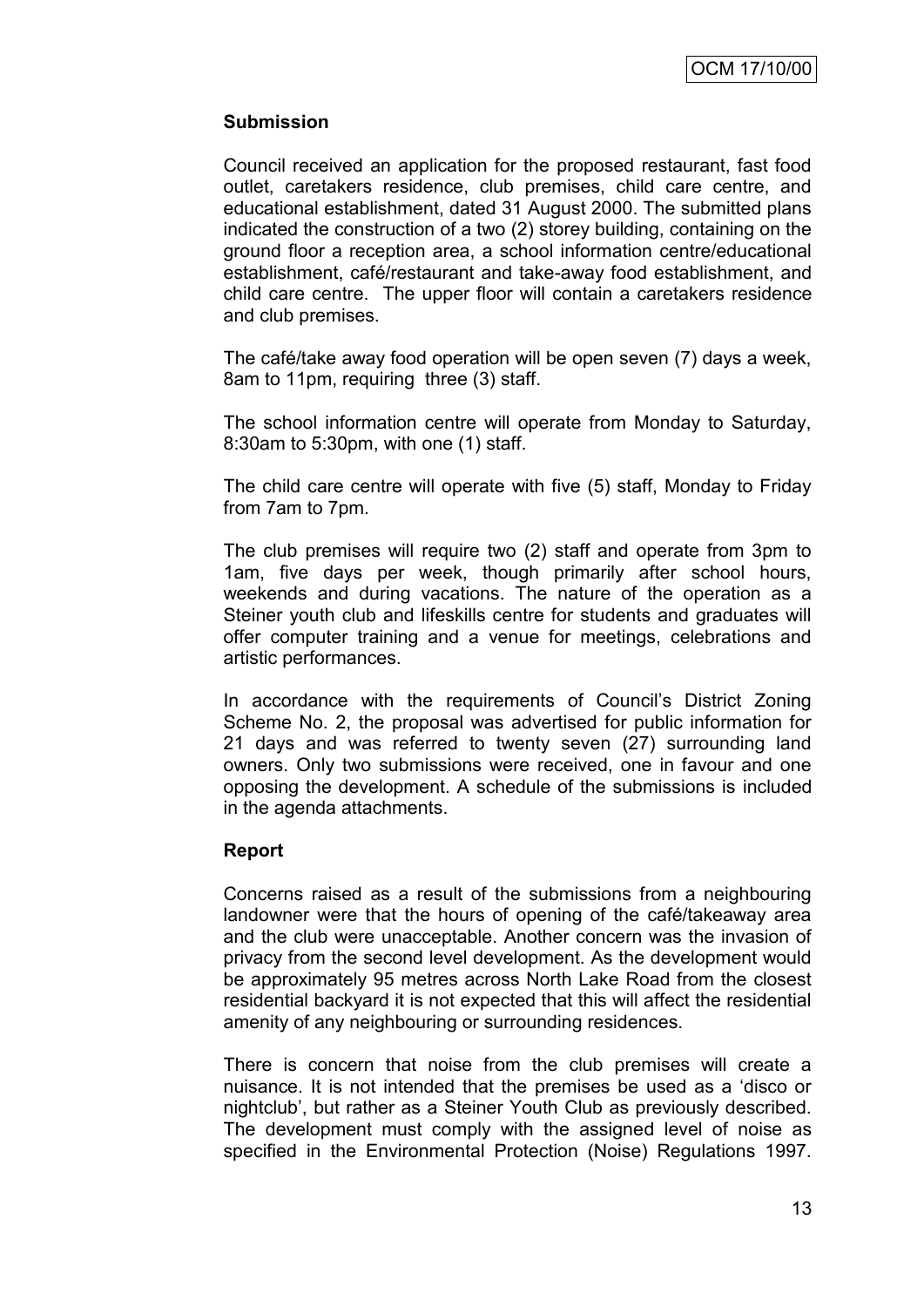People using the premises will be club members, drawn primarily from the Waldorf School community and associated organisations.

The premises may be licensed under the provisions of the Liquor Act 1970, if the owner/applicant chooses to apply. It will be open to Council to give such an application further consideration if and when the case arises.

Such a use is consistent with the zoning of the land (Private Recreation) and ties in with its predominant purpose, therefore it is recommended that the proposal be approved.

#### **Strategic Plan/Policy Implications**

The Corporate Strategic Plan Key Result Areas which apply to this item are:-

- 2. Planning Your City
	- *"To ensure that the planning of the City is based on an approach which has the potential to achieve high levels of convenience for its citizens."*
	- *"To ensure that the development will enhance the levels of amenity currently enjoyed by the community."*
	- *"To foster a sense of community within the district generally and neighbourhoods in particular."*

The Planning Policies which apply to this item are:-

- PD1\* Compliance With Conditions of Planning Approval
- PD17\* Standard Development Conditions and Footnotes
- PD19\* Landscape Standards for Commercial/Industrial Development

#### **Budget/Financial Implications**

N/A

**Implications of Section 3.18(3) Local Government Act, 1995**

Nil

#### **Implications of Proposed Town Planning Scheme No.3**

Nil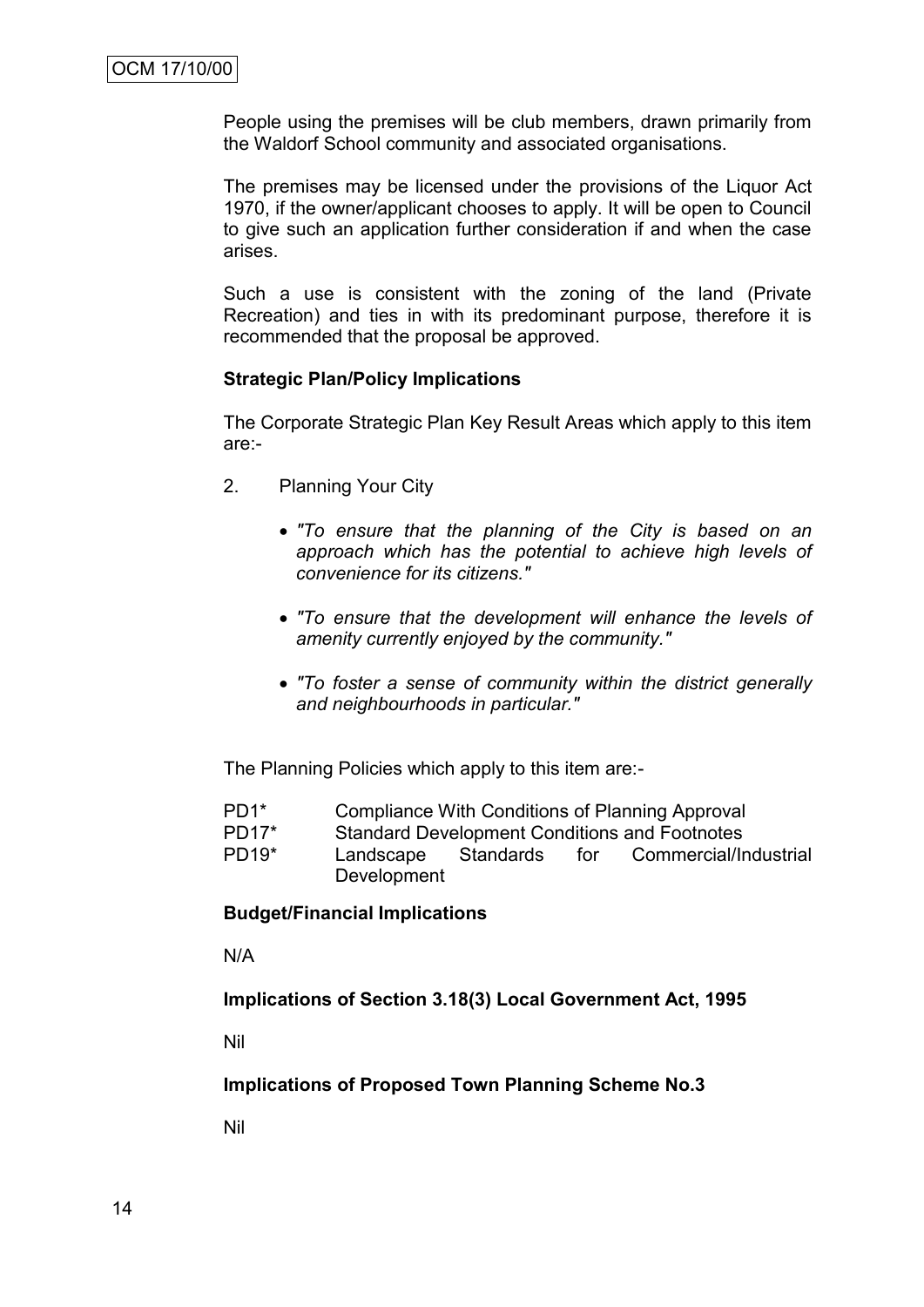**13.5 (Ocm1\_10\_2000) - PROPOSED HOME OCCUPATION (SOFT TISSUE MASSAGE THERAPY) - LOT 15; 25 HERMIONE WAY, COOLBELLUP - OWNER/APPLICANT: A & D SCHALLER (1103413) (SA) (MAP 6) (ATTACH)**

# **RECOMMENDATION**

That Council:

- (1) approve the proposed home occupation (soft tissue massage therapy) on Lot 15, 25 Hermione Way Coolbellup subject to the following conditions:
	- 1. Standard conditions contained in Council Policy PD 17 as determined appropriate to this application by the delegated officer under clause 7.6 of the Town Planning Scheme - District Zoning Scheme No. 2;
- (2) issue an MRS Form 2 Notice of Approval valid for a period of 24 months;
- (3) advise those who made submissions of Council's decision accordingly, advising them that a Home Occupation Approval can be withdrawn by the Council upon receipt on substantial complaints from the neighbours.

# **COUNCIL DECISION**

#### **Background**

| ZONING:           | MRS:             | <b>URBAN</b>         |  |
|-------------------|------------------|----------------------|--|
|                   |                  | DZS: RESIDENTIAL R15 |  |
| <b>LAND USE:</b>  | <b>RESIDENCE</b> |                      |  |
| LOT SIZE:         | 728M2            |                      |  |
| ARFA:             | N/A              |                      |  |
| <b>USE CLASS:</b> | "AA"             |                      |  |

#### **Submission**

Council received an application, dated 7 September 2000 for a proposed home occupation (soft tissue massage therapy). The applicant/owners (husband and wife) wish to operate a soft tissue massage therapy practice, which involves the applicants using a certain type of massage to treat patients/clients. Both applicants hold Diplomas in Health Science.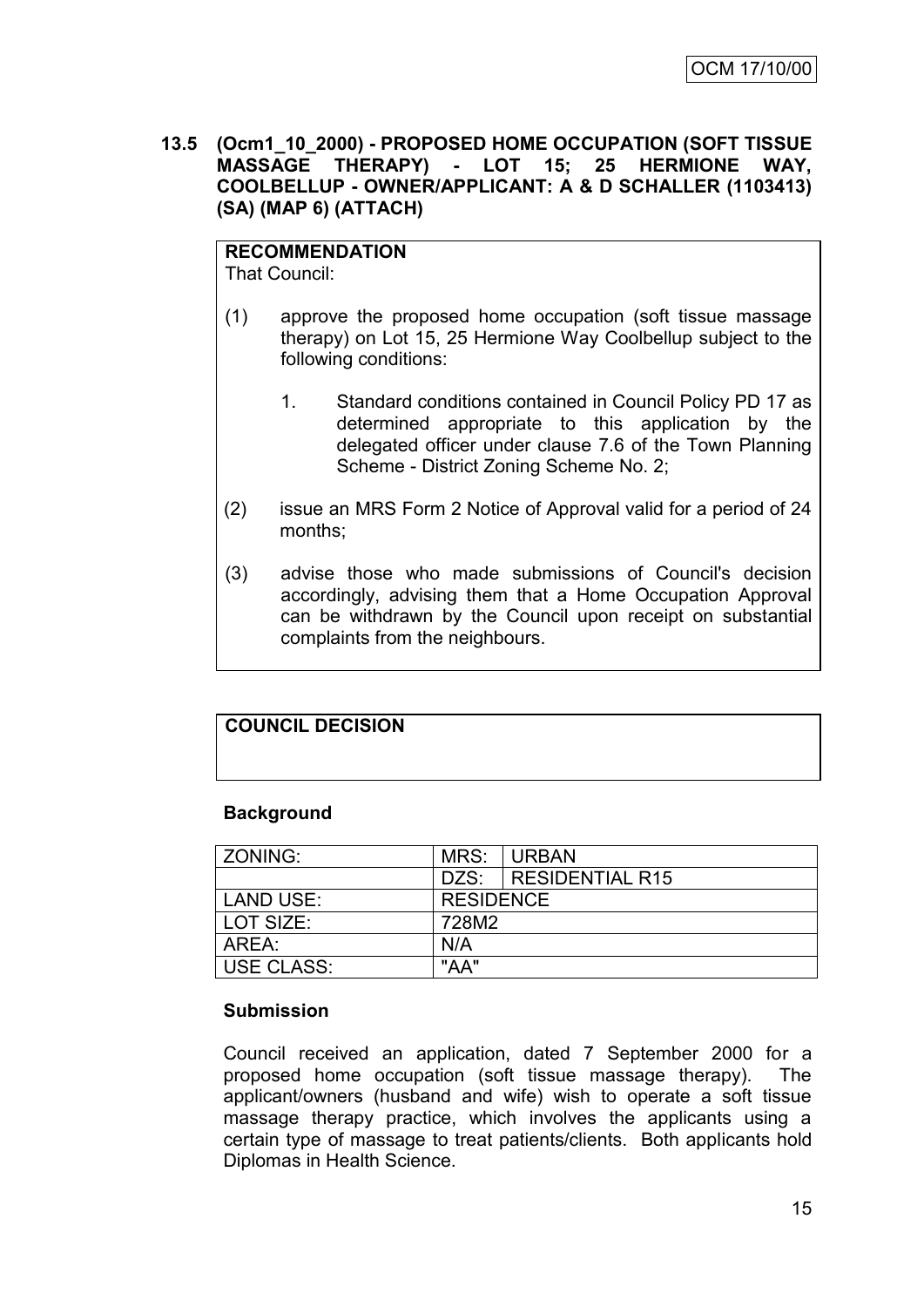The business will operated five days a week, Monday to Friday 9am to 6pm, and occasionally on Saturdays 9am to 1pm. The applicants intend to see a maximum of eight (8) clients a day, between them.

In accordance with the requirements of Council"s District Zoning Scheme No. 2, the proposal was advertised for public comment for a period of twenty one (21) days. Seven (7) neighbouring landowners were advised of the proposal, and two (2) submission were received both objecting to the proposal. Refer to the Schedule of Submissions in the Agenda Attachments for further details.

#### **Report**

The proposed home occupation application complies with Council's District Zoning Scheme No. 2 requirements. The objections raised in the submissions were:

- 1. as the streets have no footpaths, and there will be an increase in traffic which poses an increased risk to young children;
- 2. massage practice is not conducive with a neighbourhood setting;
- 3. the increase in traffic and people in the street may lead to more criminal activity in street, and "clients" may "case the joint" ;
- 4. a quiet residential street is not an appropriate place to conduct a commercial business;
- 5. the proposed use would impact on the personal and property security of neighbours, and affect their enjoyment of their homes.

The issues relating to increased criminal activity, clients "casing the joint" and the impact of the proposed use on personal and home security are not relevant planning matters.

The issues relating to increased traffic and the impact of the proposed home occupation on the amenity of the street are valid planning concerns. However the proposed home occupation should have little impact on the volume of traffic or the amenity of the street, as the applicants are only able to have one client at a time, and a maximum of eight clients a day, and the clients will park in the driveway of the residence.

There is an approval condition which states that a Home Occupation Approval can be withdrawn by the Council upon receipt of substantial complaints from the neighbours, therefore if these issues, relating to traffic or residential amenity, or any other planning issues becomes problematic, Council Officers will investigate and take the necessary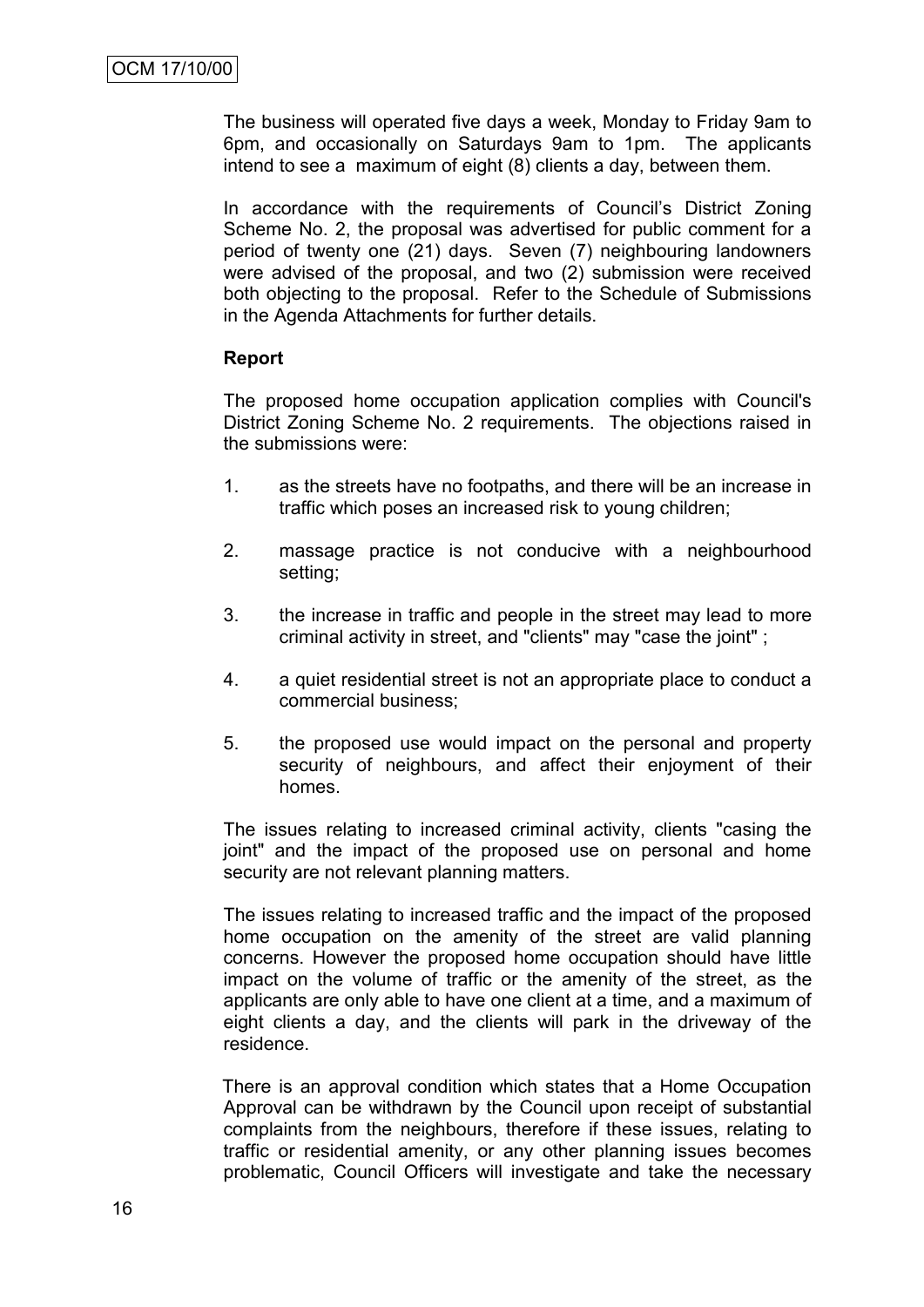action. It is therefore recommended that the proposed home occupation be approved, subject to approval conditions.

# **Strategic Plan/Policy Implications**

The Corporate Strategic Plan Key Result Areas which apply to this item are:-

- 2. Planning Your City
	- *"To ensure that the planning of the City is based on an approach which has the potential to achieve high levels of convenience for its citizens."*
	- *"To ensure that the development will enhance the levels of amenity currently enjoyed by the community."*
	- *"To foster a sense of community within the district generally and neighbourhoods in particular."*

The Planning Policies which apply to this item are:-

PD17\* Standard Development Conditions and Footnotes

#### **Budget/Financial Implications**

N/A

**Implications of Section 3.18(3) Local Government Act, 1995**

Nil

**13.6 (Ocm1\_10\_2000) - PROPOSED DEMOLITION OF HERITAGE SITE (DADLEY HOME) - RECOMMENDATION TO WAPC - LOT 1; 707 ROCKINGHAM ROAD, MUNSTER - OWNER/APPLICANT: LANDCORP (3317851) (SA) (MAP 9) (ATTACH)**

#### **RECOMMENDATION** That Council:

- (1) does **not** support the proposed demolition of the heritage site (Dadley Home) on Lot 1, 707 Rockingham Road, Munster for the following reasons:
	- 1. the site is currently listed on Council's Municipal Heritage Inventory, as a "C" Heritage Management site;
	- 2. the Heritage Council of WA advised that the demolition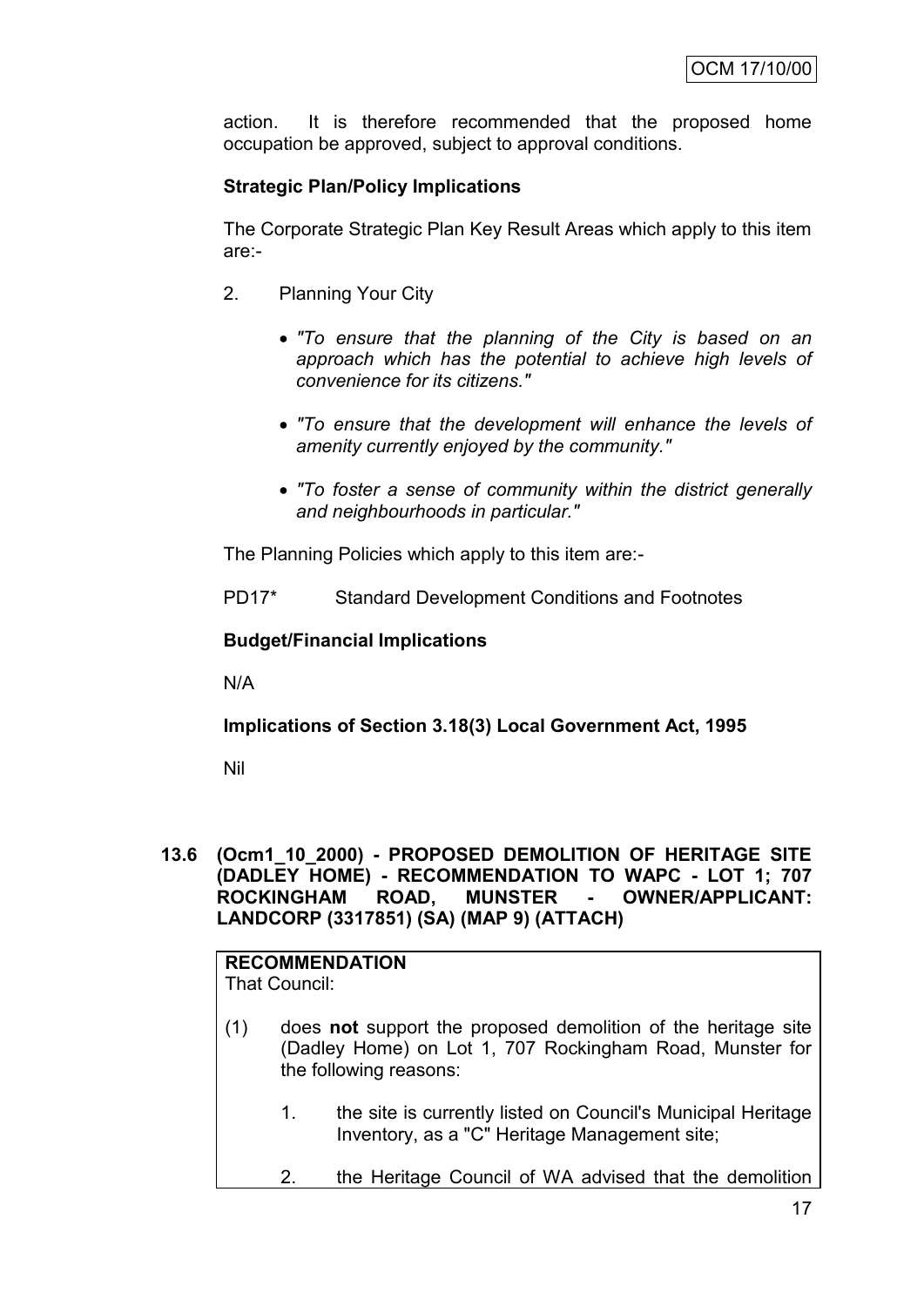should not be supported and that a detailed heritage assessment is to be undertaken prior to any approval for redevelopment or demolition;

- 3. supporting the proposal will set an undesirable precedent for demolition of other Council Heritage Listed sites;
- (2) advise the Western Australian Planning Commission, Landcorp, the Heritage Council of WA and those who made submissions of Council's decision accordingly;
- (3) advise Landcorp that as the landowner they are required to comply with the Government Heritage Property Disposal Process, and undertake a detailed Heritage Assessment for submission to the Register Committee of the Heritage Council prior to disposal, development or demolition of a State Government owned property and refer a copy of the Heritage Council of WA guidelines to Landcorp for their information;
- (4) refund the application fee of \$100 to Landcorp.

# **COUNCIL DECISION**

#### **Background**

| l ZONING:   | MRS:    | Rural                           |
|-------------|---------|---------------------------------|
|             |         | DZS:   Rural (Public Work)      |
| LAND USE:   |         | Heritage Site - House and sheds |
| l LOT SIZE: | 10121m2 |                                 |
| AREA:       | N/A     |                                 |
| USE CLASS:  | N/A     |                                 |

The subject site is listed in Council's Municipal Heritage Inventory as Place No. 11. The Inventory was formulated in 1997, and was adopted by Council, as part of Amendment No. 172, in October 1999. The site was given a "C" management Category which means:

*"Retain and conserve if possible - endeavour to conserve the significance of the place through the provisions of the Town Planning Scheme; more detailed Heritage assessment to be undertaken before approval given for any major redevelopment or demolition; photographically record the place prior to any major redevelopment or demolition. Located within the proposed Jervoise Bay Marine Technology Park."*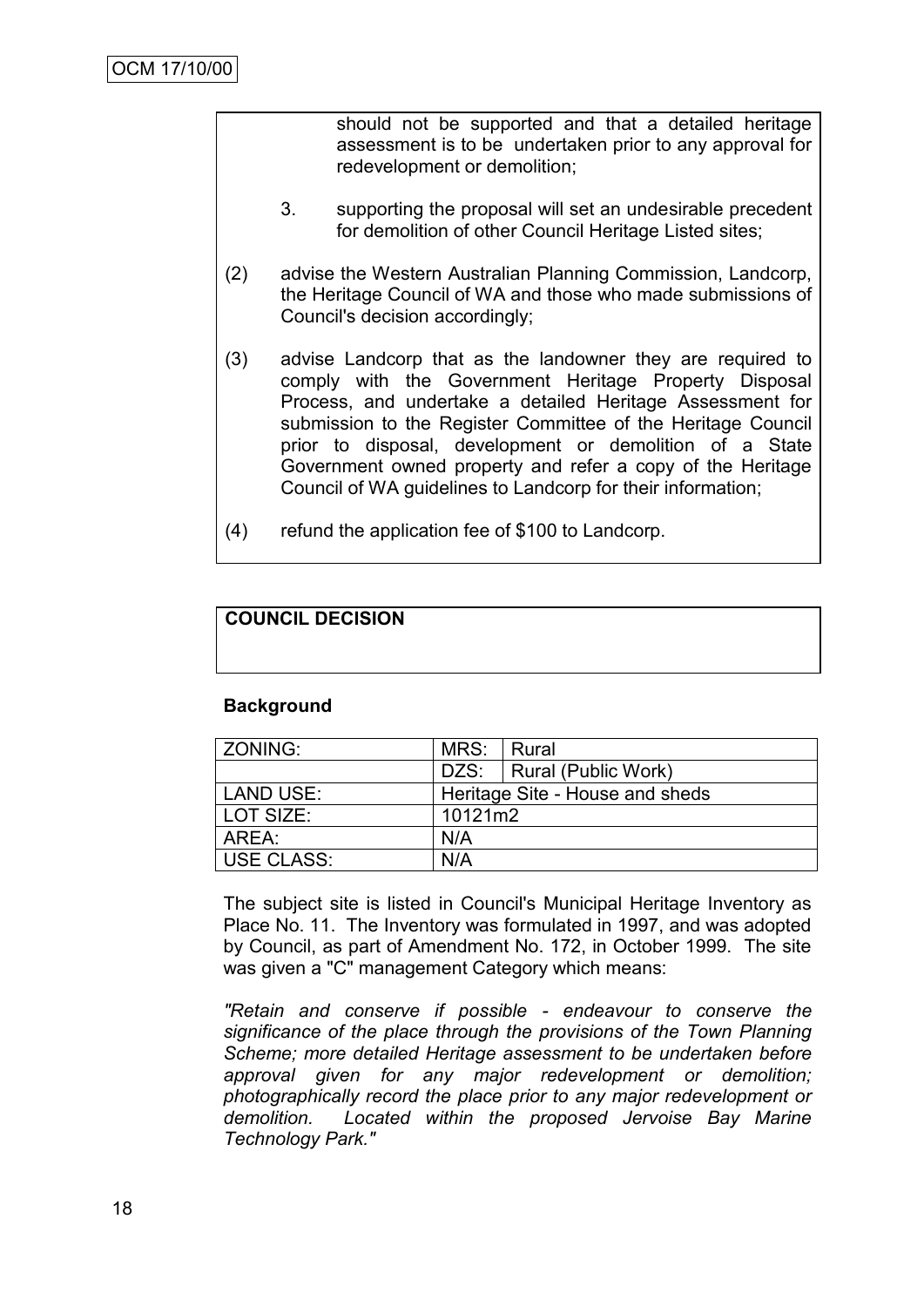An extract from the Municipal Inventory which relates to this site is attached to the Agenda.

#### **Submission**

The owner/applicant (Landcorp) submitted an application to Council to demolish the residence and adjoining stone sheds on the lot. At the time of submitting the application, the applicant was unaware that the subject site was Heritage listed in Council's Municipal Inventory. Please refer to Agenda Attachments for further details of the proposal.

The application was advertised for public comment for a period of twenty one (21) days in accordance with Council's requirements, Clause 5.8.6 of District Zoning Scheme No. 2. A total of five (5) submissions were received, all concerned and objecting to the proposed demolition. One submission was a standard letter, which was signed by thirty two (32) people. Refer to Agenda Attachment for submission details.

The application was also referred to the Heritage Council of WA for assessment and advice. The Heritage Council advised the following:

*"The proposed demolition is not supported for the following reasons:*

*1. With respect to the recommendations of the City of Cockburn's Municipal Inventory of Heritage Places "C" management classification, it is recommended:*

*that a heritage assessment is undertaken prior to any approval for redevelopment or demolition.*

*2. The owner, Landcorp, are required to comply with the requirements of the Government Heritage Property Disposal Process, and undertake a Heritage Assessment for submission to the Register Committee of the Heritage Council prior to disposal, development or demolition of a State Government owned property.*

#### **Report**

The application was received at Council in August 2000. The application was advertised for public comment, in accordance with the requirements of District Zoning Scheme No. 2 Clause 5.8 (Heritage Clause). However, it came to the attention of Council that the application is considered a "Public Works", and as such the Council is required to refer the application to the Western Australian Planning Commission for determination. The application has been referred to the Commission, and Council's recommendation will be referred to the Commission for its consideration when it determines the application.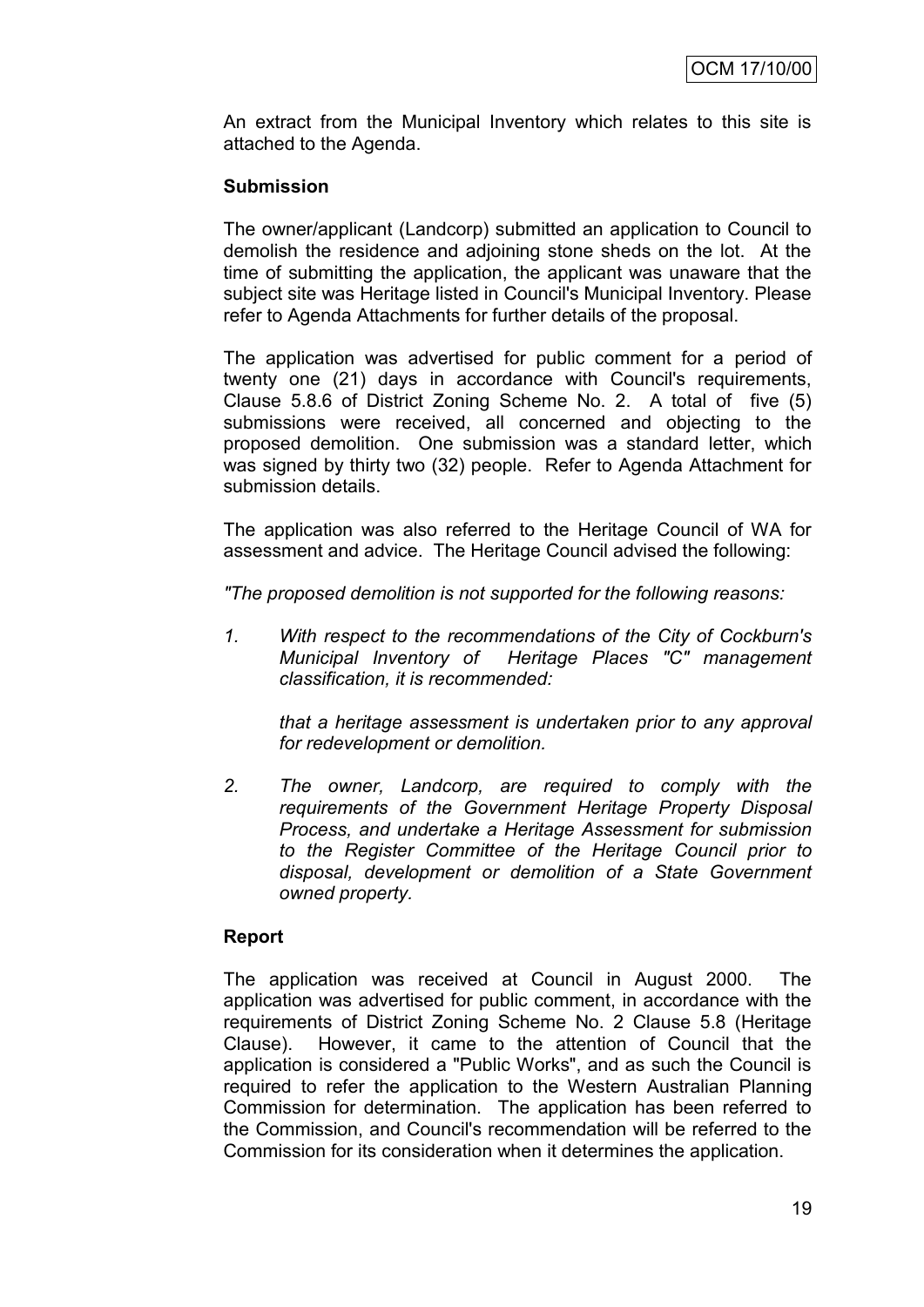It is recommended that the Council advise the Commission that the application to demolish the Dadley home and stone sheds **not** be approved for the following reasons:

- 1. The site is currently listed in Council's Municipal Heritage Inventory, and as such should be conserved and preserved. The house and sheds have aesthetic and historic significance. The property was previously a poultry farm and was one of the first large commercial poultry farms in the district. The actual buildings are an excellent example of hand cut limestone masonry and construction. The house and sheds are considered to be in good condition;
- 2.. The advice from the Heritage Council of WA that it does **not** to support the proposal;
- 3. The community is in favour of retaining and preserving the site, and if possible finding an alternative use for the buildings.

Council should be setting a standard in retaining Council Heritage Listed sites, and setting an undesirable precedent for demolition of other Listed sites.

The landowner, Landcorp, are to complete a detailed Heritage assessment and make a submission to the Heritage Council of WA in accordance with Government Heritage Property Disposal Process prior to any disposal, development or demolition of the state government owner property. This does not appear to have been done.

# **Strategic Plan/Policy Implications**

The Corporate Strategic Plan Key Result Areas which apply to this item are:-

- 3. Conserving and Improving Your Environment
	- *"To conserve the quality, extent and uniqueness of the natural environment that exists within the district."*
	- *"To conserve the character and historic value of the human and built environment."*
	- *"To ensure that the development of the district is undertaken in such a way that the balance between the natural and human environment is maintained."*

The Planning Policies which apply to this item are:-

PD21 Public Works

# **Budget/Financial Implications**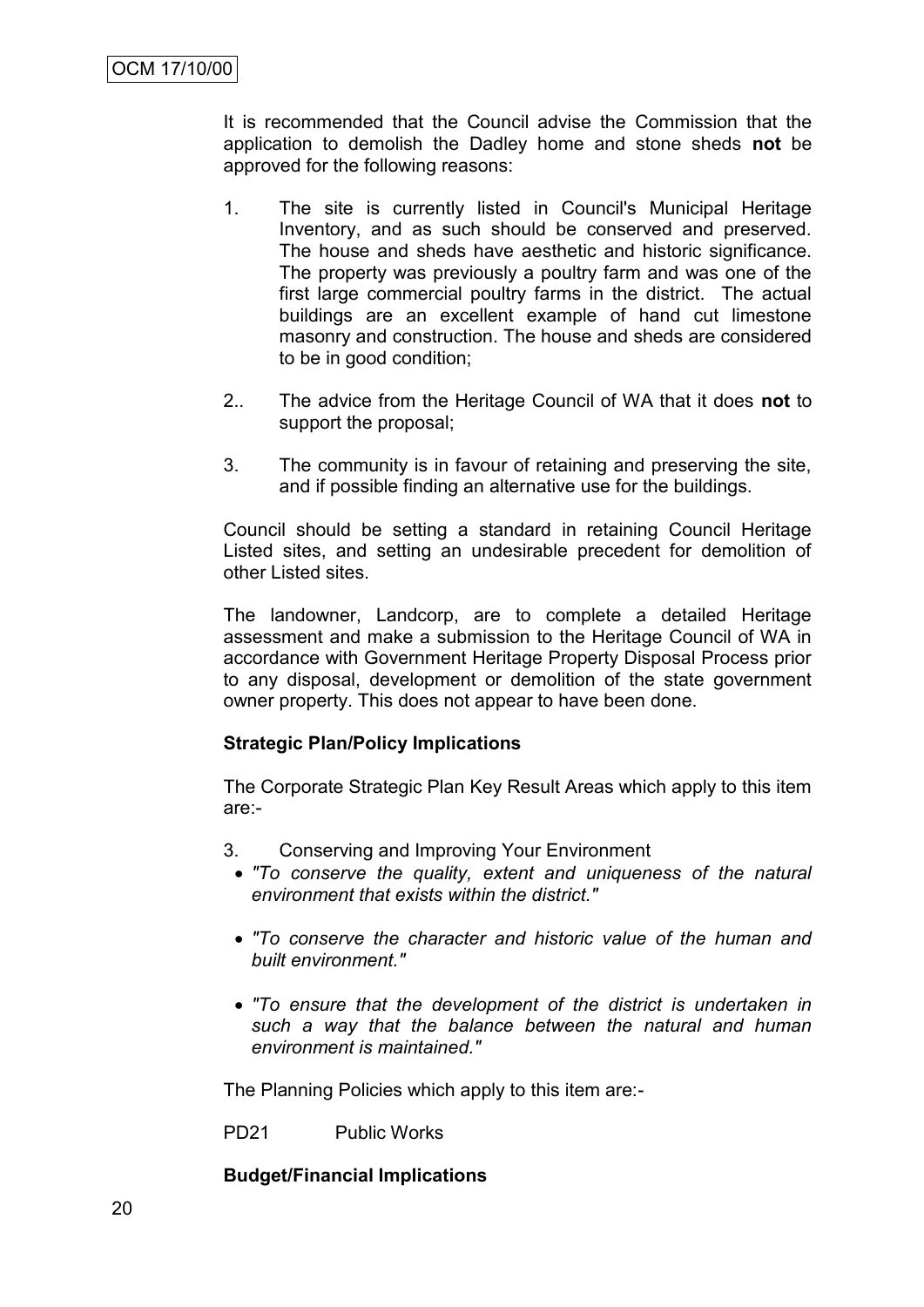# N/A

# **Implications of Section 3.18(3) Local Government Act, 1995**

The Marine Industries Technology Park is a declared "public work" and therefore Council has no power to approve or refuse a development application. The decision is to be made by the WAPC. The Council can, however, make a recommendation for the WAPC's consideration.

# **Implications of Town Planning Scheme No. 3**

Nil.

# **13.7 (Ocm1\_10\_2000) - PROPOSED DOUBLE GARAGE - HERITAGE SITE - LOT 407; 33 LINTOTT WAY, SPEARWOOD - OWNER: I & K SEPAROVICH - APPLICANT: HERITAGE OUTDOOR (3210191) (SA) (ATTACH)**

# **RECOMMENDATION**

That Council:

(1) approve the proposed double garage on Lot 407, 33 Lintott Way, Spearwood in accordance with the amended plans attached to the Agenda and subject to the following conditions:

Standard Conditions:

1. Standard conditions contained in Council Policy PD 17 as determined appropriate to this application by the delegated officer under clause 7.6 of the Town Planning Scheme - District Zoning Scheme No. 2;

Special Condition:

- 1. Applicant to submit revised plans indicating the following:
	- a. relocation of the proposed garage to be setback in alignment with the existing residence (13 metres from the primary street frontage);
	- b. redesign of the facade to the proposed garage to a more sympathetic design, in context with the existing heritage building. The applicant to detail materials, colours and finishes to be used.

These details must be submitted to Council for approval prior to issue of a building licence.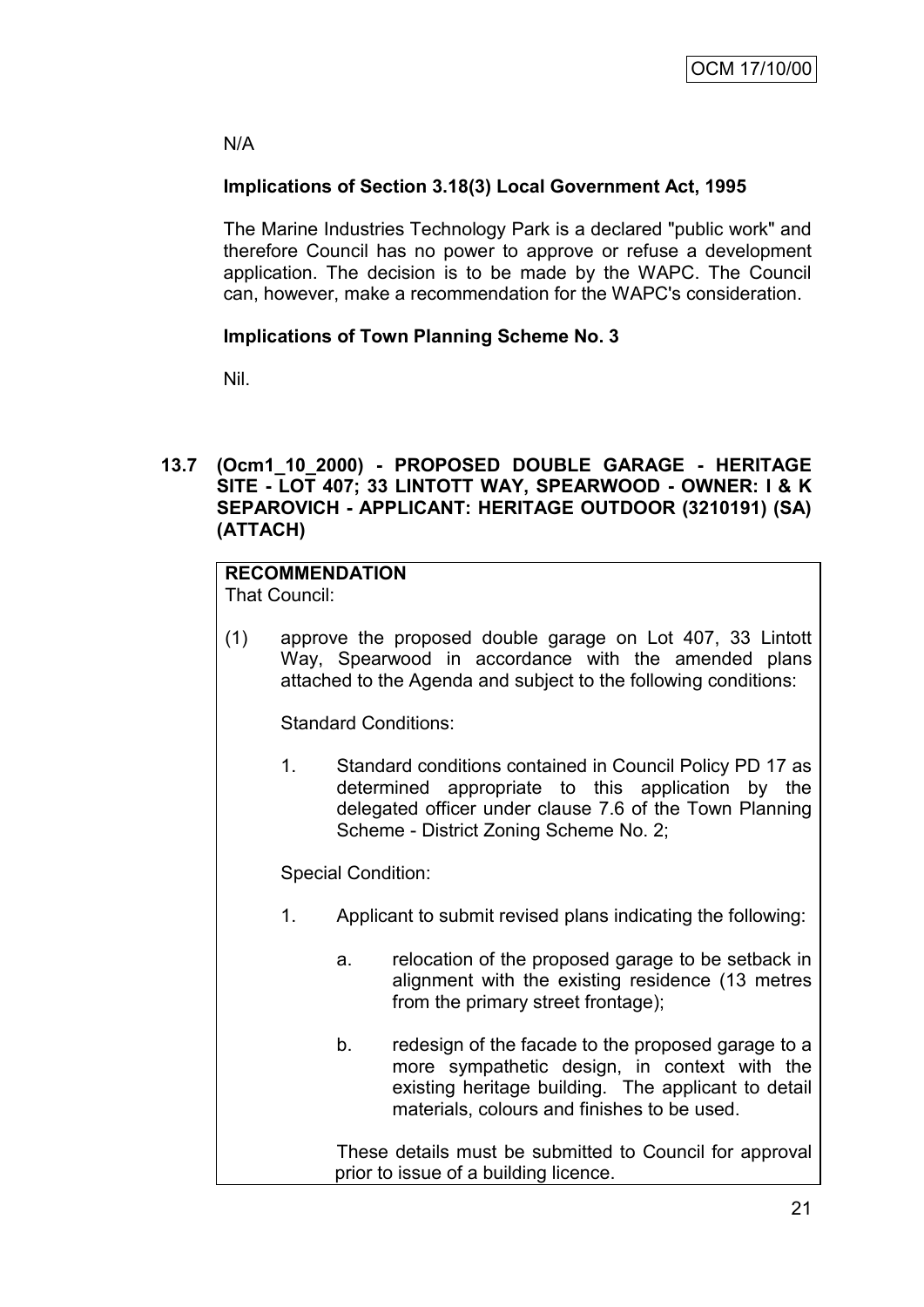- (2) issue an MRS Form 2 Notice of Approval valid for a period of 24 months;
- (3) advise those who made submissions of Council's decision accordingly.

# **COUNCIL DECISION**

#### **Background**

| ZONING:           | MRS:      | Urban                    |
|-------------------|-----------|--------------------------|
|                   |           | DZS:   Residential R12.5 |
| LAND USE:         | Residence |                          |
| LOT SIZE:         | 1000m2    |                          |
| AREA:             | N/A       |                          |
| <b>USE CLASS:</b> | "AA"      |                          |

The subject site is listed on Council's Municipal Heritage Inventory, Place No. 52. The Inventory was formulated in 1997, and was adopted by Council, as part of Amendment No. 172, in October 1999. The site has been classified as a "B" Management Category which means:

*"High level of protection appropriate: provide maximum encouragement to the owner under the Town Planning Scheme to conserve significance of the place. A more detailed Heritage assessment to be undertaken before approval given for any major redevelopment."*

An extract of the Municipal Inventory which relates to this site is attached to the Agenda.

#### **Submission**

The submitted plans indicate the construction of a double garage, 27.6m2 in area, with panel doors. The garage will be have colour bond walls, zincalume roof and concrete floor. The height of the garage is not specified.

The application was advertised for public comment for a period of 21 days in accordance with Council's District Zoning Scheme No.2, Clause 5.8. Seven (7) letters were sent out, and three (3) submissions were received. Refer to Agenda Attachments for submission details.

#### **Report**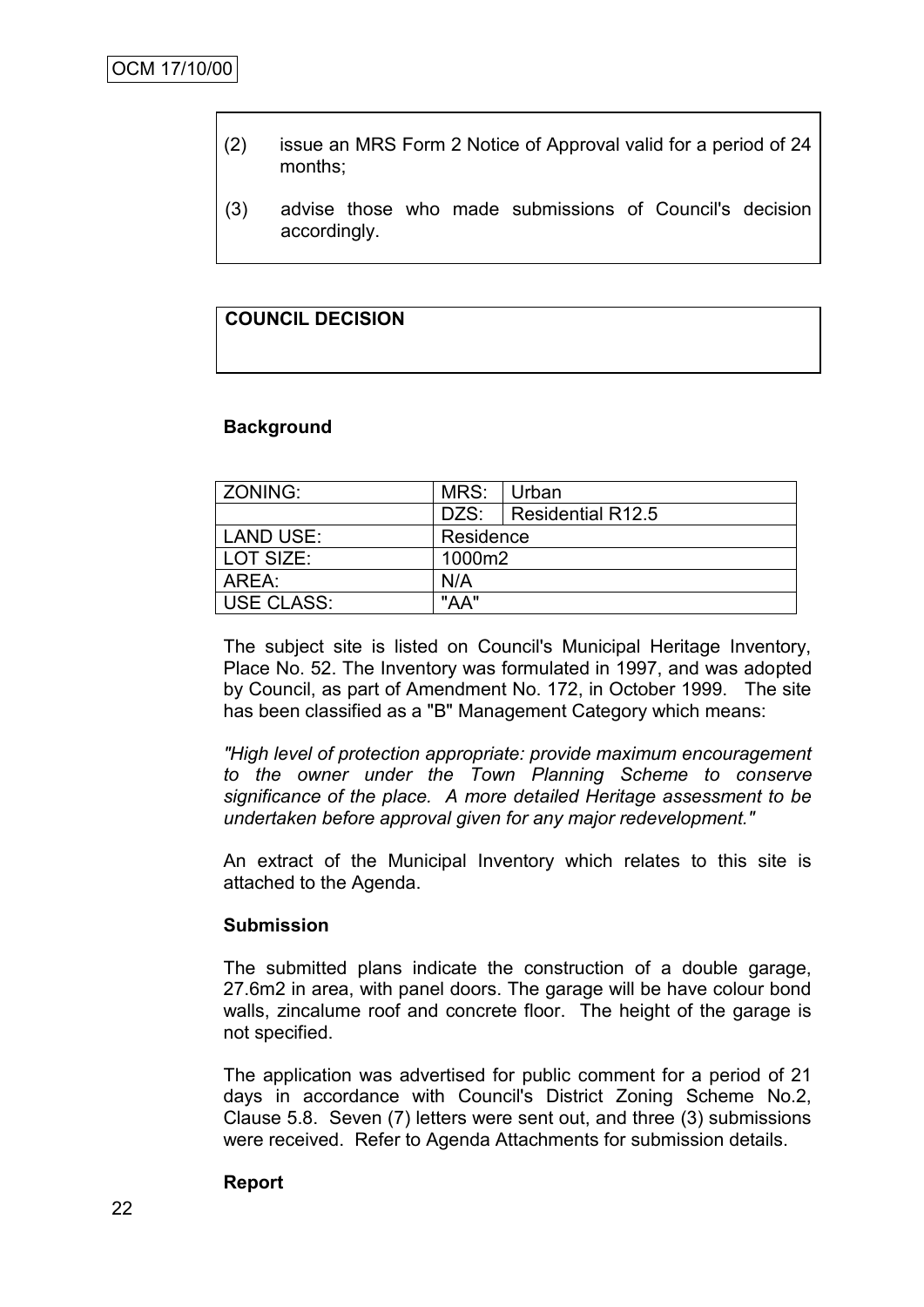It is recommended that the proposed application for the double garage be approved subject to several conditions including:

- 1. Applicant to submit revised plans indicating the relocation of the proposed garage to be setback in alignment with the existing residence (13 metres from the primary street frontage);
- 2. Applicant to redesign the facade to the proposed garage to a more sympathetic design, in context with the existing heritage building. The applicant to detail materials, colours and finishes to be used.

If the revised plans indicate the construction of a garage which is sympathetic to the existing building, the building licence can then be processed and issued.

It should be noted that the landowner of the site has submitted a request to Council that the subject site be removed from Council's Municipal Heritage Inventory. The owner believes that house no longer has heritage value. This matter has been referred to the Heritage Council of WA for consideration and advice, and will be referred to the November round of Council meetings.

#### **Strategic Plan/Policy Implications**

The Corporate Strategic Plan Key Result Areas which apply to this item are:-

- 2. Planning Your City
	- *"To ensure that the planning of the City is based on an approach which has the potential to achieve high levels of convenience for its citizens."*
	- *"To ensure that the development will enhance the levels of amenity currently enjoyed by the community."*
	- *"To foster a sense of community within the district generally and neighbourhoods in particular."*
- 3. Conserving and Improving Your Environment
	- *"To conserve the quality, extent and uniqueness of the natural environment that exists within the district."*
	- *"To conserve the character and historic value of the human and built environment."*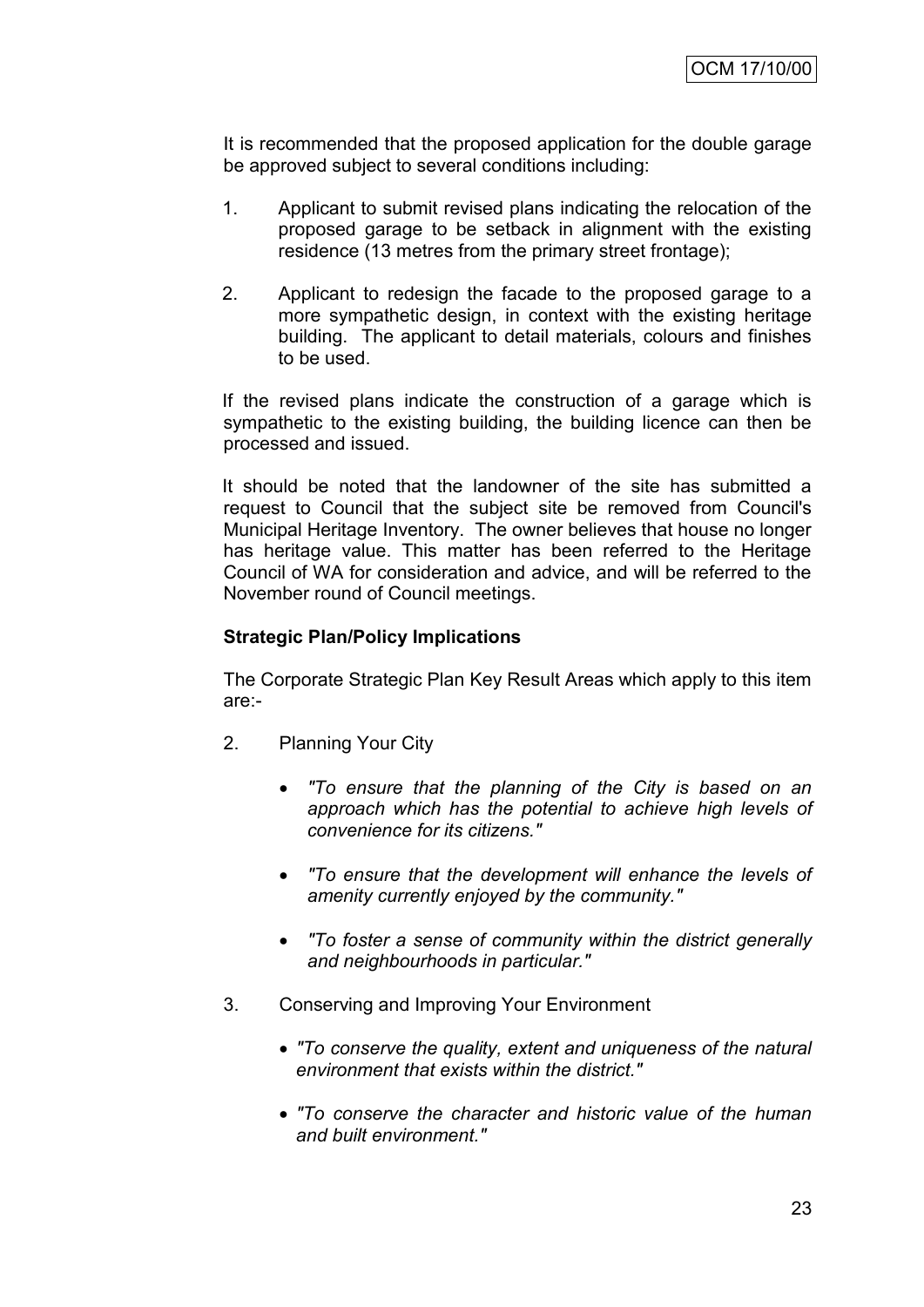*"To ensure that the development of the district is undertaken in such a way that the balance between the natural and human environment is maintained."*

The Planning Policies which apply to this item are:-

PD17\* Standard Development Conditions and Footnotes

#### **Budget/Financial Implications**

N/A

#### **Implications of Section 3.18(3) Local Government Act, 1995**

Nil

### **13.8 (Ocm1\_10\_2000) - REQUEST TO AMEND MRS FROM URBAN DEFERRED TO PARKS AND RECREATION RESERVE - LOTS 4107 AND PT 3 ARGYLE PLACE, YANGEBUP (4413000/9019) (SMH)**

#### **RECOMMENDATION** That Council:

- (1) receive the report;
- (2) request the Western Australian Planning Commission to consider amending the Metropolitan Region Scheme to reclassify the western portion of Lots 4107 and Pt 3 Argyle Place, Yangebup, from Urban Deferred to Parks and Recreation Reserve to form part of the Beeliar Regional Park ; and
- (3) advise the Yangebup Progress Association of the Council's decision.

#### **COUNCIL DECISION**

#### **Background**

Land which was previously owned by Homeswest, namely Lots 401 and 402 Yangebup Road, Yangebup, was sold to the Association for Christian Education and Mater Christi Catholic Primary School (MacKillop) respectively. The land has now been developed for educational purposes.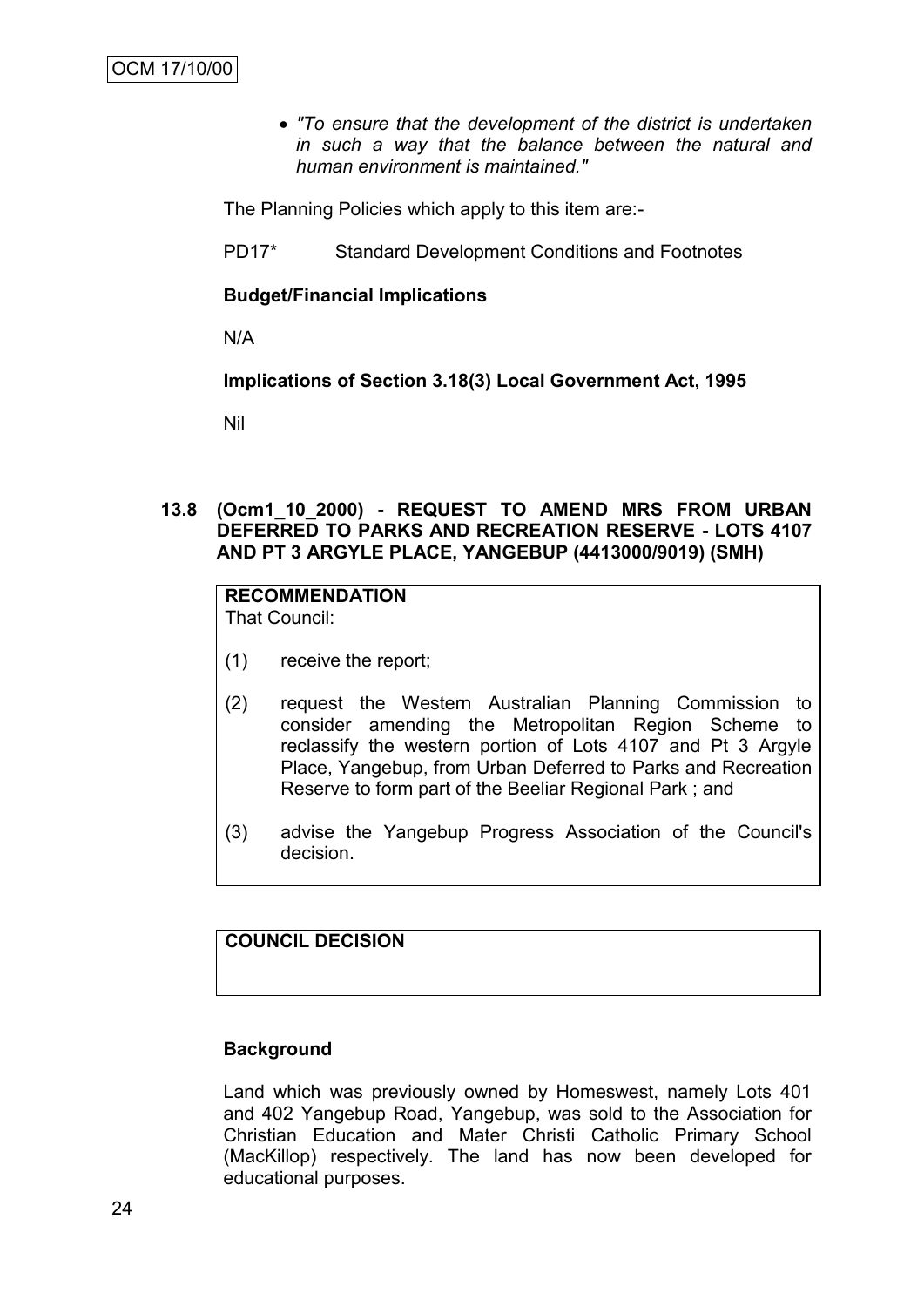Under the MRS these lots, together with the lots immediately to the south, namely Lots 4107 and Pt 3 Argyle Place are also zoned Urban Deferred for their western portion with the balance being reserved for Parks and Recreation.

To be consistent with the MRS, the Council's local scheme shows the zoned portion of the land Rural.

The Lots 4107 and Pt 3 are owned by the Crown and DOLA respectively and are currently undeveloped bushland. The bushland is in good condition and forms an integral part of the Beeliar Regional Park.

#### **Submission**

On the 4 October 2000 the Yangebup Progress Association wrote to the Council about its concern that the bushland on Lots 4107 and Pt 3 should be conserved, and form part of the Beeliar Regional Park.

#### **Report**

The proposal has merit and should be supported.

Given that the major part of Lots 4107 and Pt 3 are already reserved, and the fact they are both State owned, should enable this request to be seriously considered by the WAPC.

The Council should therefore request the WAPC to consider amending the MRS accordingly.

#### **Strategic Plan/Policy Implications**

The Corporate Strategic Plan Key Result Areas which apply to this item are:-

- 3. Conserving and Improving Your Environment
	- *"To conserve the quality, extent and uniqueness of the natural environment that exists within the district."*
	- *"To conserve the character and historic value of the human and built environment."*

The Planning Policies which apply to this item are:-

- PD8\* Bushland Conservation Policy
- PD49 TPS2 Amendments following Final Adoption of Proposed TPS3.

#### **Budget/Financial Implications**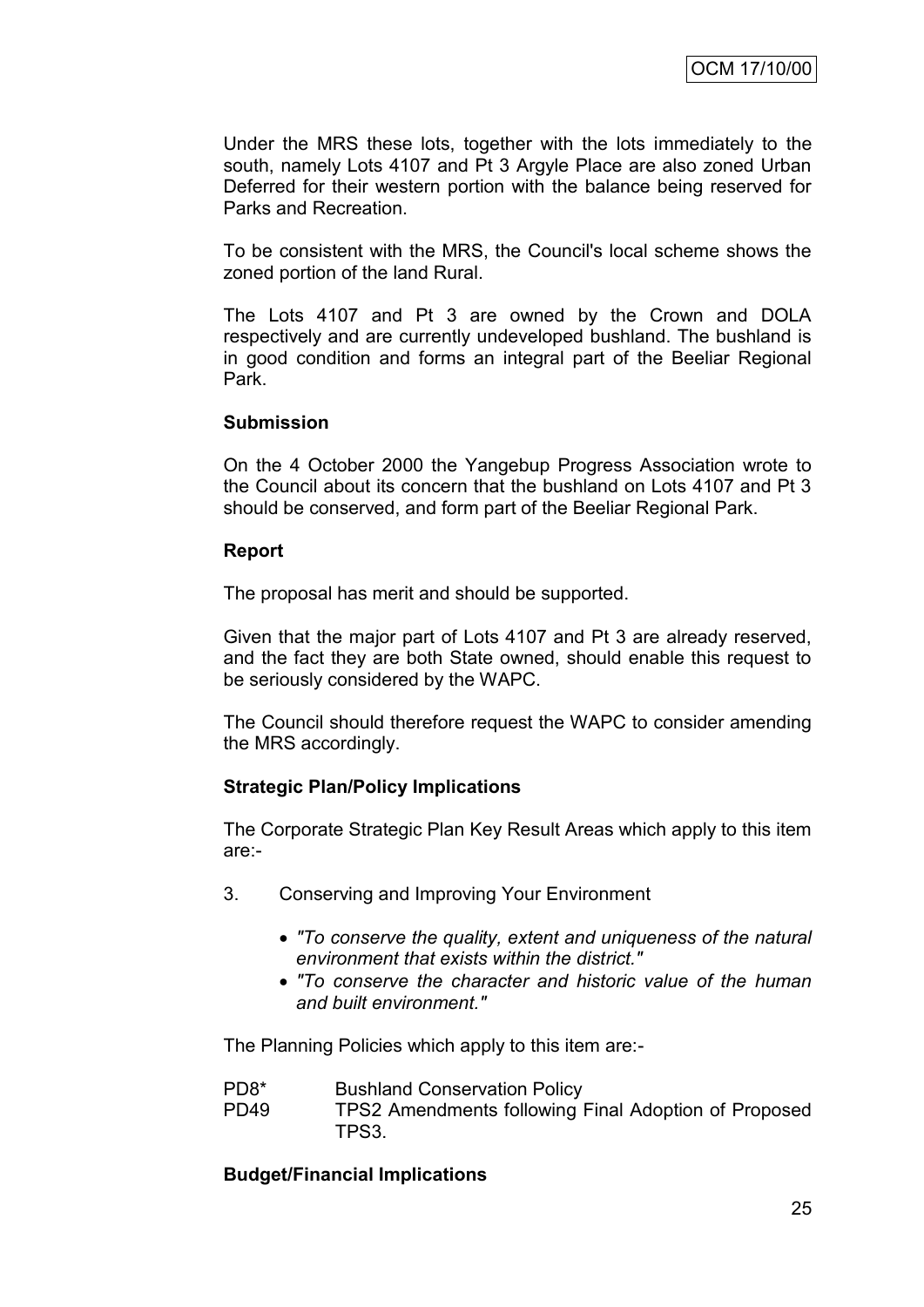N/A

**Implications of Section 3.18(3) Local Government Act, 1995**

Nil.

#### **14. FINANCE AND CORPORATE SERVICES DIVISION ISSUES**

#### **14.1 (Ocm1\_10\_2000) - LIST OF CREDITORS PAID (5605) (KL) (ATTACH)**

# **RECOMMENDATION**

That Council receive the List of Creditors Paid for September 2000, as attached to the Agenda.

# **COUNCIL DECISION**

#### **Background**

It is a requirement of the Local Government (Financial Management) Regulations 1996, that a List of Creditors be compiled each month and provided to Council.

#### **Submission**

N/A

#### **Report**

N/A

#### **Strategic Plan/Policy Implications**

N/A

#### **Budget/Financial Implications**

N/A

**Implications of Section 3.18(3) Local Government Act, 1995**

Nil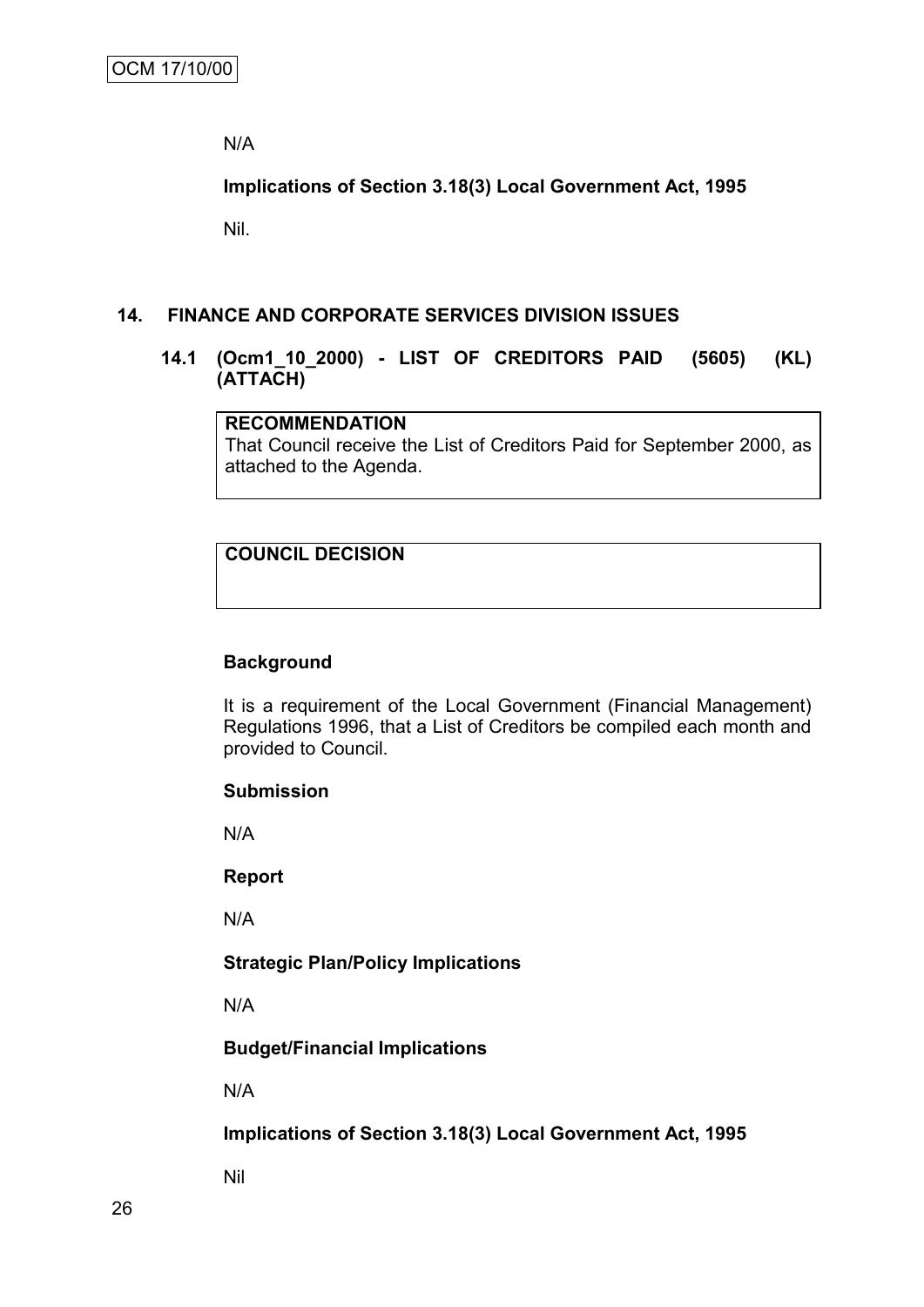# **14.2 (Ocm1\_10\_2000) - REIMBURSEMENT OF LEGAL EXPENSES - DOUGLAS INQUIRY (1335) (ATC)**

# **RECOMMENDATION**

That Council further reimburse legal expenses incurred by the following staff during the Douglas Inquiry, as follows:

(1) Mr S Hiller \$930.00

(2) Mr S Ryan \$930.00

# **COUNCIL DECISION**

# **Background**

A number of Council staff incurred legal expenses during the Douglas Inquiry. Reimbursements have been made to date in accordance with Council policy and decisions. Several staff incurred legal costs in excess of amounts approved. At its meeting on 15 August 2000 Council decided to defer an item recommending reimbursement to Mr S. Hiller and Mr S Ryan the sum of \$930.00 each pending legal advice.

#### **Submission**

Claims for reimbursement of legal expenses above previously approved amounts have been received from Mr S Hiller and Mr S Ryan.

#### **Report**

Confidential legal advice on the matter of legal expenses incurred during the Douglas Inquiry has now been received and distributed under separate cover.

In accordance with Council Policy A1.18 - Legal Representation and Council decisions at its meeting on 26 October 1999, Mr S Hiller and Mr S Ryan have been reimbursed a total of \$6,000 each for legal expenses incurred during the Douglas Inquiry. However, each officer incurred legal expenses of \$6,930.00 and are now claiming \$930.00 each being the difference between total costs and amount previously reimbursed.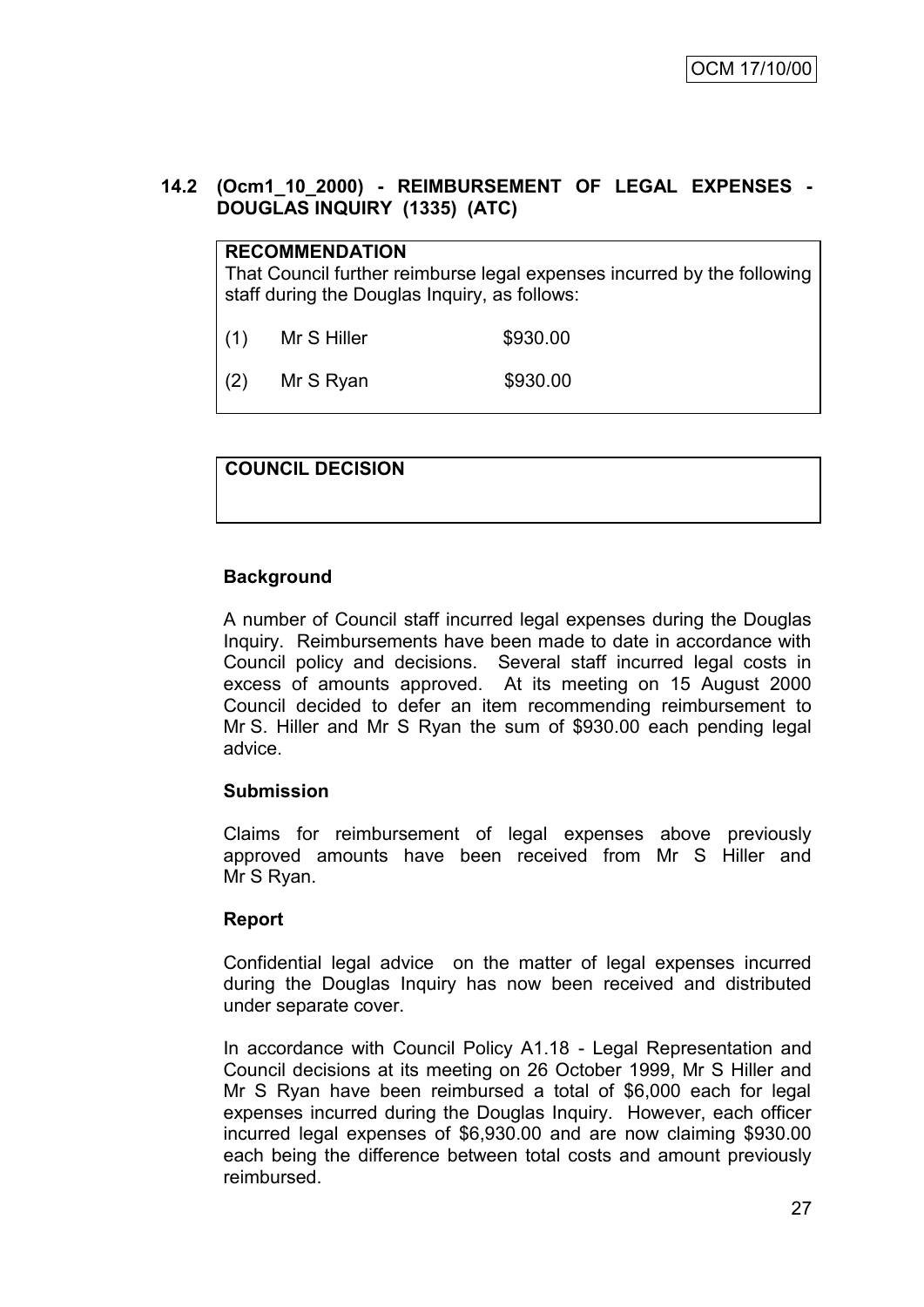As no adverse findings were made in respect of these officers it is recommended that reimbursement of \$930.00 to each officer be made as requested.

#### **Strategic Plan/Policy Implications**

Policy A1.18 - Legal Representation allows for reimbursement of \$3,000. Additional reimbursements must be approved by Council. Council at its Meeting on 26 October 1999 extended an amount to \$6,000 for each of these officers.

#### **Budget/Financial Implications**

Funds are available in Account No.110312 - Investigation Expenses.

#### **Implications of Section 3.18(3) Local Government Act, 1995**

Nil

**14.3 (Ocm1\_10\_2000) - POSSIBLE RECOVERY OF LEGAL EXPENSES PAID TO EX-COUNCILLORS AND STAFF DURING THE DOUGLAS INQUIRY (1335) (ATC) (ATTACH)**

#### **RECOMMENDATION** That Council:

- (1) receive the confidential report of the Director of Finance and Corporate Services;
- (2) rescind Policy A1.18
- (3) advise former Councillors J Grljusich, M Pecotic, J Ostojich and B Wheatley and former employee J Scharf that the City considers that, by virtue of Clauses 18 and 19 of Policy A1.18, the authorisation of financial assistance in respect of the Douglas Inquiry be revoked.

# **COUNCIL DECISION**

**Background**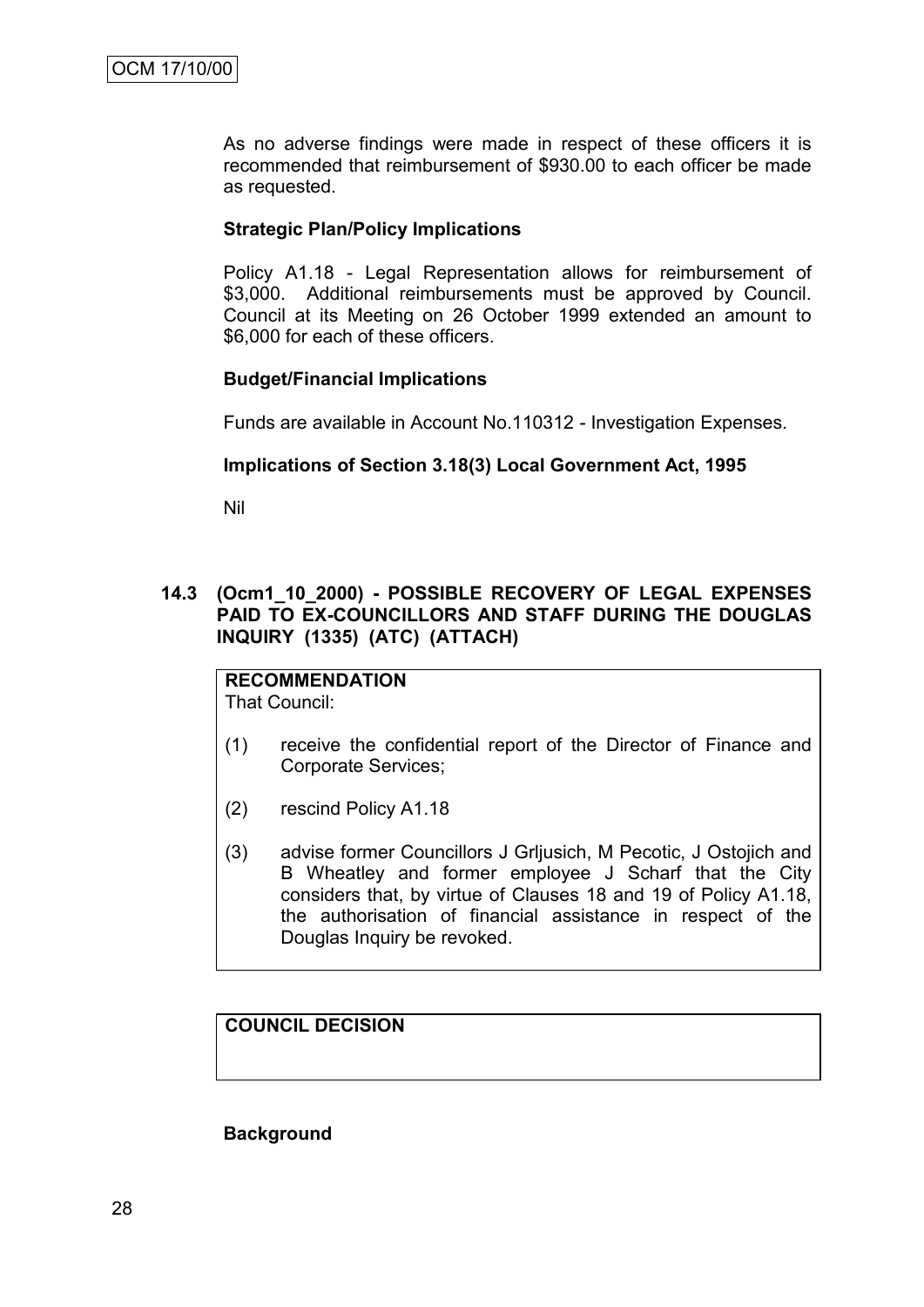A number of payments were made to ex-Councillors and staff during the course of the Douglas Inquiry under conditions set out in Policy A1.18 and other Council decisions on 12 October 1999. **Submission**

N/A

# **Report**

A confidential report by the Director, Finance and Corporate Services concerning the possible recovery of legal expenses paid to ex-Councillors and staff during the course of the Douglas Inquiry has been forwarded under separate cover. In accordance with the decision of Council at its meeting on 15 August 2000 independent legal advice on the question of Inquiry legal costs was sought from Watts and Woodhouse, Solicitors and Legal Consultants. The legal advice concludes that:

- (1) Policy A1.18 can be considered as having been rescinded.
- (2) The authorisations of financial assistance to former Councillors Grljusich, Pecotic, Ostojich and Wheatley should be revoked by virtue of Clauses 18 and 19 of Policy A1.18.
- (3) In the case of Mr. Brown the nature of the findings do not fall under the provisions of Clauses 18 and 19.

The legal advice further suggests that the appropriate resolutions based on the conclusions should be:

- (1) The confidential report of the Director, Finance and Corporate Services be received and the advice noted.
- (2) Policy A1.18 be rescinded.
- (3) The City write to former Councillors Grljusich, Pecotic, Ostojich and Wheatley and to former employee John Scharf, to advise that the city considers that, by virtue of Clauses 18 and 19 of the Policy A1.18, the authorisation of financial assistance is revoked.

#### **Strategic Plan/Policy Implications**

The recommendation involves the rescinding of Policy A1.18 - Legal Representation.

#### **Budget/Financial Implications**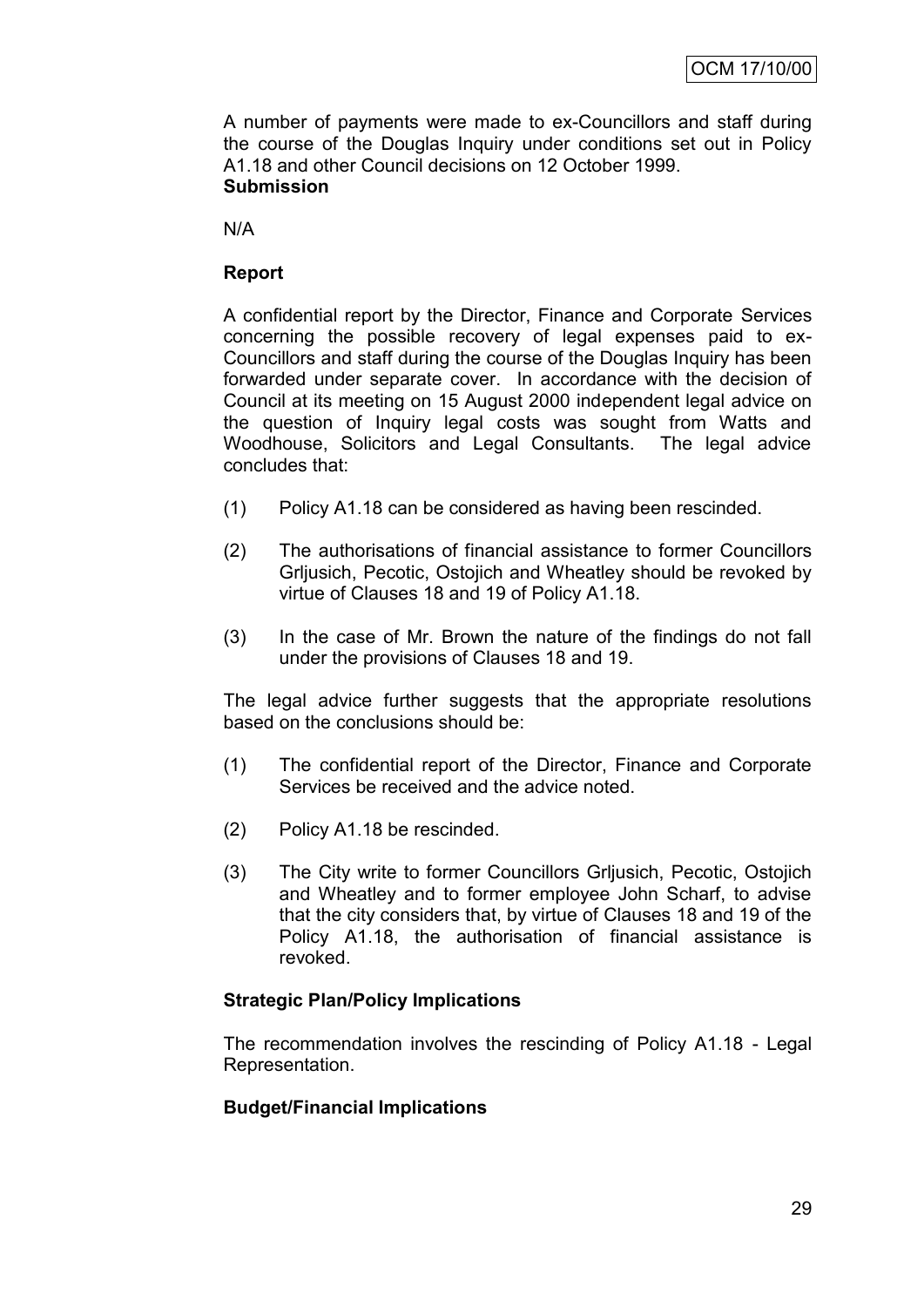An amount of \$70,209 is allocated in the 2000/01 Budget for Investigation Expenses. Approximately \$15,000 of this amount is committed awaiting invoices.

#### **Implications of Section 3.18(3) Local Government Act, 1995**

Nil

# **15. ENGINEERING AND WORKS DIVISION ISSUES**

Nil

#### **16. COMMUNITY SERVICES DIVISION ISSUES**

## **16.1 (Ocm1\_10\_2000) - KENNEL LICENCE FEES & CHARGES (6400) (AGM)**

# **RECOMMENDATION**

That Council the following Kennel Licence Application Fee Schedule be adopted:

- (1) Licence Application/Renewal Application, Administration, and Annual Inspection Fee - \$10.00 per adult dog, in relation to kennel numbers for 2000/01; and
- (2) the fee be increased to \$15.00 per adult dog for the 2001/2002 budget period.

#### **COUNCIL DECISION**

#### **Background**

Currently there are 16 kennels in the City of Cockburn housing between 10 and 60 dogs in each establishment; most of these are small businesses operating for profit. The current fee charged is \$100.00 per kennel. The current Council registration fee for an unsterilized dog is \$30.00. With an average of 35 dogs to each licensed establishment, the cost to each Kennel if each dog were registered, would be approximately \$1000.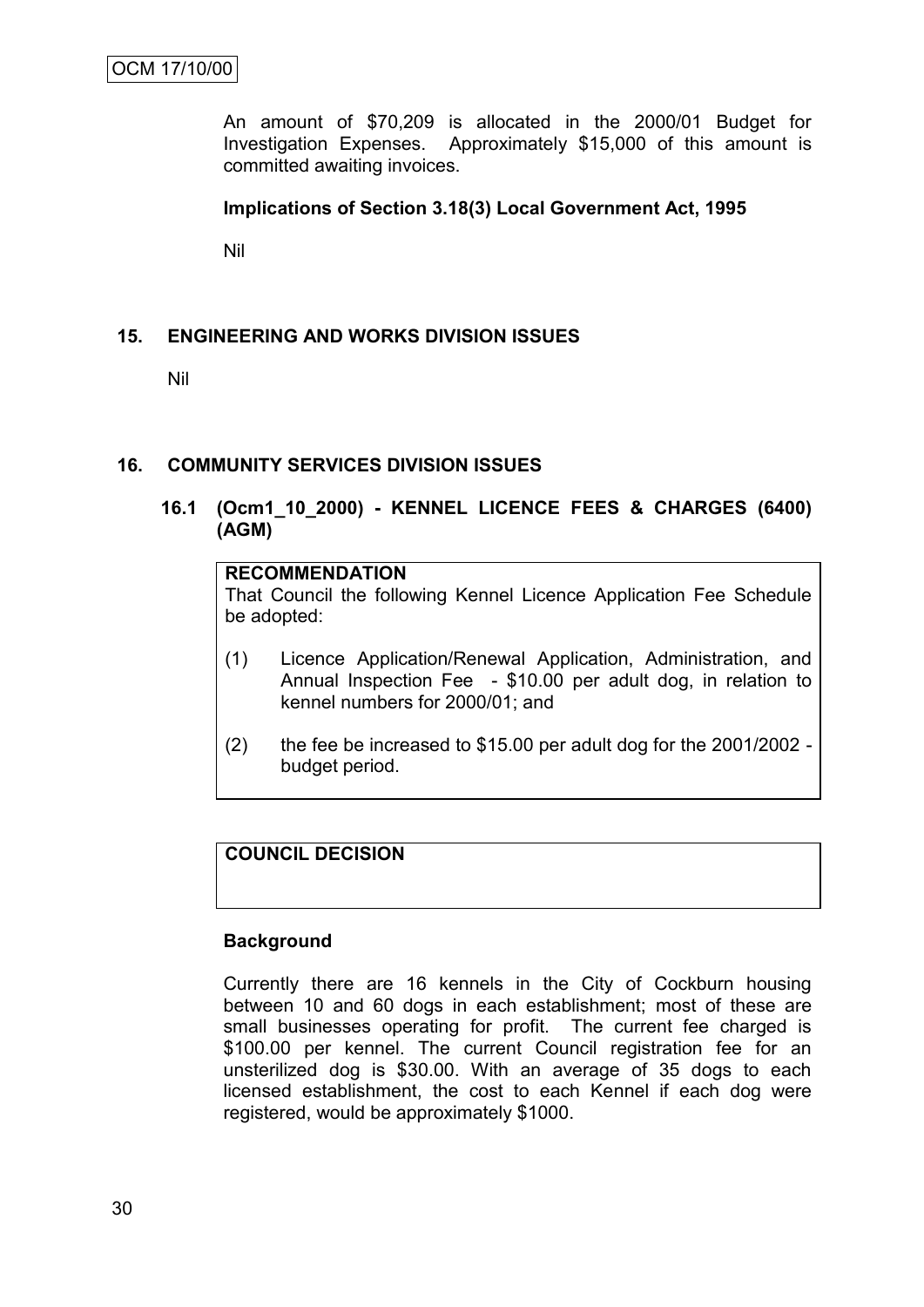Council conducts annual inspections of the kennels to ensure that they are licensed, comply with Council's Local Laws and maintain a healthy environment for the dogs housed there.

#### **Submission**

N/A

# **Report**

The current fee which is charged is for the application or renewal of the licence only and does not cover the Rangers time inspecting the premises and for other administrative and financial procedures. Over the years Council has also been involved in complex and time consuming disputes with neighbours over dog kennel issues. There is a great deal of inequity in the current fee schedule where a kennel with a 10 dog capacity pays the same as a kennel with a sixty dog capacity. It is therefore recommended that the current fee be amended in line with the size of the kennel's capacity to a charge of \$10.00 per adult dog, which equates to less than 50% of the annual licence fee normally charged.

It is proposed that this amount will increase to \$15.00 per adult dog for the 2001/2002-budget period.

## **Strategic Plan/Policy Implications**

Key Result Area – Planning the Development of the City to achieve a high level of convenience, amenity and a sense of community.

#### **Budget/Financial Implications**

The income from kennels will increase from \$1,600 to approximately \$5,600.

#### **Implications of Section 3.18(3) Local Government Act, 1995**

Nil

# **16.2 (Ocm1\_10\_2000) - PROPOSED CATAMARAN AND WINDSURFER HIRE BUSINESS (2200418) (DMG)**

#### **RECOMMENDATION** That Council:

(1) approve the application for a catamaran and windsurfer beach hire business to operate from Catherine Point Reserve, subject to the following conditions: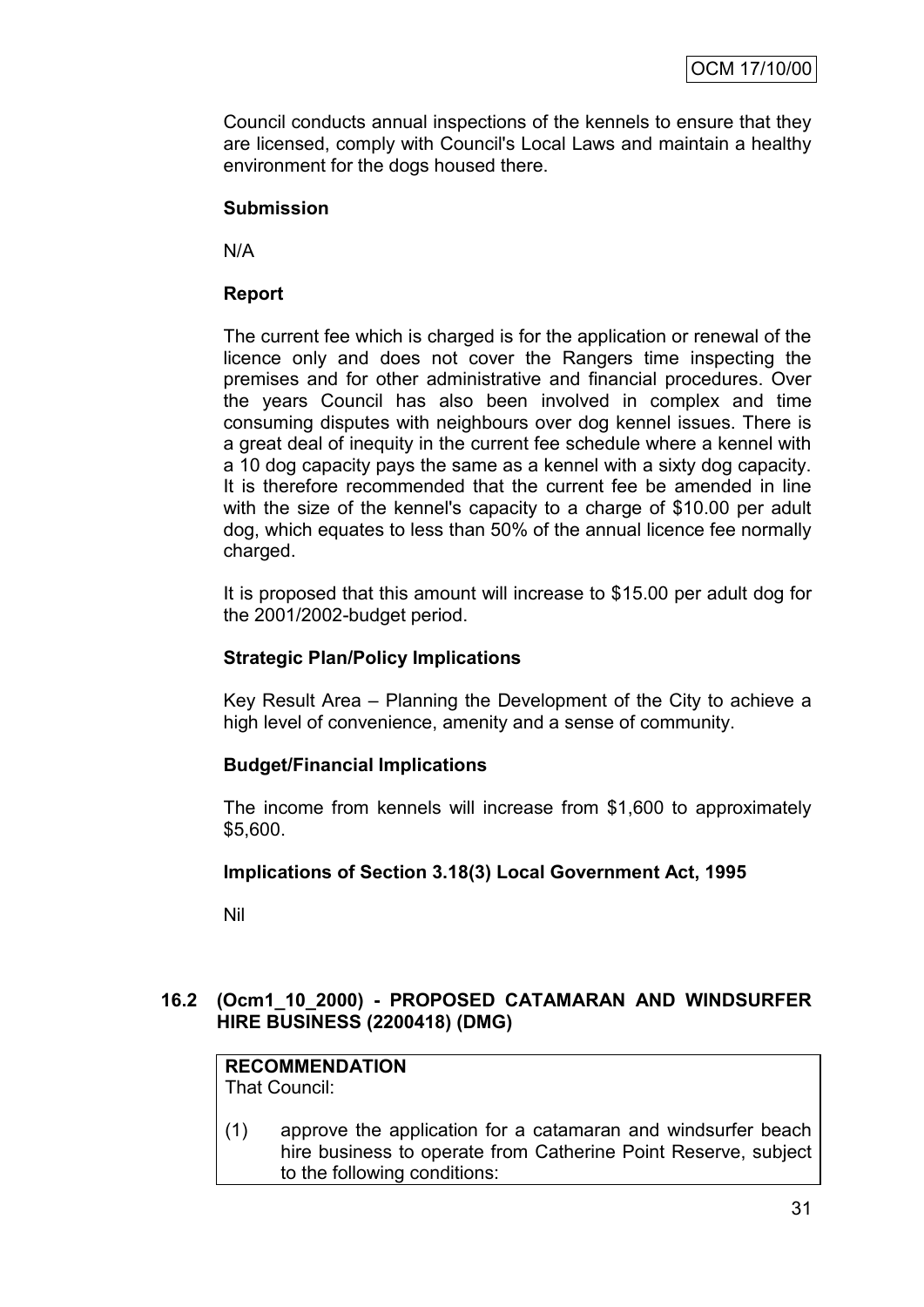- 1. A Licence Fee of \$2,500 (plus GST, if applicable) per annum being payable in advance to the City of Cockburn;
- 2. The operator providing copies of Insurance Policies indemnifying Council against any third party claims which may arise as a result of the activity;
- 3. The operator agreeing to reinstate any damage which may result from the activity to any natural or man-made facility provided for within the precinct of the activity (e.g. walkways, sand dunes, access areas or pavements);
- 4. The Licence may be revoked by Council on the provision of six (6) month's notice to the Licensee, without reason, or upon a shorter period of notice should Council have reasonable cause to warrant such shorter period, in which circumstances a pro rata refund of the annual Licence Fee will be paid to the Licensee; and
- 5. The operator be required to liaise with Council Community Services staff to discuss the potential to establish structured and/or casual foreshore recreational activities which would complement the operation; and
- (2) advise the applicant that prior to commencing the hire business he must apply for and receive approval from the Department of Transport, Marine Branch.

# **COUNCIL DECISION**

#### **Background**

Council has received an application from Mr Matthew Elliott of Hamilton Hill, seeking to establish a catamaran/windsurfer hire business at Catherine Point.

Mr Elliott is an experienced operator, having conducted a similar business in Darwin for many years during the 1990's.

A reference of Mr Elliott's capabilities is provided with his application.

#### **Submission**

Hire Equipment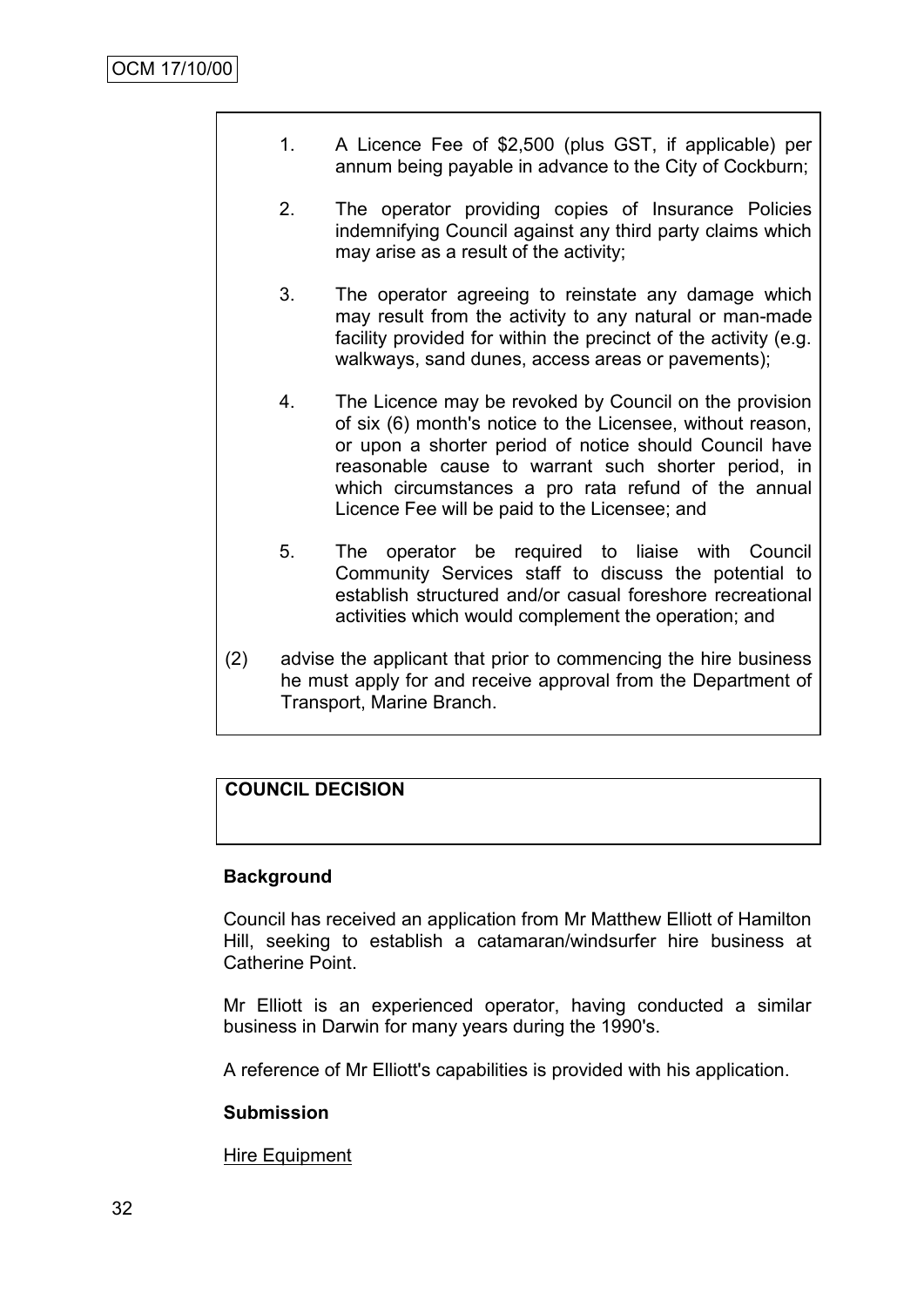6 x 14ft Mauri Catamarans Approved public hire vessel of the Department of Transport's Marine Branch WA, Sheltered Waters Vessel Life Jackets 1 x Plastic Canoe Oar Crews 2 Adults Limited to age 16 years and over Bicycle Helmets

#### Operating Times

October, November, December, January, February and March Thursday to Tuesday 10am to Sunset

#### Location

Catherine Point Southern end of South Fremantle Dog Beach Chart reference 82.49

#### Public Access

With the limited number of vessels proposed, operational impact to the surrounding car parking facility will not cause parking concerns. Clients will be required to walk either from the South Fremantle Beach car park, the Old Power Station Beach car park or the car park situated behind the proposed location, which is a distance of approximately 200 metres.

This beach was also selected due to the low level of public swimming. The ideal swimming beaches are situated at a closer proximity to the two major beachfront car parks. With highly visible warning signs placed on the sand and removable floating warning buoys, little to no impact or risk to the general beach public is anticipated.

The bay in this area has excellent natural or man-made identification markers, requiring little to no use of buoys.

Public toilets are situated in easy walking distance at South Beach.

#### Sailing Boundaries

| Width: | Catherine Point and the Power Station rock jetties                        |
|--------|---------------------------------------------------------------------------|
|        | Inner Limit: 100 metres from the rock jetty tips outer rock jetty, except |
|        | beach landing zone                                                        |
|        | Outer Limit: North Mole Lighthouse                                        |

Rescue Craft

1 x 16ft Aluminium Deep V Hull Runabout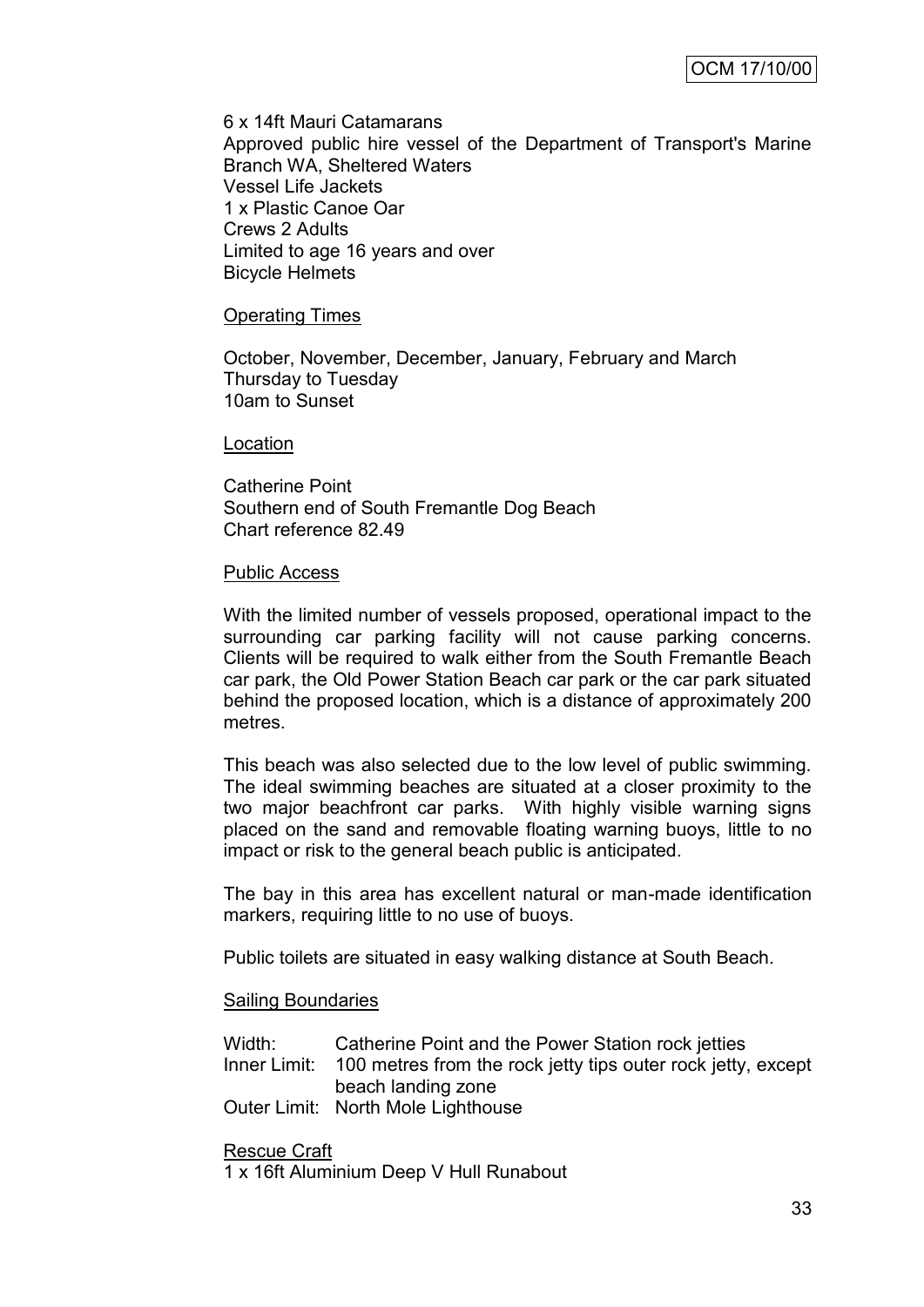#### **Report**

Council's coastal beach frontage available for public access stretches from Woodman Point in the south to South Beach at the northern boundary adjoining the City of Fremantle.

Within this coastal strip there exists one recreational hire business, being a Jet Ski hire operation located at Coogee Beach.

The proposal to add windsurfing and catamaran sailing to the aquatic recreational options for beachgoers would appear to be a beneficial one.

The proponent has chosen a site which will have negligible impact on other beach users and will hopefully serve to attract more people to a beach which is currently under-utilised in terms of public beach patronage.

The proponent appeals as a good choice to operate such an activity based on prior experience and knowledge of the industry standards and quality of equipment. He also appears to have a sound knowledge of client requirements and suggests that the activity could assist in attracting people to enjoy the facilities provided by Council and the State Government at Point Catherine.

Mr Elliott is also enthusiastic about providing some equipment to accommodate alternative beach recreation options, such as volley ball, frisbees and football sports, which have been successfully implemented in his previous operations.

With this in mind, it is possible that Council's Community Services area could utilise the operation to supplement such activities as holiday programmes or promotional events.

Overall, the proposition is considered to be one which would add value to the North Coogee facilities and hopefully act as a catalyst to attract more public to enjoy these excellent, but under utilised facilities.

The conditions imposed on the operator are considered sufficient to protect Council from any unforeseen adverse impact or liability the activity may cause. Therefore, on balance, it is suggested that conditional approval for the operation be granted.

#### **Strategic Plan/Policy Implications**

Key Result Area "Facilitating the Needs of Your Community" refer.

#### **Budget/Financial Implications**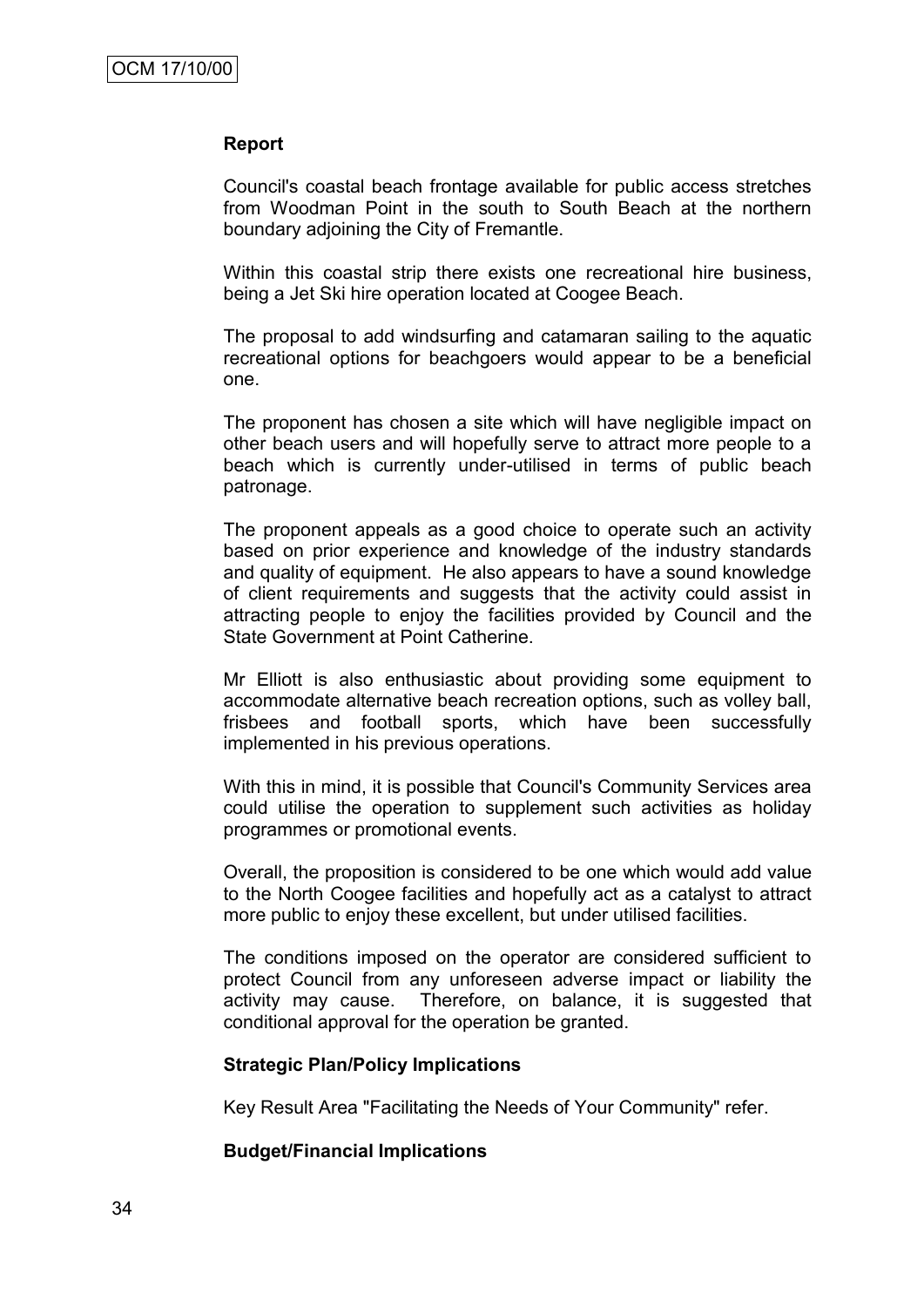Additional income of \$2,500 per annum to Council.

#### **Implications of Section 3.18(3) Local Government Act, 1995**

Nil

#### **16.3 (Ocm1\_10\_2000) - THE LIBRARY AND INFORMATION SERVICE OF WESTERN AUSTRALIA - PROPOSAL TO CLOSE AND DISPERSE CORE STACK (740000; 740100) (DKF) (ATTACH)**

#### **RECOMMENDATION**

That Council write to the Acting Chief Executive Officer of The Library and Information Service of Western Australia, with a copy to the Chairperson of the Library Board of Western Australia and the Western Australian Municipal Association to urge that the proposal to close, disperse and discard Core Stack be halted and that its future be negotiated as part of the agreements between the Memorandum of Understanding between the Western Australian Municipal Association and The Library and Information Service of Western Australia.

#### **COUNCIL DECISION**

#### **Background**

Council has received correspondence (attached) from the Acting Chief Executive Officer of The Library and Information Service of Western Australia (LISWA) advising that it is undertaking a programme to close and disperse Core Stack. This programme entails the closure of the stack and over the course of the next two years and the dispersal of its materials to the State Reference Library, Battye, public library maintenance stack, local stock collections in public libraries and finally to discard whatever remains. LISWA claims that, "Western Australians will have smarter access to adult non-fiction library materials with lasting information content."

#### **Submission**

N/A

#### **Report**

Core Stack was established some thirty two years ago to be a repository for the last copy of adult non-fiction public library stock. The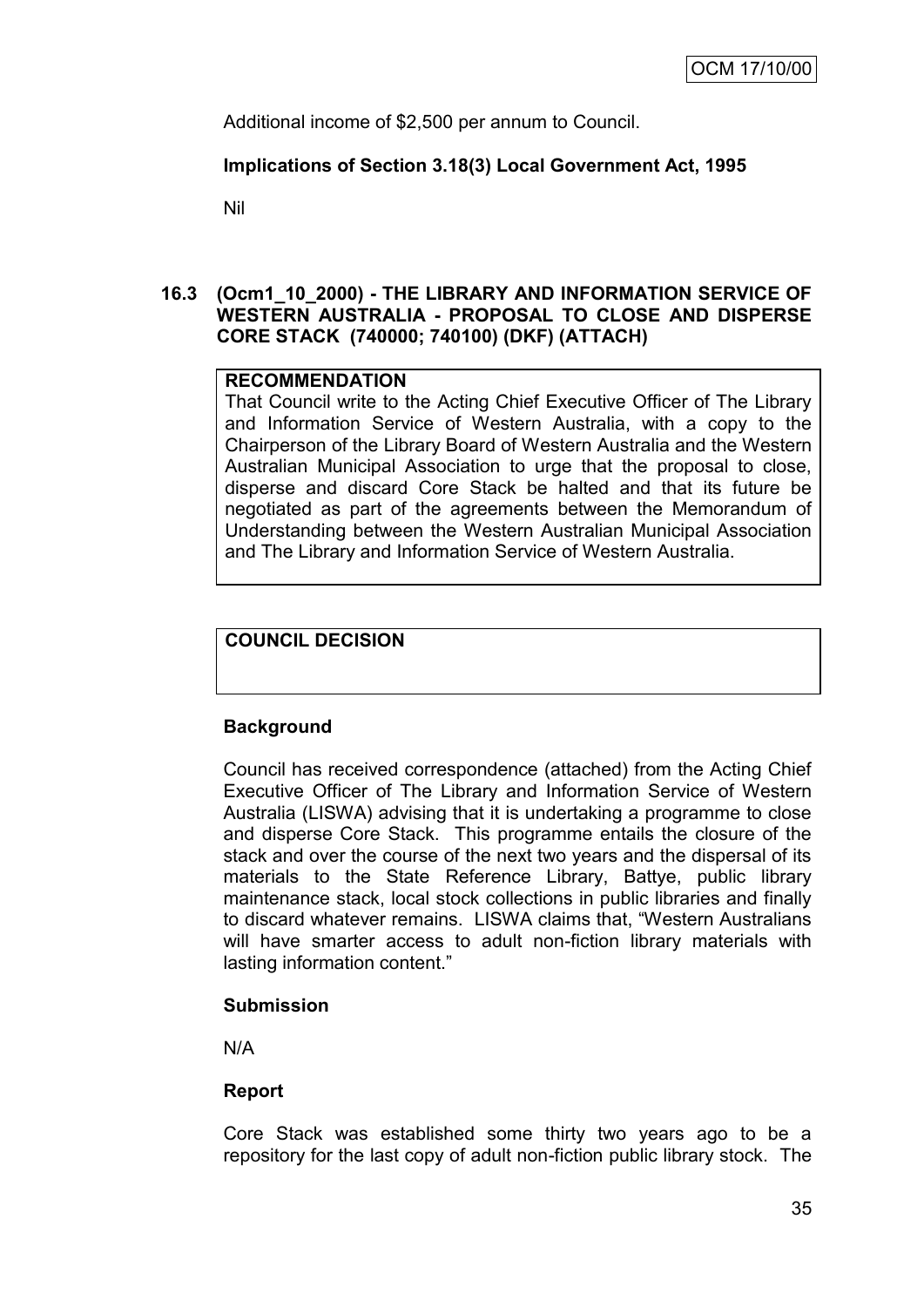collection was to be and is available for interlibrary loan. It currently contains some 66 500 items.

While the role and the content has changed since its inception with the addition of fiction and ex heavy demand items it has remained an important source of interlibrary loans and a resource for people undertaking serious research.

LISWA has stated that the stack has of recent times not been able to be satisfactorily managed and maintained and that much of the stock is old, obsolete and in poor condition. It is also understood that there is considerable pressure on space in the Alexander Library Building.

These claims are undoubtedly true, however there are a number of other important issues and factors which require consideration.

- Lack of consultation with public libraries and local government. The subject has never been raised at either the Resources Supply or Future Directions standing committees which are the appropriate places within the Communications Framework where the matter should have been discussed. LISWA says that it is following the recommendations of Project Bib Doc. Bib Doc is a LISWA in house programme which has not involved public libraries.
- Dispersal of the material.

LISWA"s programme involves the dispersal of part of the collection to public libraries as local stock. The proposal raises several problems. Building guidelines for public libraries have never included space for any "stack" as it has not been considered necessary. Much of the material is not, due to its physical condition, suitable for public library collections and as local stock it will no longer be on the central location database. This means that it will be "lost" from the statewide collection. The concept of a statewide collection is a central tenant of public library service in Western Australia.

 LISWA"s central role in the Western Australian library system. The proposal as it stands will allow LISWA to again step away from its central responsibilities thus moving more of the load, physical and financial onto local government. It is really the most fundamental issue which needs to be addressed.

This and indeed other such projects are ones which impact on or have the potential to impact on local governments throughout the state. This ought not to be undertaken in such a unilateral manner. Local government and the state are close to the point of negotiating what should become a new relationship with respect to the management of public library services in Western Australia. It is inappropriate for either party to put in place such significant and far reaching changes before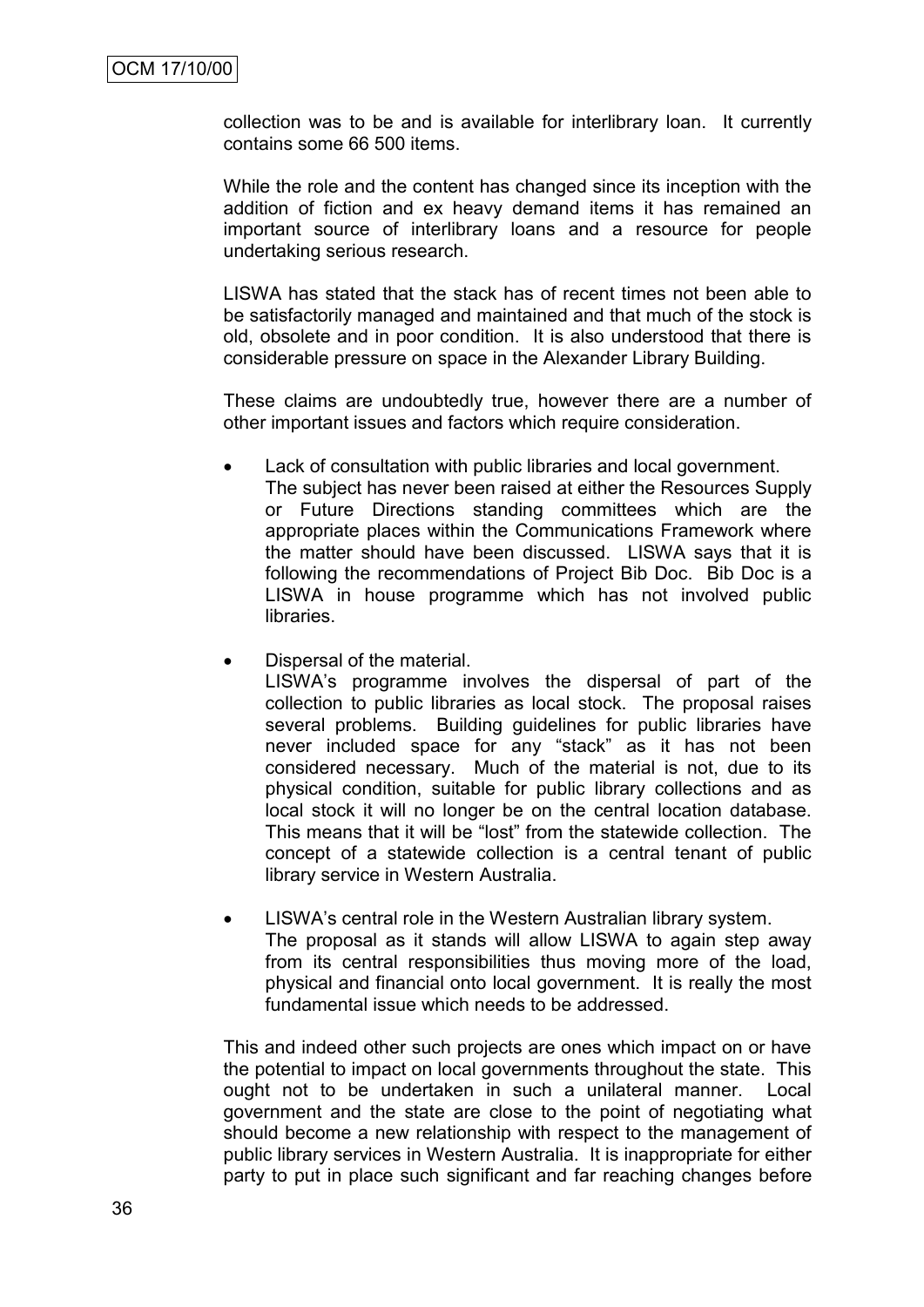this new relationship is agreed upon. Because of this it is recommended that council call for the programme to be halted until the framework agreements which are to be negotiated under the auspices of the Memorandum of Understanding have been properly developed.

# **Strategic Plan/Policy Implications**

N/A

## **Budget/Financial Implications**

Has the potential to add to the Library Service's operating costs and place pressure on its other resources.

# **Implications of Section 3.18(3) Local Government Act, 1995**

Nil.

# **16.4 (Ocm1\_10\_2000) - TENDER FOR CLEANING OF THE SOUTH LAKE LEISURE CENTRE (10155; 8143) (GMac) (ATTACH)**

# **RECOMMENDATION**

That Council:

- (1) accept the tender for cleaning the South Lake Leisure Centre submitted by Office Cleaning Experts for the annual tender price of \$41,475.00; and
- (2) accept the contract period be from 23 October 2000 to 30 June 2002.

# **COUNCIL DECISION**

#### **Background**

Contractual arrangements with the current cleaner, Prestige Property Services was terminated on the 20 September 2000 resulting from an unsatisfactory level of performance. Prestige Property Services has agreed to the cancellation of the contract and in accordance with the Terms of the Contract will continue to clean until the 22 October 2000. Council has a budget of \$48,400 for 2000/01 for the cleaning of the Centre of which \$42,000 has been allocated for general cleaning as per this contract.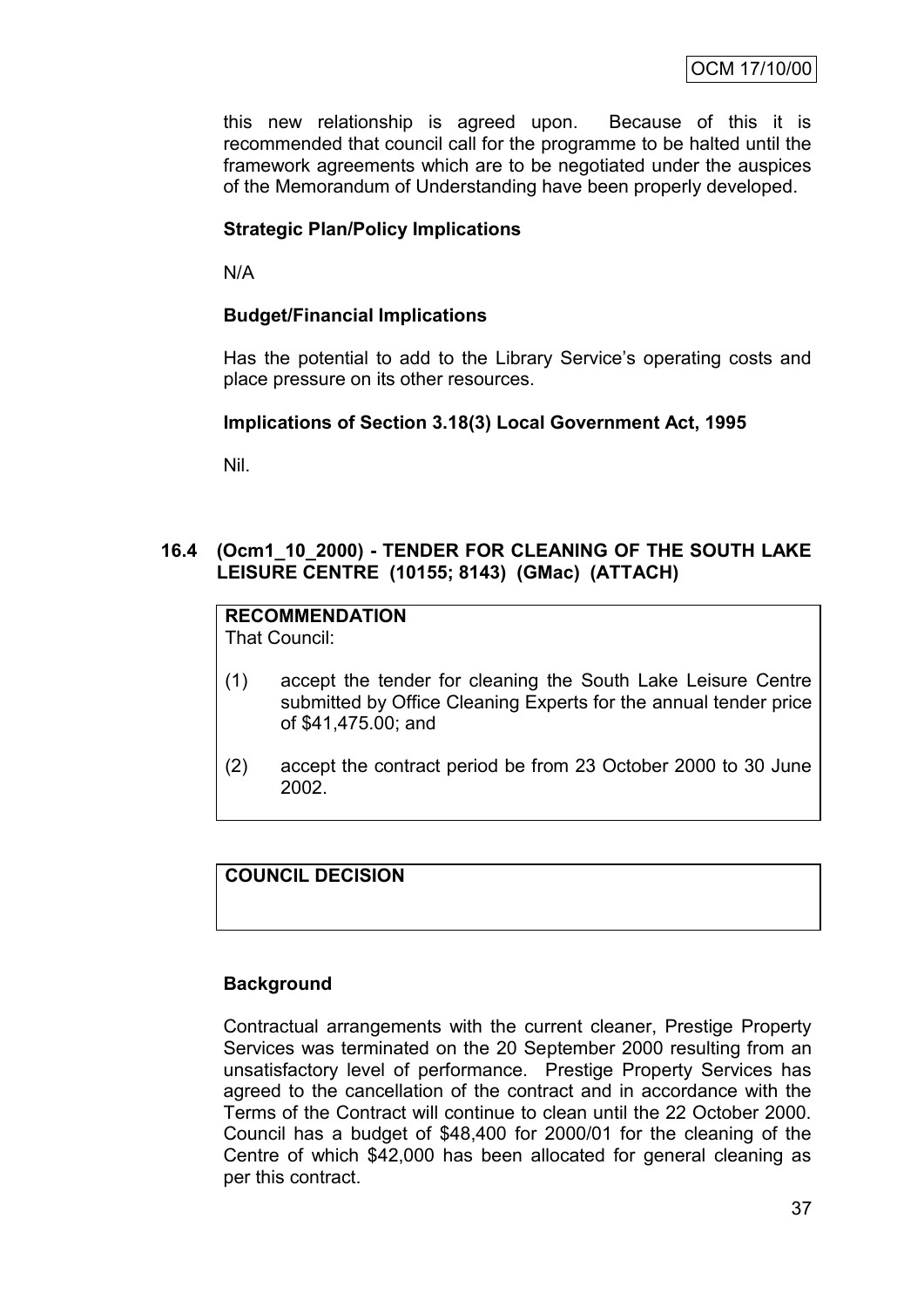#### **Submission**

N/A

#### **Report**

In summary, a total of seven (7) tenders were received by the conclusion of the acceptance period, with submissions detailed in the table below.

| <b>COMPANY</b>                  | <b>CONTRACT</b><br><b>PRICE</b><br>S | <b>MONTHLY</b><br><b>PRICE</b><br>S | <b>ANNUAL</b><br><b>PRICE</b><br>S |
|---------------------------------|--------------------------------------|-------------------------------------|------------------------------------|
| <b>Reekie Property Services</b> | 62,674.02                            | 3,133.70                            | 37,604.41                          |
| <b>Office Cleaning Experts</b>  | 69,575.00                            | 3,478.75                            | 41,745.00                          |
| <b>MP Cleaning Contractors</b>  | 71,157.72                            | 3,557.89                            | 42,694.63                          |
| <b>Charles Service Company</b>  | 95,380.00                            | 4,769.00                            | 57,228.00                          |
| Jason Cleaning Services         | 112,970.00                           | 5,648.50                            | 67,782.00                          |
| <b>Cleandustrial Services</b>   | 129,478.00                           | 6,473.65                            | 77,683.80                          |
| <b>Ausclean Enterprises</b>     | 130,740.00                           | 6,537.00                            | 78,444.00                          |

\* All prices indicated are inclusive of Goods and Services Tax

Specifications for the cleaning services requested tenderers provide a range of information to be utilised in evaluating the merits of each submission. Tenderers were also provided with the evaluation criteria and afforded the opportunity to submit any additional information that may support their submissions.

The information requested as selection criteria and provided is reflected in the evaluation matrix attached to the Agenda. All tenders submitted that were within budget were reference checked.

On the basis of the evaluation matrix, two (2) companies are under principal consideration, Reekie Property Services and Office Cleaning Experts.

References provided for Reekie Property Services included the City of Joondallup, Ballajura Indoor Sports and Craigie Leisure Centre, as well as Councils' Administration building and various community amenities. Referees contacted indicated an opinion relating to cleaning standard that varied from general to a high level of performance satisfaction.

References for Office Cleaning Experts included both the Town of Kwinana's Administration building and Recreation Centre, Craigie Leisure Centre and Sir Charles Gardiner Hospital. Contacted referees advised that the company maintained an excellent level of cleaning and employee supervision, as well as very good backup response. The Town of Kwinana expressed the opinion that Office Cleaning Experts were most professional in the performance of their duties.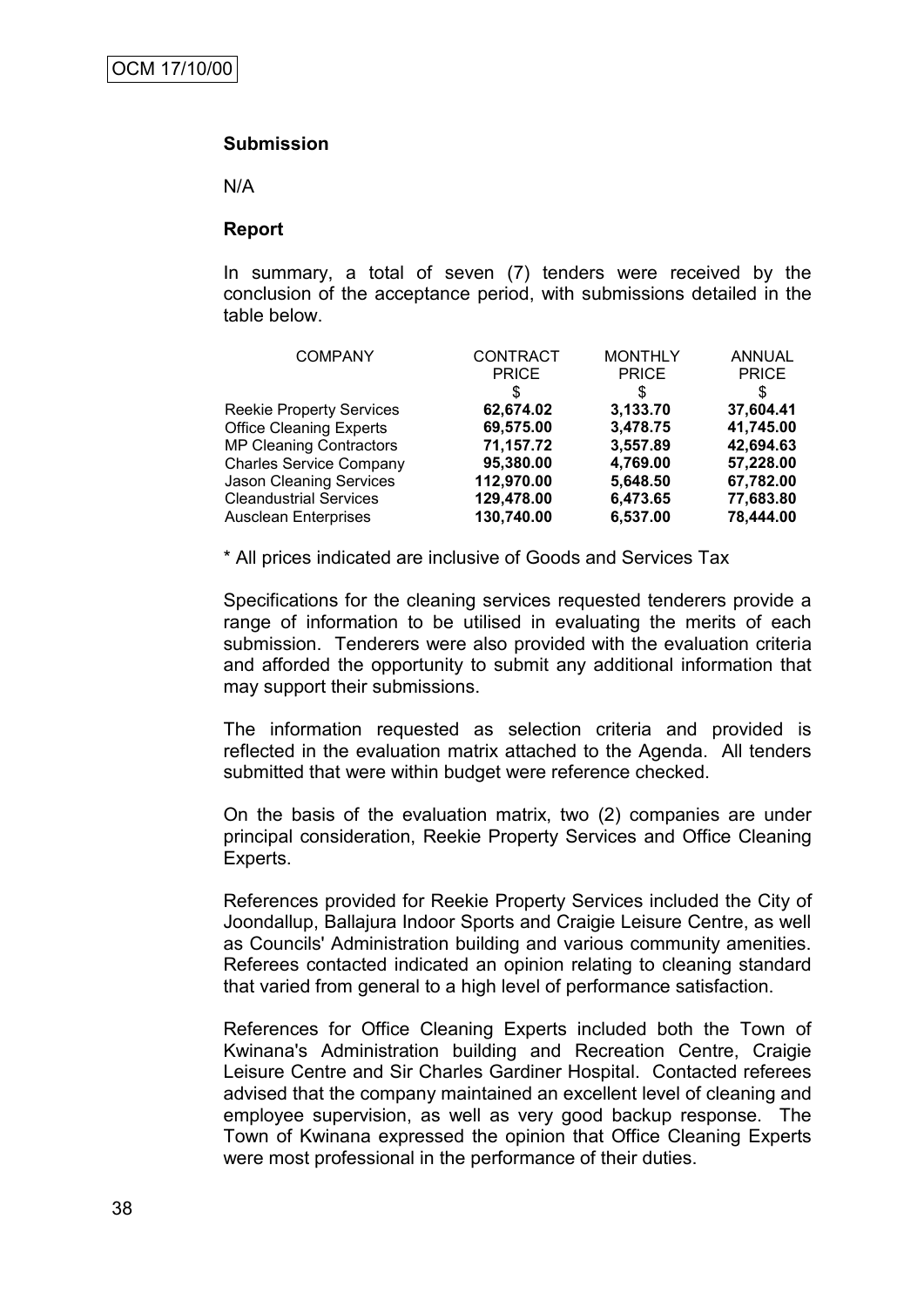Craigie Leisure Centre provided the most valuable comparison in that Office Cleaning Experts were their former contractors, with Reekie Property Services their current cleaners. The opinions expressed indicated a high level of performance satisfaction for Office Cleaning Experts and a generally high level of satisfaction with Reekie Property Services.

A summary of the scoring of the tenders within budget area is as follows:

Office Cleaning Experts Score 95 Ranking 1

Reekie Property Services Score 94 Ranking 2

Combining the information contained in the evaluation matrix and reference checking, Office Cleaning Experts although submitting a higher tender price, appear to offer a better standard of cleaning performance. Further, from the information provided Office Cleaning Experts have a higher "Demonstrated Responsive Management Structure' to handle the tender.

#### **Strategic Plan/Policy Implications**

The Corporate Strategic Plan Key Result Area which applies to this item is:

*1. To deliver services and manage resources in a way that is cost competitive without compromising quality.*

#### **Budget/Financial Implications**

Contained within the Centre"s 2000/01 operational budget is an allowance for contract cleaning of \$42 000.00 (inclusive of Goods and Services Tax). The budget line item provides a figure of \$48,400.00, which is inclusive of window cleaning, sanitary contract ventilation cleaning which are specialist individual contracts.

#### **Implications of Section 3.18(3) Local Government Act, 1995**

Nil.

# **17. EXECUTIVE DIVISION ISSUES**

**17.1 (Ocm1\_10\_2000) - CHIEF EXECUTIVE OFFICER'S ORGANISATIONAL STATUS REPORT (1054) (RWB) (ATTACH)**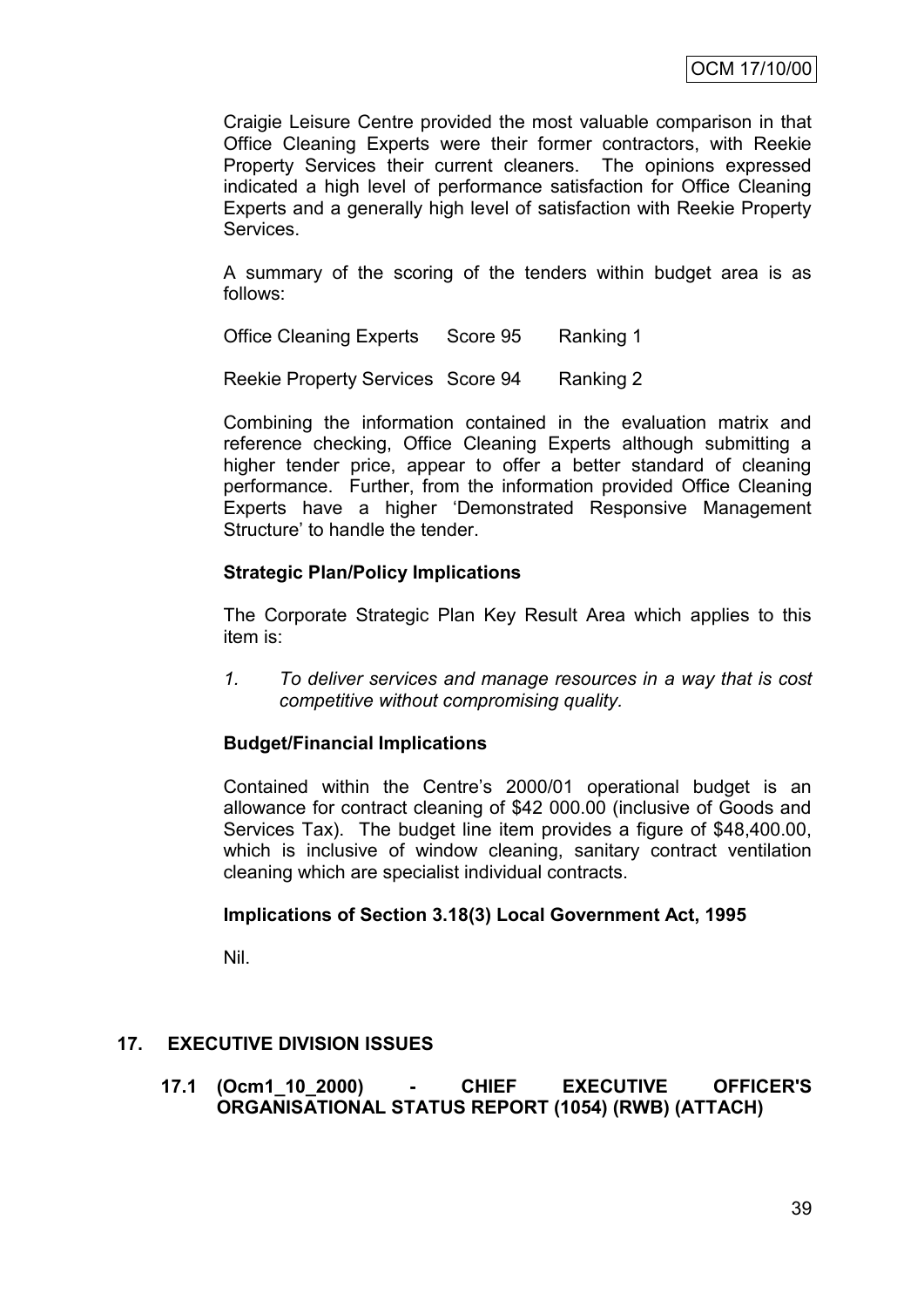# **RECOMMENDATION**

That Council:

- (1) receive the Organisational Status Report from the Chief Executive Officer dated October 2000; and
- (2) agree that the Report be prepared on a six monthly basis and be circulated to Councillors via Councillors' Info.

# **COUNCIL DECISION**

#### **Background**

At its meeting of 9 March 1999, Council determined that a report on matters of interest be provided to Council on a quarterly basis.

The Organisational Status Report replaced the report previously prepared relating to performance measurement.

As Council received the last Status Report in July 2000, it is now time for the next report to be provided.

#### **Submission**

N/A

#### **Report**

Directors, Managers and staff have contributed to the information report which has been titled "Organisational Status Report".

The Status Report will be provided to Council on a quarterly basis highlighting issues that may be of interest to Council.

The Report provides a snapshot of issues at a particular point of time, even though they may currently be in the process of being considered by Council.

The Report should be prepared on a six monthly basis as quarterly is too frequent and short for significant changes to take place in respect of major projects and programs.

#### **Strategic Plan/Policy Implications**

N/A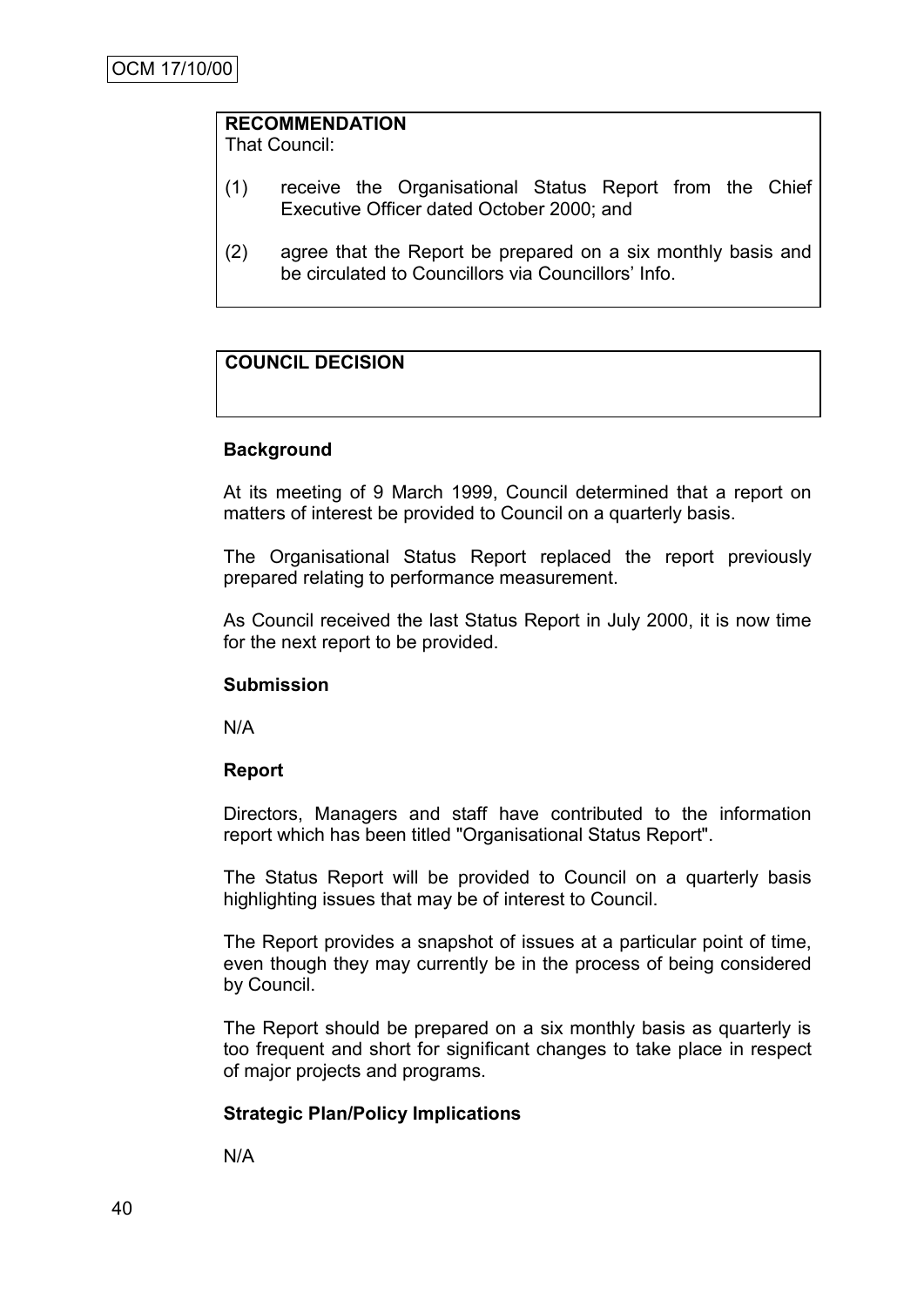# **Budget/Financial Implications**

N/A

# **Implications of Section 3.18(3) Local Government Act, 1995**

Nil

# **17.2 (Ocm1\_10\_2000) - ENTERPRISE BARGAINING AGREEMENTS (2217; 2229) (ATC) (ATTACH)**

# **RECOMMENDATION**

That Council:

- (1) authorise the Chief Executive Officer to sign the Enterprise Bargaining Agreements, as attached to the Agenda, in respect of those employees covered by the Local Government Officers" Award (WA) and the Municipal Employees" Award; and
- (2) authorise the Chief Executive Officer to sign the Enterprise Bargaining Agreement, as attached to the Agenda, in respect of those employees covered by the Building Trades Award and the Metal Trades Award provided that those employees agree, after further discussion, to the Enterprise Bargaining Agreement.

# **COUNCIL DECISION**

# **Background**

Council"s Enterprise Bargaining Agreements with its employees have been renegotiated.

# **Submission**

N/A

# **Report**

New Enterprise Bargaining Agreements have been developed by the Chief Executive Officer in conjunction with Workplace Representatives and Union Officers who represent the major Unions represented at the City of Cockburn. Wage increases have been negotiated in return for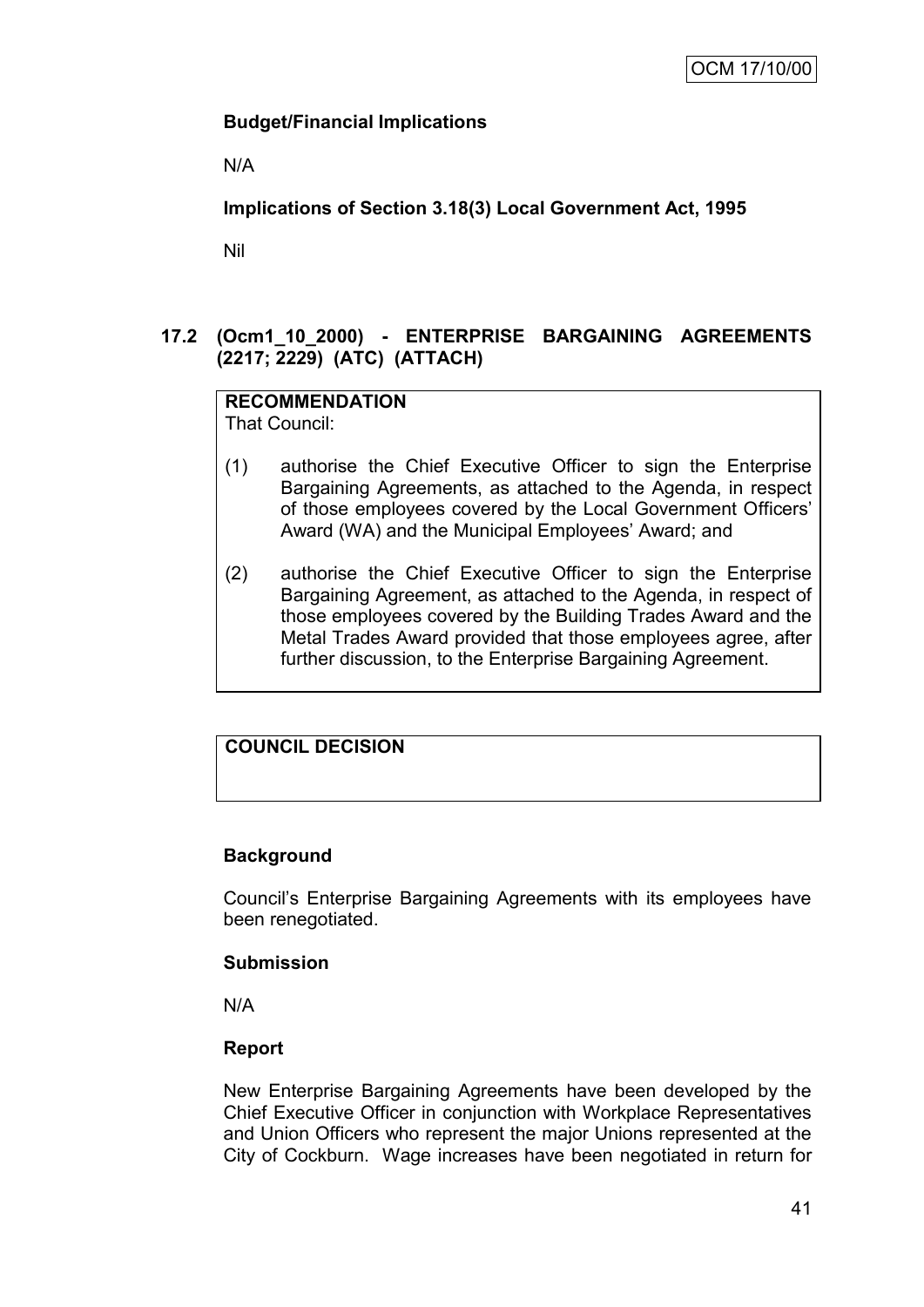productivity improvements as set out in the Agreements (copies attached to the Agenda).

Commissioners have been briefed as negotiations have occurred and guidance sought. The documents represent the result of these discussions with the Commissioners.

Voting by staff on the Agreements took place on 11 and 12 October 2000. The result of the vote by employees covered by the Local Government Officers" Award was 92% in favour of accepting the agreement. The result of the vote by employees covered by the Municipal Employees Award was 71% in favour of accepting the agreement. The majority of Union members also voted in favour of accepting the Agreement which authorises the appropriate Unions to sign the agreements.

The result of the vote by employees covered by the Building Trades and Metal Trades Awards was 2 in favour and 4 against. It is proposed that the Chief Executive Officer be authorised to sign the Agreement with these staff provided that further discussions with these employees results in acceptance of the Agreement.

The Agreements are now ready, subject to Council approval to be certified in accordance with Section 170LJ of the Workplace Relations Act 1996.

#### **Strategic Plan/Policy Implications**

Productivity improvements fall under the objective:

*To deliver services and to manage resources in a way that is cost competitive without compromising quality*.

#### **Budget/Financial Implications**

The Budget for 2000/01 contains sufficient funds to cover the wage/salary increases provided for in the Agreement.

#### **Implications of Section 3.18(3) Local Government Act, 1995**

N/A

#### **18. MOTIONS OF WHICH PREVIOUS NOTICE HAS BEEN GIVEN**

Nil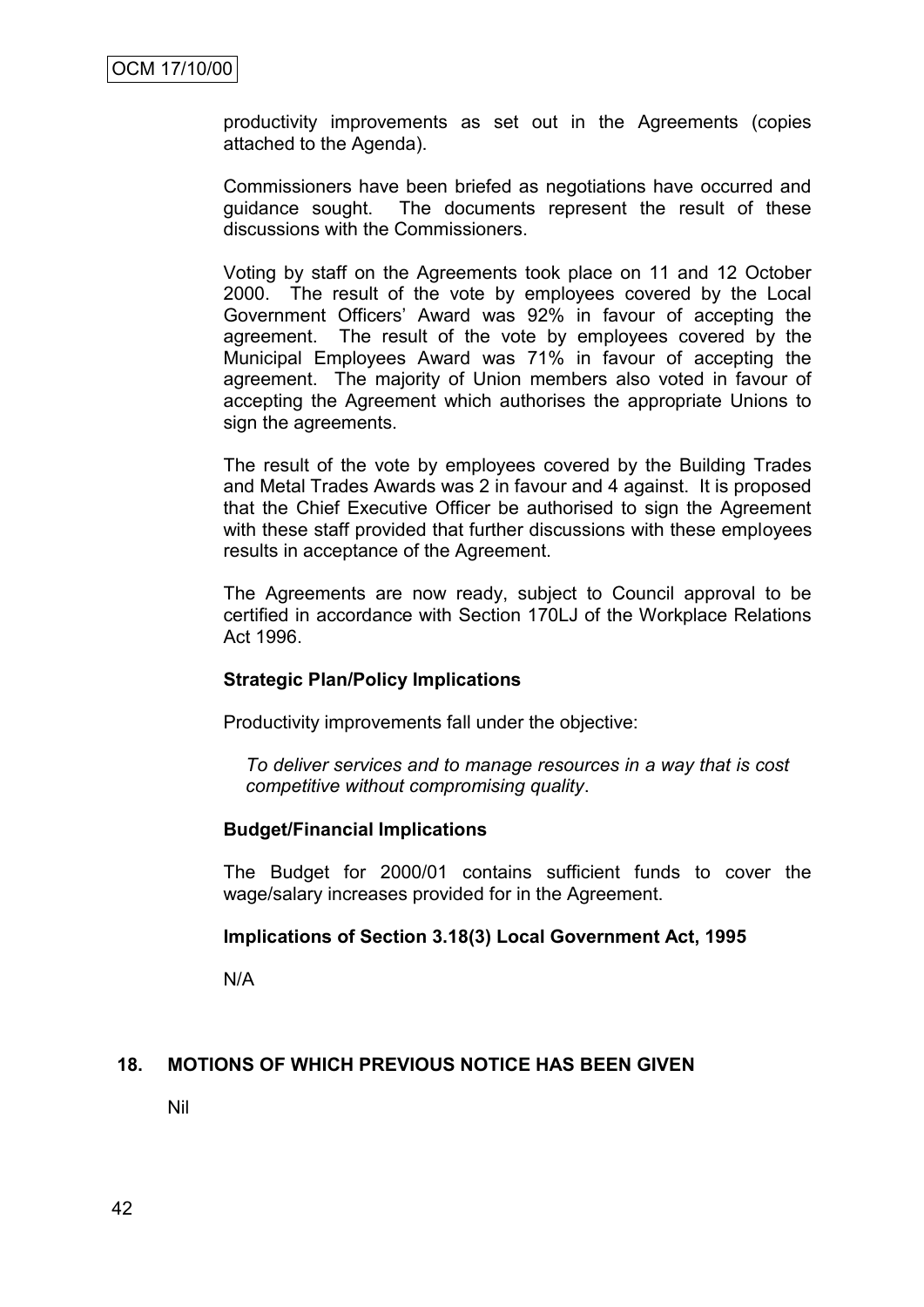## **19. NOTICES OF MOTION GIVEN AT THE MEETING FOR CONSIDERATION AT NEXT MEETING**

Nil

#### **20. URGENT MATTERS**

Nil

# **21. MATTERS TO BE NOTED FOR INVESTIGATION, WITHOUT DEBATE**

Nil

#### **22. CONFIDENTIAL BUSINESS**

Nil

#### **23. RESOLUTION OF COMPLIANCE (Section 3.18(3), Local Government Act 1995)**

# **23.1 (Ocm1\_10\_2000) - RESOLUTION OF COMPLIANCE (Section 3.18(3), Local Government Act 1995)**

That Council is satisfied that resolutions carried at this Meeting and applicable to items concerning Council provided services and facilities, are:-

- (a) integrated and co-ordinated, so far as practicable, with any provided by the Commonwealth, the State or any public body;
- (b) not duplicated, to an extent Council considers inappropriate, services or facilities as provided by the Commonwealth, the State or any other body or person, whether public or private; and
- (c) managed efficiently and effectively.

#### **24. CLOSURE OF MEETING**